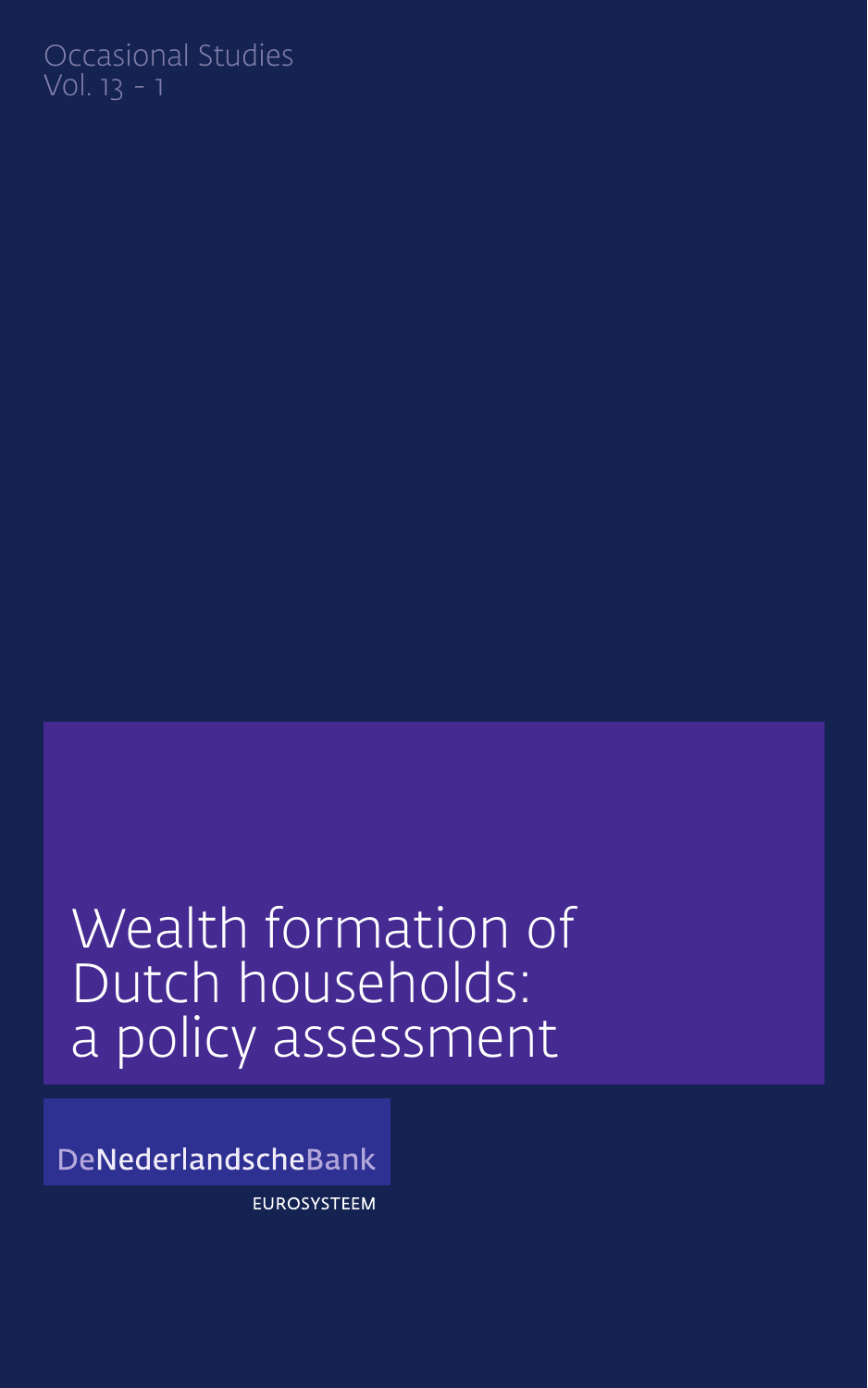*Central bank and prudential supervisor of financial institutions*

©2015 De Nederlandsche Bank n.v.

#### *Authors*

Jante Parlevliet and Thomas Kooiman

The Occasional Studies aim to disseminate thinking on policy and analytical issues in areas relevant to De Nederlandsche Bank. Views expressed are those of the individual authors and do not necessarily reflect official positions of De Nederlandsche Bank.

#### *Editorial committee*

Jakob de Haan (chairman), Lieneke Jansen (secretary), Hans Brits, Pim Claassen, Maria Demertzis, Peter van Els, Jan Willem van den End, Maarten Gelderman.

All rights reserved. No part of this publication may be reproduced, stored in a retrieval system, or transmitted in any form by any means, electronic, mechanical, photocopy, recording or otherwise, without the prior written permission of De Nederlandsche Bank.

Subscription orders for DNB Occasional Studies and requests for specimen copies should be sent to:

De Nederlandsche Bank n.v. Communications P.O. Box 98 1000 ab Amsterdam

Internet: www.dnb.nl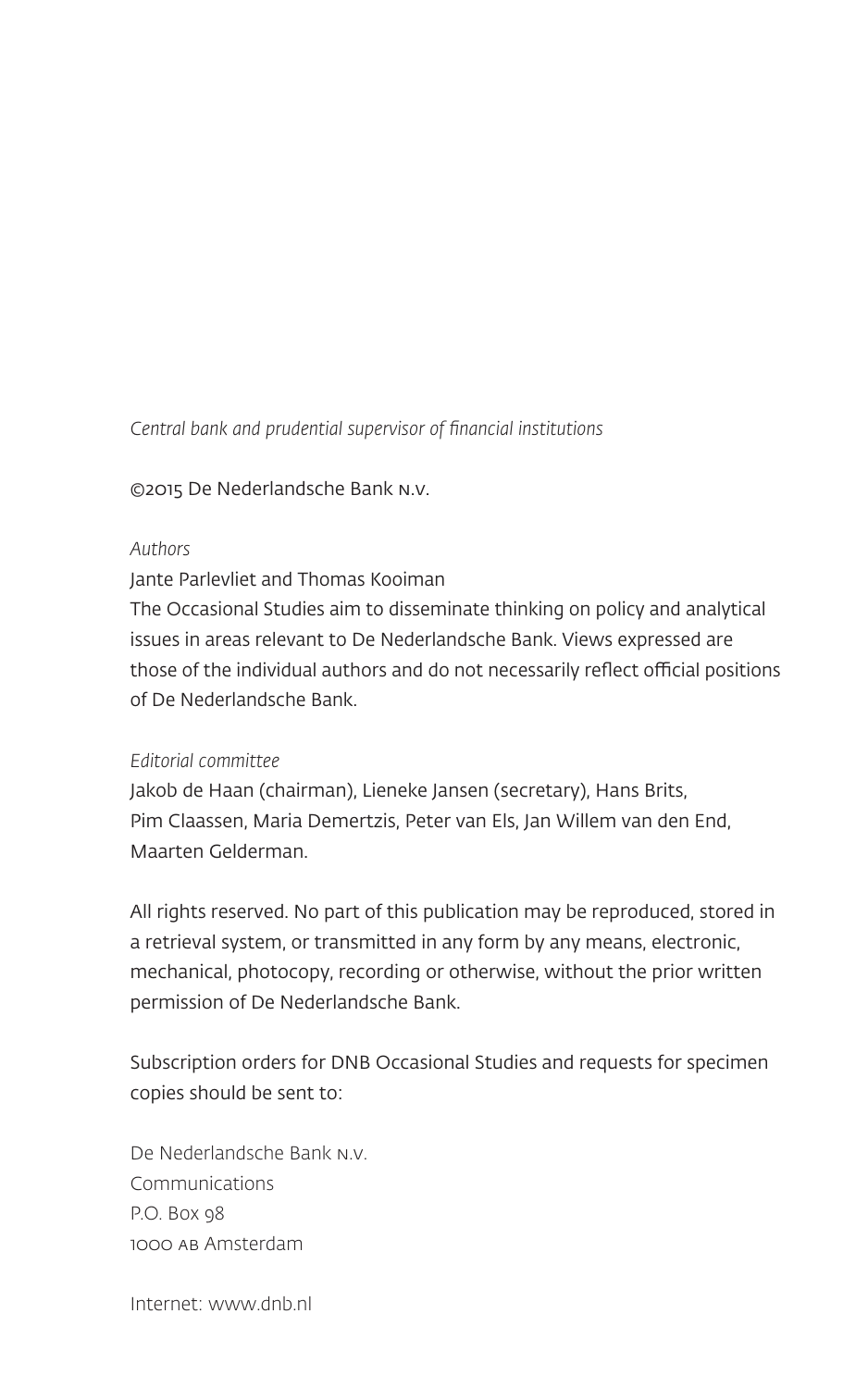# Contents

| 1. | Introduction                                    | 5  |
|----|-------------------------------------------------|----|
| 2. | How do households determine their savings?      | 7  |
| 3. | An overview of Dutch households' balance sheets | 13 |
| 4. | Bottlenecks in households' balance sheets       | 29 |
| 5. | Guidelines for comprehensive government policy  | 40 |
|    | <b>References</b>                               | 47 |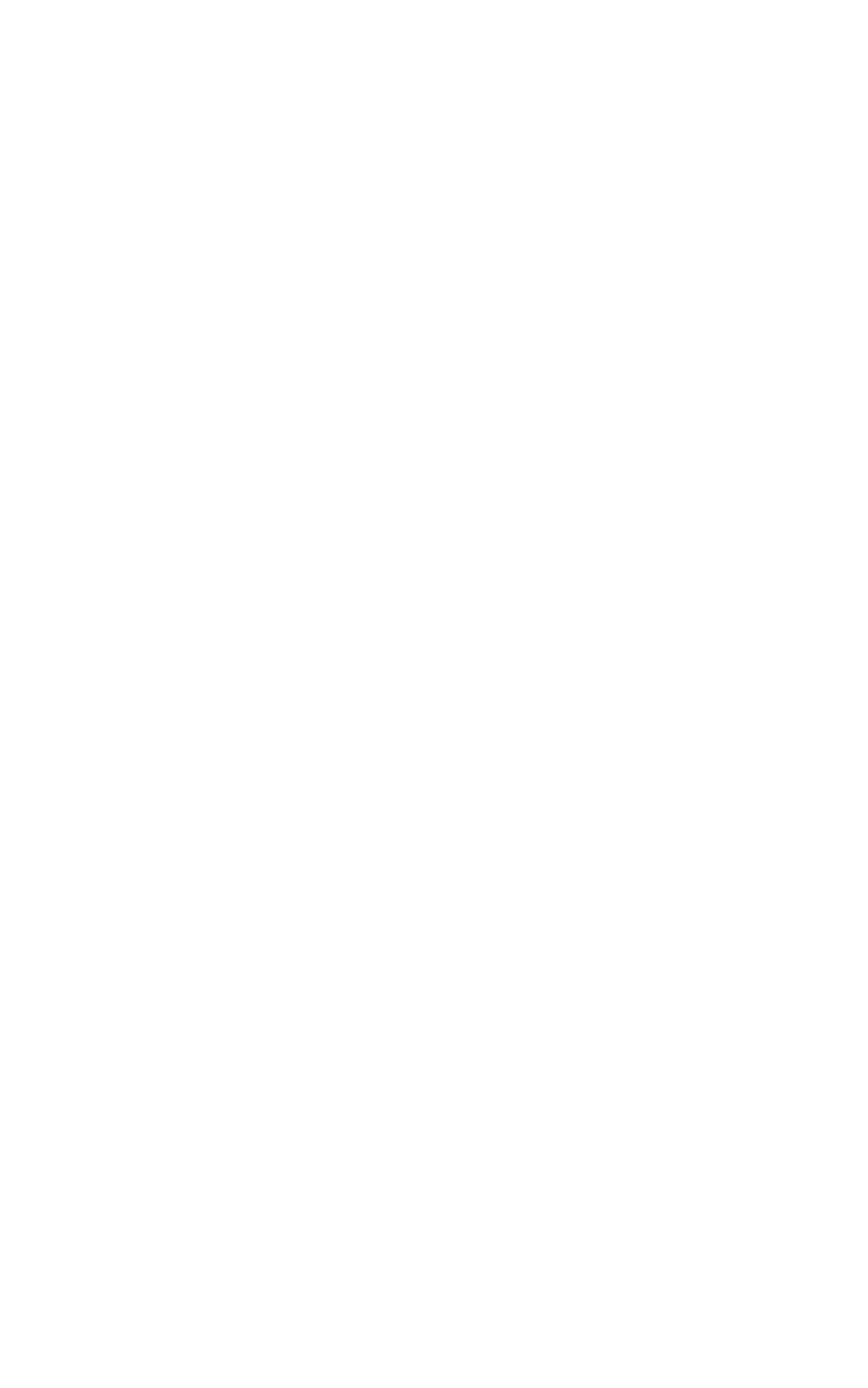## 1. Introduction<sup>1</sup>

Over the last decades, Dutch households have seen a strong growth in both their pension savings and equity in their homes. At the same time, their mortgage debts have also increased. On balance, their net wealth grew while their balance sheets also expanded. In view of the ageing population, the growth in net wealth is, in principle, good news. However, the longer balance sheets have also made households more vulnerable to fluctuations in interest rates and asset prices, as housing market developments made painfully clear in recent years. The growth of the mortgage portfolio has also increased the financial risks for banks. In addition, long balance sheets have an amplifying effect on the cyclicality of the Dutch economy.

The current asset landscape not only reflects households' preferences, but also various tax incentives and other forms of government intervention. Such intervention should ideally be based on a comprehensive view on the saving and borrowing behaviour of households, as their decisions on the various asset components – own home, pension and freely disposable savings – are interrelated. The purpose of this study is to explore where intervention in the asset accumulation of households is or is not justified, and where there is room for improvement. Drawing on extensive literature on household finances, the next chapter therefore first describes how households determine their optimum asset accumulation and how the government could improve the outcome. Chapter 3 provides a picture of the actual asset landscape in the Netherlands, and how various policy

<sup>1</sup> The authors wish to thank the participants to the 17 December 2014 expert meeting for their input and useful comments on an earlier version.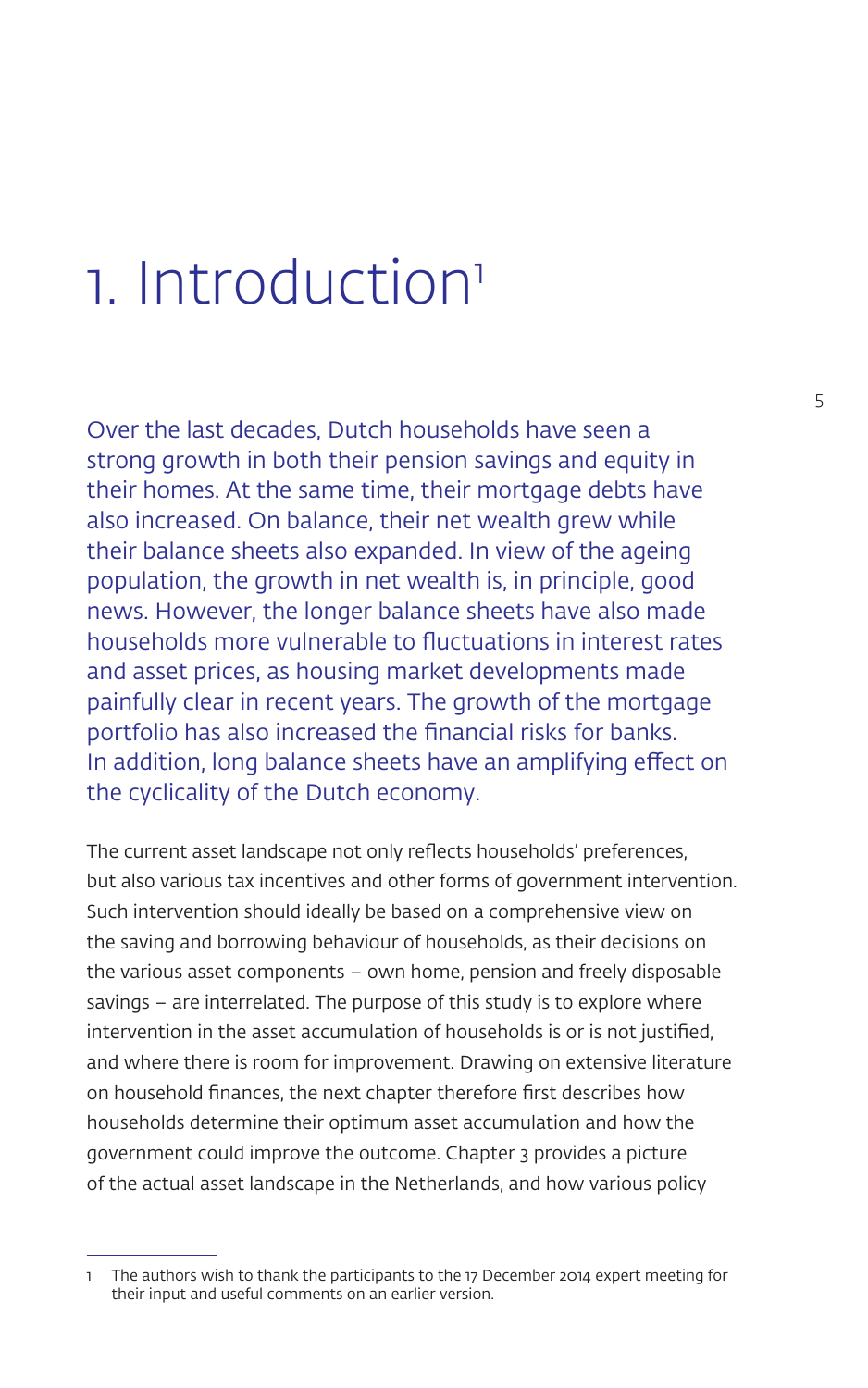6 interventions have influenced it. Chapter 4 compares this factual picture with the optimum asset accumulation from Chapter 2 and identifies some bottlenecks. Chapter 5, finally, presents several ways forward for improved policy.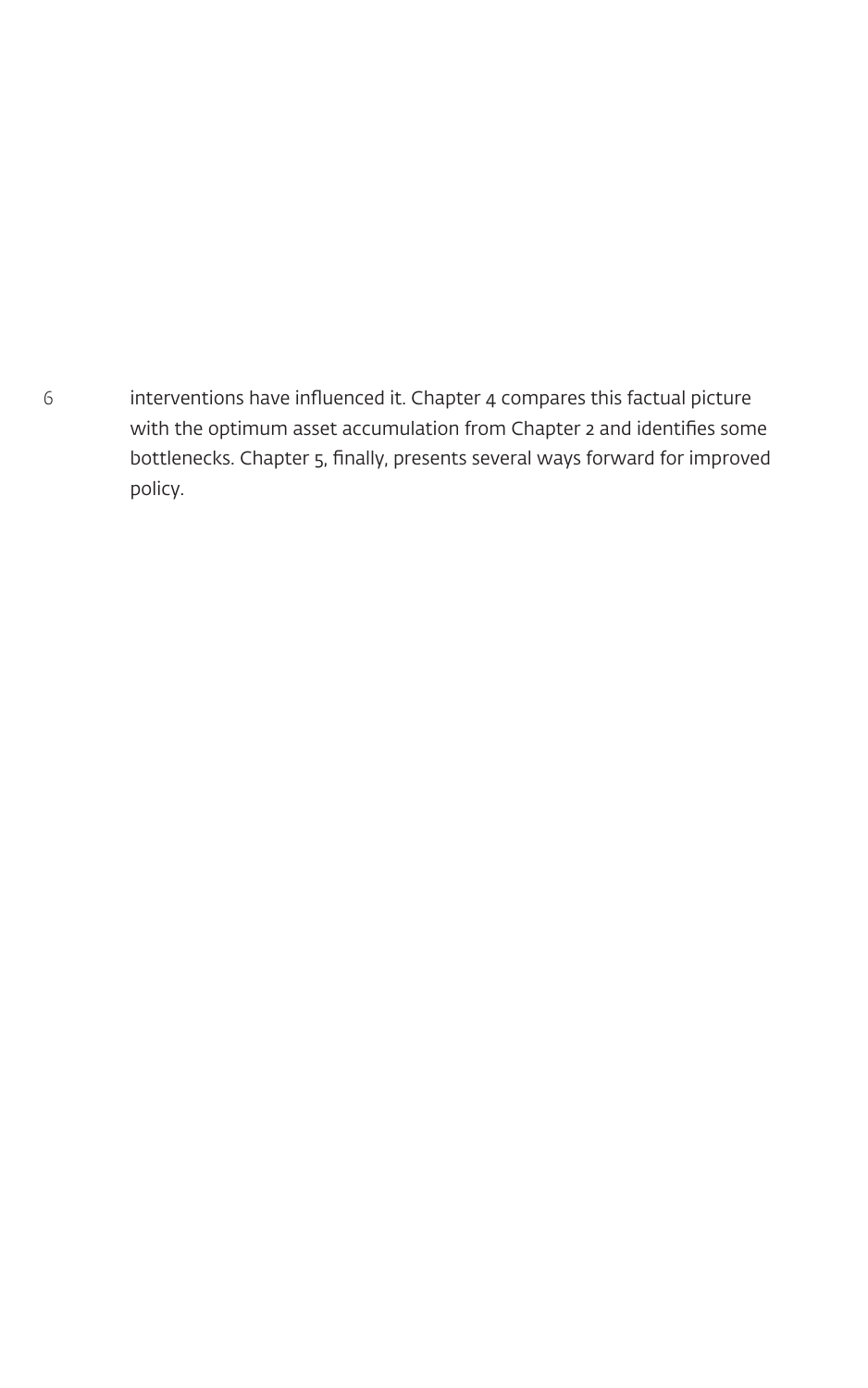## 2. How do households determine their savings?

This chapter explores how rational households in the  $\frac{7}{10}$ absence of government interventions decide on the level and timing of their savings (Chapter 2.1) and their savings portfolio (Chapter 2.2). Chapter 2.3 investigates how the government may improve the outcomes for households, given, for instance, the myopia of households and missing markets.

## 2.1 The scope and timing of savings

The central starting point in economic literature is the idea that households try to smooth the utility of their consumption across their lifetime through saving and borrowing. This requires non-trivial financial planning skills. In order to determine the correct level of savings, households have to make assumptions about expected returns, expected income development, career duration and longevity. Households who intend to have children have to take into account that they will have less scope for savings for a considerable period (see Chart 1; see also Warnaar and Van Galen 2012). This also applies if they have to pay off any study loans.2 Finally, households have to make an estimate of their spending patterns after retirement, including on healthcare.

In addition to pension provisions, households may also have other, partly overlapping, reasons for building up assets. First, many households like to have a precautionary buffer for unforeseen circumstances, such as high health care costs (Mastrogiacomo and Alessie 2013). Secondly, households

<sup>2</sup> Choices about investments in human capital of course also play a role in decisions on the accumulation of financial/real assets. Investments in human capital mainly take place early on in people's lives, after which they produce a return throughout their career, and households can start to build up financial/real assets. These assets can then in turn be deployed towards fresh investments in human capital.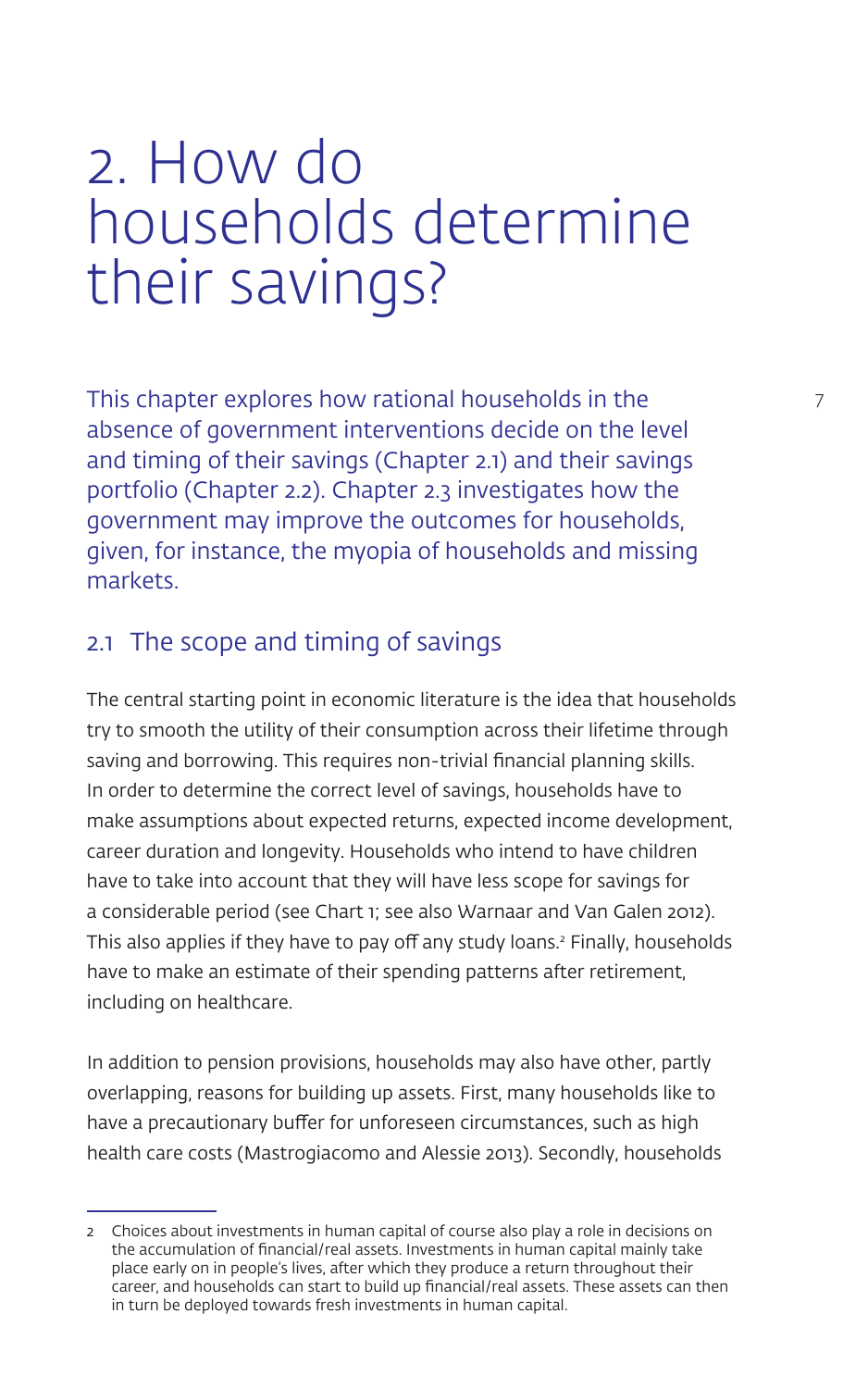## Chart 1 Net spending on housing and children during working age

In percentage of household income, spending across ages 25-65 in 2007



may want to leave a bequest (see also Chapter 4). Finally, irrational factors could play a role (more on this in Chapter 2.3). For instance, habit formation can occur (Alessie and Teppa 2010): households will get used to a certain consumption level, and when for example their savings increase because of unexpectedly high returns or as children become financially independent, they do not adjust their consumption pattern accordingly. In that case, they end up with more assets than they initially planned for their retirement.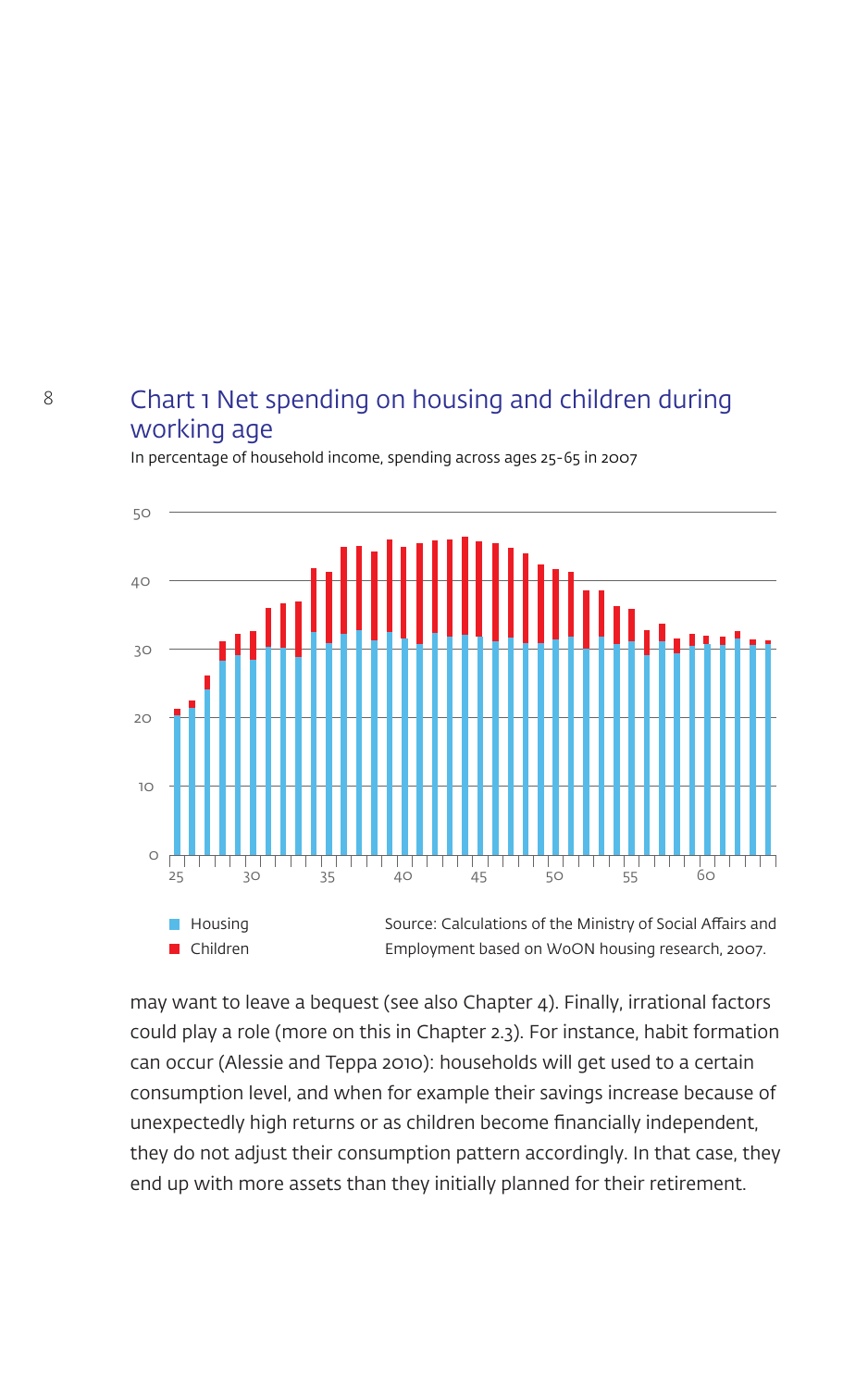### 2.2 Portfolio choice 9

Households also have to decide on the nature of their investments. Important considerations here are longevity risk, timing and the scope of risky investments, diversification and liquidity.

For households, life expectancy is one of the main financial planning uncertainties. Not knowing how long they will live after their retirement, many households, if they have to rely on themselves, will either live too poorly and leave money unspent or have to draw on their savings and descend into poverty. Pension insurance can take away this uncertainty by dividing the longevity risk within a generation.3 Households that want to leave money for their heirs will not want to save all their money in pension insurance (which cannot be inherited), but will also want to hold property assets or liquid financial assets (Teppa and Lafourcade 2013).

Riskier investments will on average produce higher returns in the long term, and can thus increase consumption throughout life (Berk and DeMarzo 2013). How much risk each household can and wants to run depends on personal circumstances and preferences. Another factor is a household's current life cycle phase. For example, for young households, human capital is much more important than financial capital (Luigi and Sodini 2013). They are therefore better able to bear financial investment risks than senior households. In addition, in case of disappointing financial returns, they can decide to continue to work longer. As households approach retirement age, they will want to reduce the proportion of risky investments.

<sup>3</sup> It is much more difficult to share macro longevity risk (whereby a whole generation lives longer) (except through increasing the official pensionable age).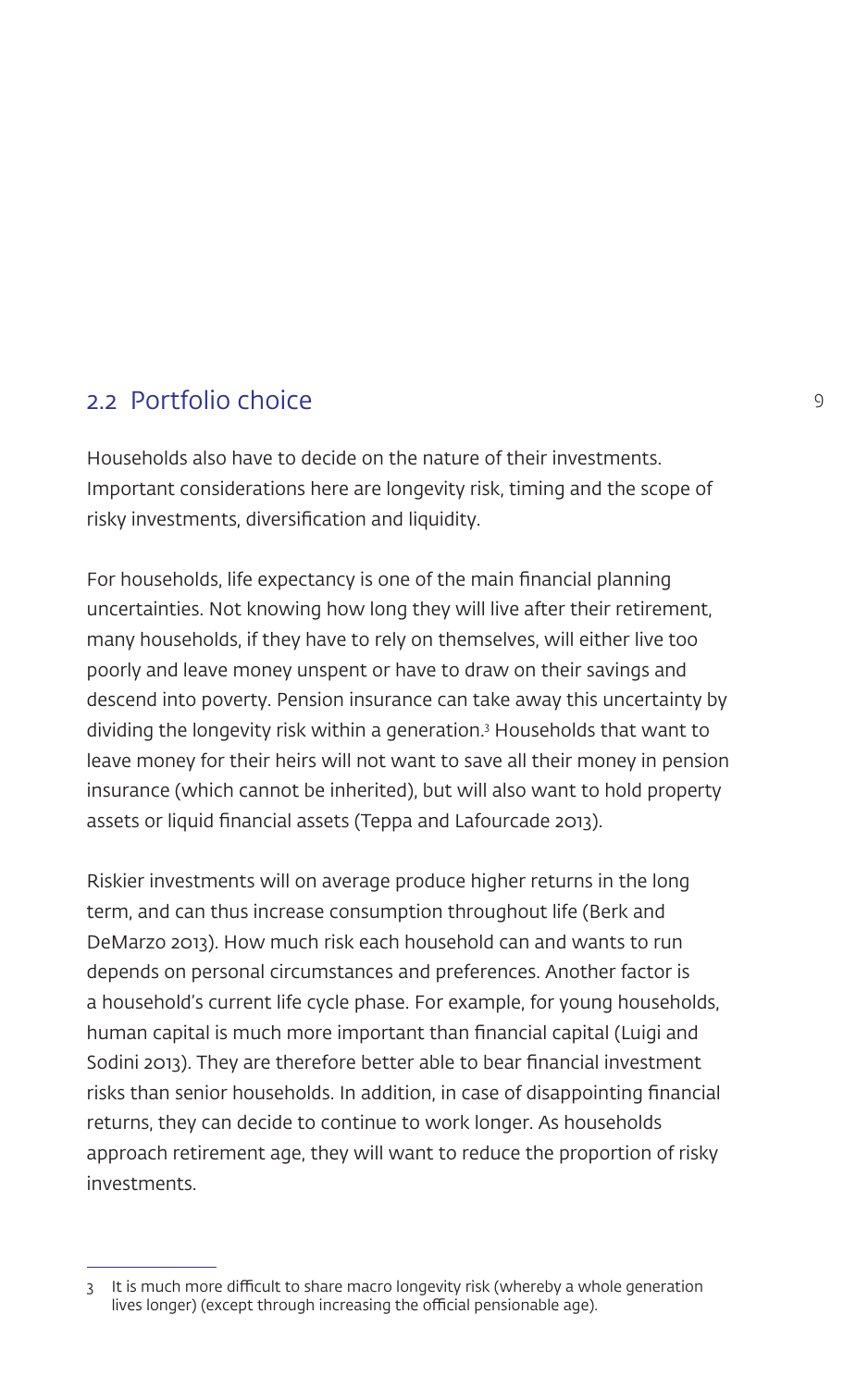Moreover, all households need to diversify their portfolio in order to reduce their investment risk. The composition of their assets portfolio reflects estimates of risk and return.

Whether households decide to buy or rent a home depends on a number of considerations. Home assets offer a return in kind and in addition provide protection against inflation risk because house prices, *ceteris paribus*, follow inflation. Home equity may also double as pension insurance, since the home can be used for as long as one lives. But investing in home ownership also carries a considerable risk that cannot be shared. The purchase of a private home means that a large part of the asset portfolio represents a highly concentrated and (compared with alternatives) illiquid investment. Moreover, most households will have to take on a mortgage to finance their home. Such lengthening of household balance sheets makes households more vulnerable to interest rate and house price fluctuations. If households buy a home while also saving for their pension, they also incur additional transaction costs, because they hold several financial products at the same time, without accompanying diversification benefits. Whether households want to rent or buy a home also depends, of course, on their access to a well-functioning rental market. In a non-regulated market, the rental price should in principle equal the capital costs plus the maintenance costs of an own home.4 Where household have limited assets and do not want to take on a large concentration risk, they will usually prefer to rent – especially if they expect a possible change of job in the near future.

<sup>4</sup> The price of the home is then equal to the total discounted sum of future rent amounts minus maintenance. If the rented accommodation is financed from an investor's equity capital, the capital costs are equal to the opportunity costs of alternative investment projects. Where the investment is made with borrowed capital, the lessor will charge a fee for the associated interest costs.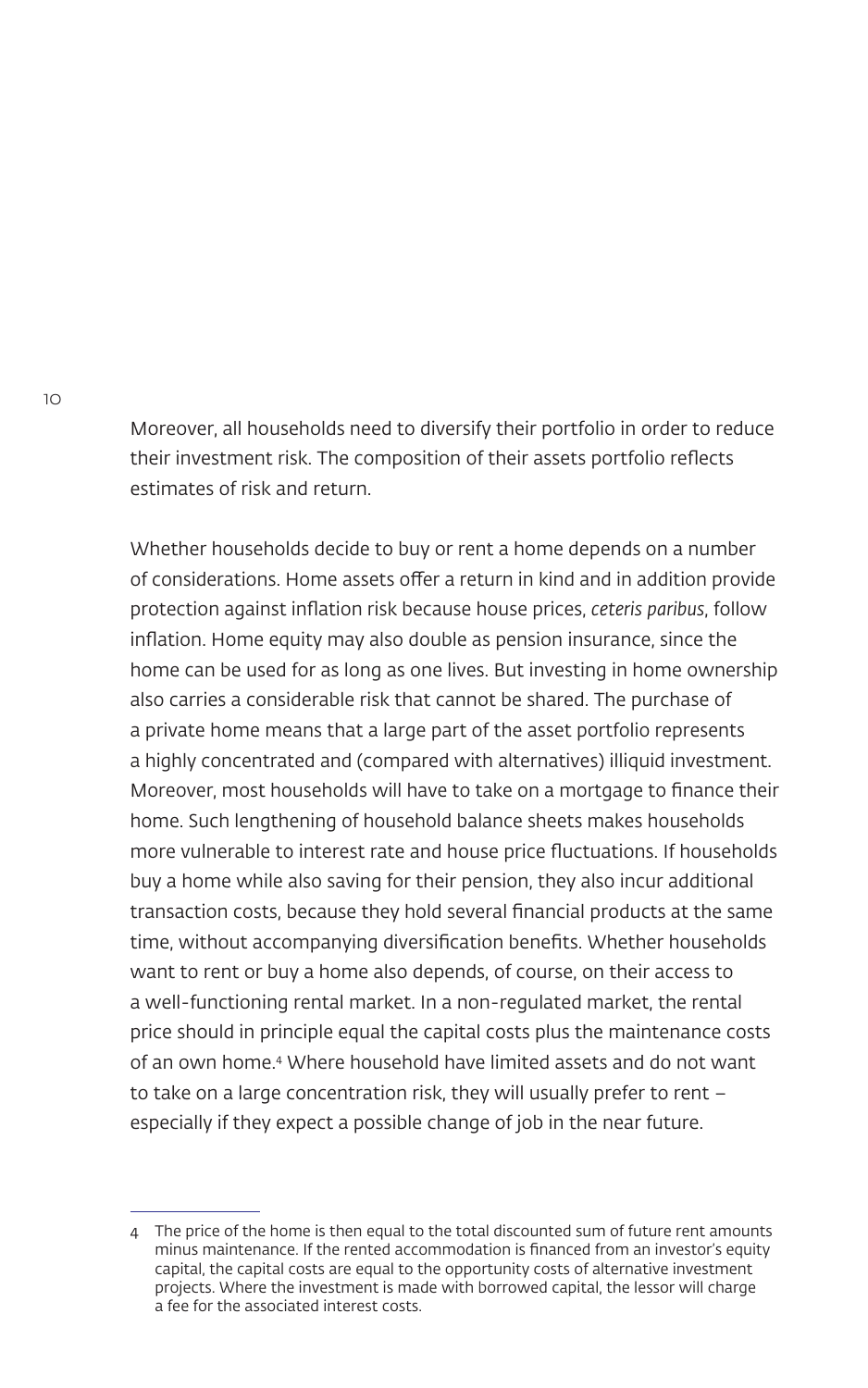## 2.3 Welfare gain through government intervention  $11$

In practice, most households will not be able to realise optimal financial planning. The government can increase the welfare of households through targeted intervention measures. A first rationale for government intervention is provided by limitations on the part of households. Financial planning requires foresight, discipline (acting according to plans) and financial literacy. Many households are lacking in those skills (Van Els et al. 2006; Van der Schors and Warnaar 2013). In practice, households therefore save too little, and acting independently, will invest too conservatively and not diversify enough (Van Rooij, Kool and Prast 2006; Barber and Odean 2013). Furthermore, they also fail to sufficiently recognise the importance of an insurance policy that takes away their individual longevity risk (Brown et al. 2008; Teppa and Lafourcade 2013).

The government can therefore increase public welfare by interventions in the pensions domain. Such interventions should induce households to save enough for their retirement during their working lives. The government can also intervene in terms of the portfolio choice, for example by having households delegate their asset management to an insurer or pension fund. The exact form of the pension system partly depends on the preferences of society, which makes it a political choice. The government may set up pension provisions through a pay-as-you-go system (AOW state pension in the Netherlands) and/or compulsory membership in a system funded by private capital (whether or not collectively organised). The Netherlands has a combination of these two systems, which results in a diversification advantage (see also Chapter 4).

A second rationale for government intervention is to correct market failures (Frank 2009). When households want to insure themselves against unforeseen circumstances (health care costs, unemployment, disability or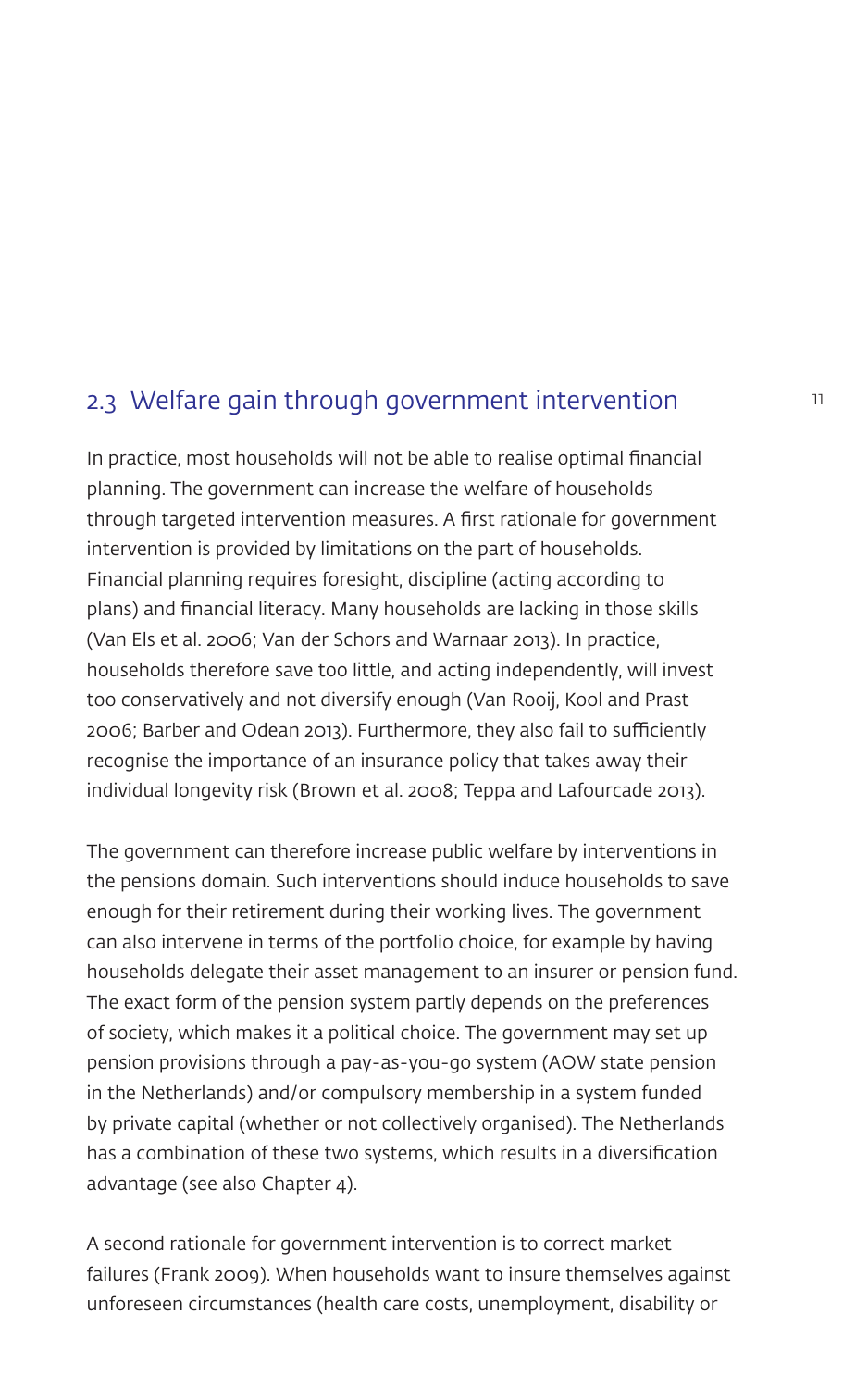12 longevity risk), financial markets cannot always offer cover for these at a price that evokes transactions. This is partly because there is asymmetric information, as especially households with higher risks will want to insure themselves (adverse selection) and because households adapt their behaviour after insurance (moral hazard). The government can then help to correct such market failure, for example by making it compulsory to take out private health insurance, or through social insurance (e.g. disability insurance, pension provisions and unemployment benefits). The broader the package of risks against which households are insured and the larger the share of the damage that is reimbursed, the lower the buffers they need to build up for contingencies, which may translate into a welfare benefit. In countries with an extensive welfare state, the necessity for household savings is therefore much less strong compared to countries providing only a minimum social security level.

> But as government intervenes more extensively in the saving behaviour of households through imposing obligations and group insurance, the risk of government failure also increases. First of all, collective arrangements could run out of sync with the preferences and circumstances of individual households. Some households, for example, have a greater need for higher pension savings than others, or their risk appetite may vary. In addition, a government may go too far in correcting market failure on insurance markets. Government failure may then provide perverse incentives, for instance leading to unnecessarily long unemployment and overconsumption of healthcare, which in turn render collective arrangements unsustainable. A last form of government failure may arise when policies are partial and could have unintended effects in other policy areas. The high ambition level of the Dutch pension system cannot, for example, be considered separate from the high mortgage indebtedness (see Chapter 3.3).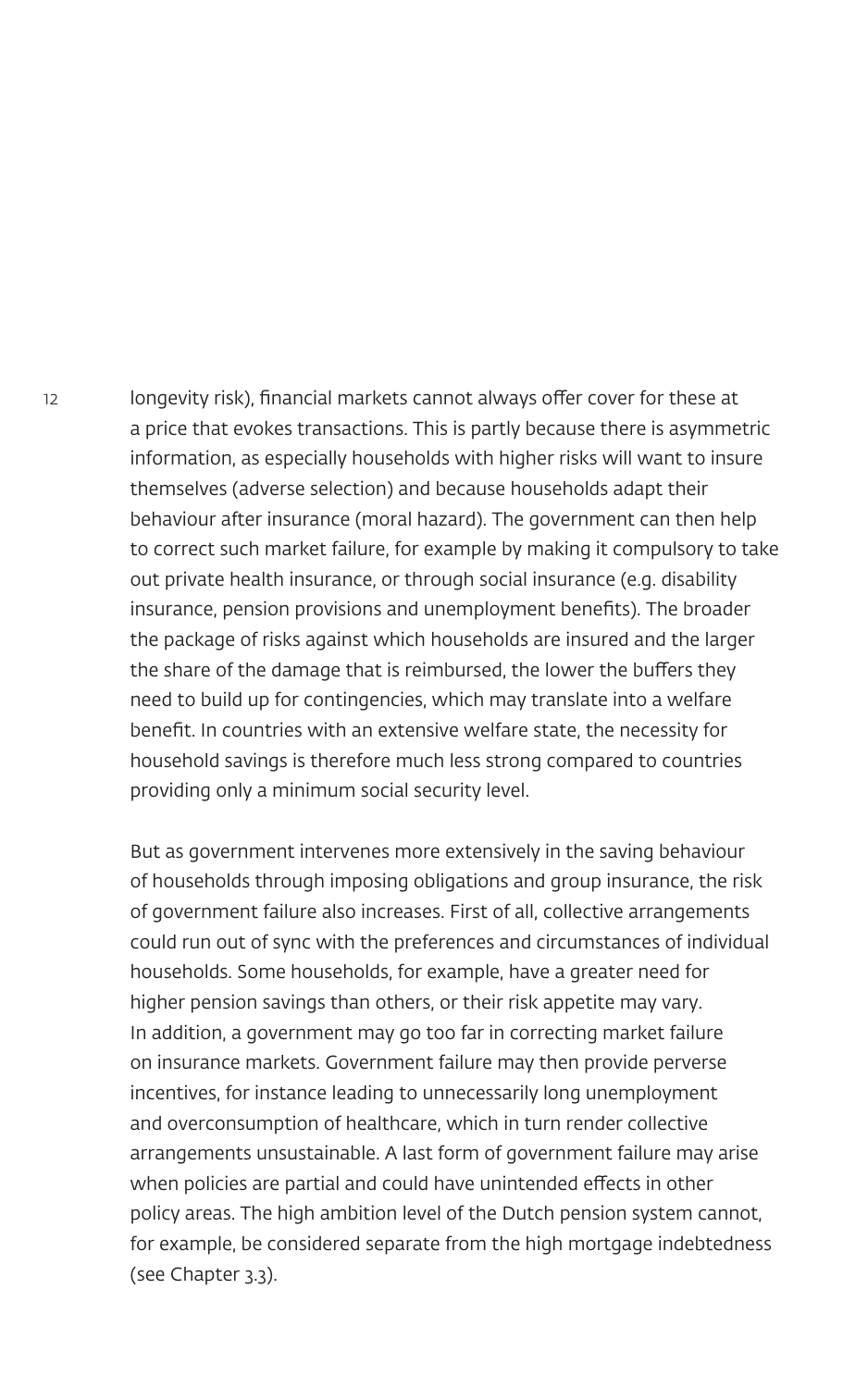## 3. An overview of the Dutch households' balance sheets

This chapter provides an overview of the actual wealth 13 formation of Dutch households. We start with an inspection of the household balance sheet and, based on that, discuss the influence of government policy on pension savings, the housing and mortgage markets, and social insurance schemes including health insurance.

## 3.1 The balance sheets of Dutch households

The assets of Dutch households have increased considerably over the past decades. The balance of their assets and liabilities has increased from approximately twice the gross domestic product (GDP) in 1982 to almost four times GDP in 2012 (see Chart 2). Pension assets in particular have



#### Chart 2 Asset position of Dutch households Percentages GDP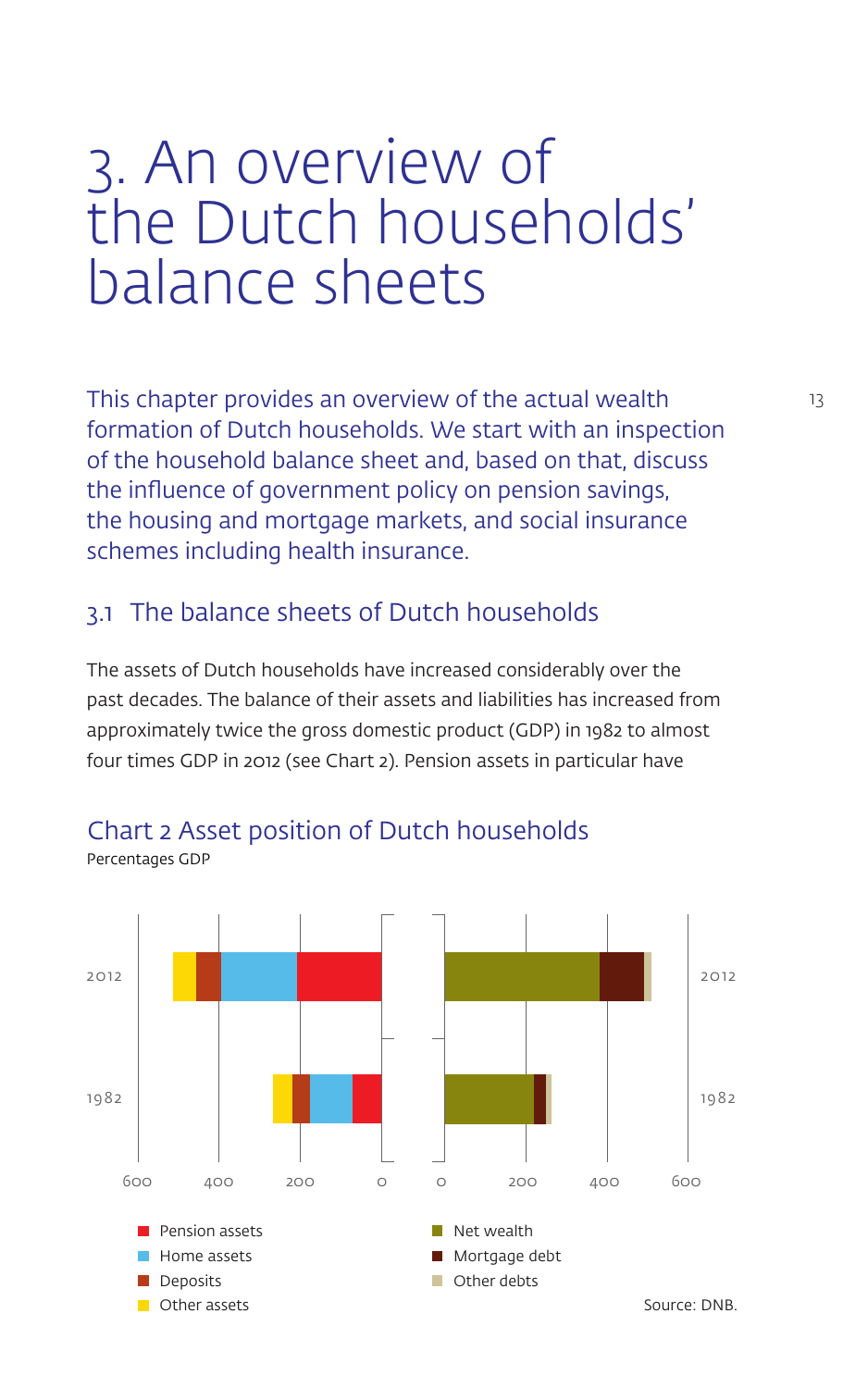14 increased considerably, but home assets have also risen. On the other hand, mortgage indebtedness as a percentage of GDP rose from 30% in 1982 to 109% in 2012. Because both assets and liabilities have increased, the balance sheet of households has become considerably longer.

> The net wealth that Dutch households have built up is average compared with other industrialised countries (Chart 3).

#### Chart 3 Net wealth and composition – international perspective Percentages GDP



 $\Box$  Debts (including home mortgages) concern the last available year.

October 2013. Figures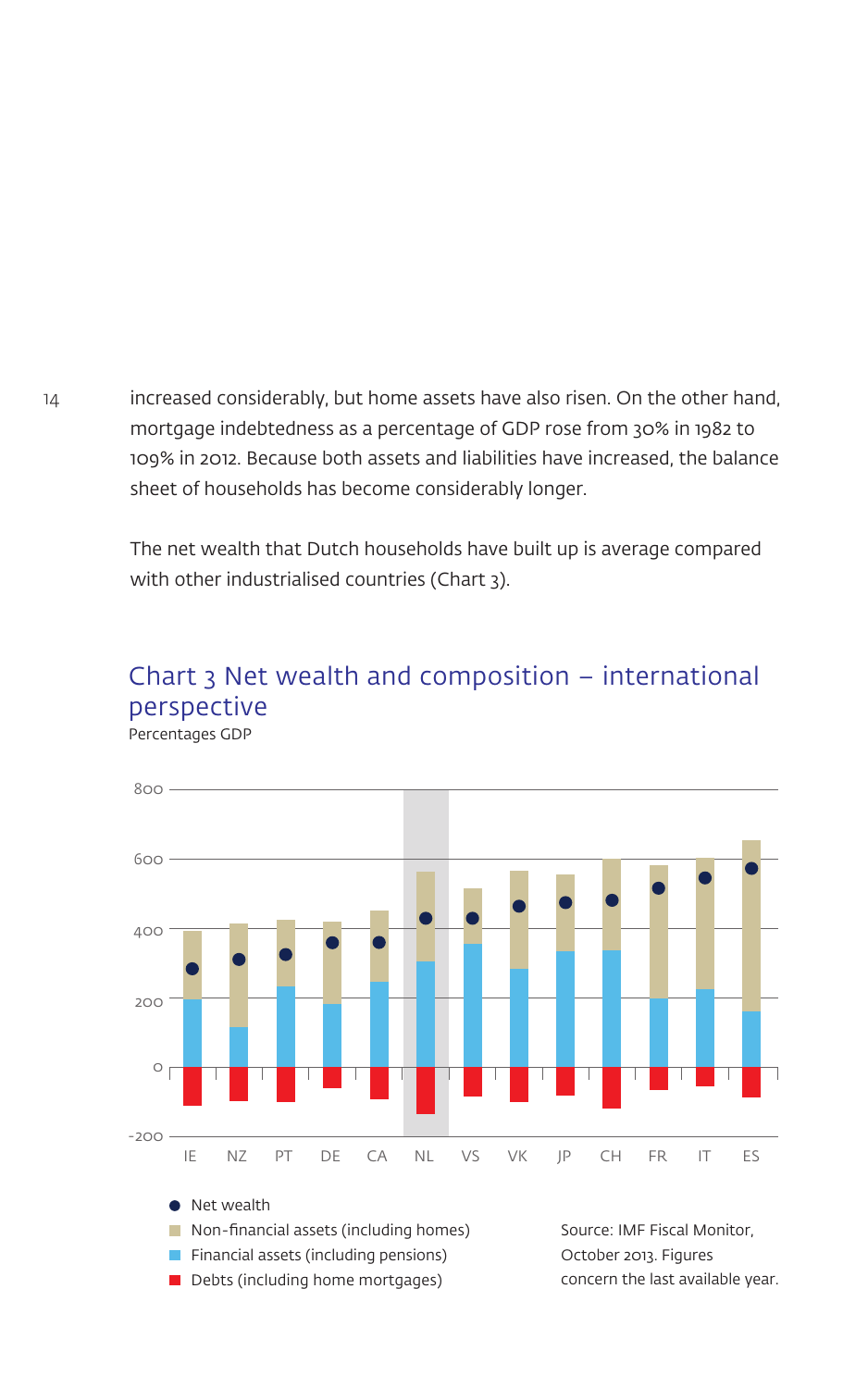Especially in countries with a limited welfare state (Italy, Spain, the US and 15 the UK), household assets are more substantial. When the asset components are compared, the financial asset component in the Netherlands stands out as relatively high, especially in the form of large collective pension assets (see also Chart 6). The freely disposable ('liquid') assets of households are, however, limited compared with those of peers such as Austria, Belgium and Germany (Chart 4).

### Chart 4 Net liquid assets of Dutch households

Deposits and financial titles minus debts (other than mortgage) as a proportion of annual gross income, median value



Non-financial assets – in the Netherlands mainly home equity – are average (Chart 3). Another fact worth mentioning is that the balance sheets of Dutch households are also long from an international perspective (see also ECB 2013). Of all countries considered in the chart, the Netherlands has the highest debt; and this concerns mainly home mortgages.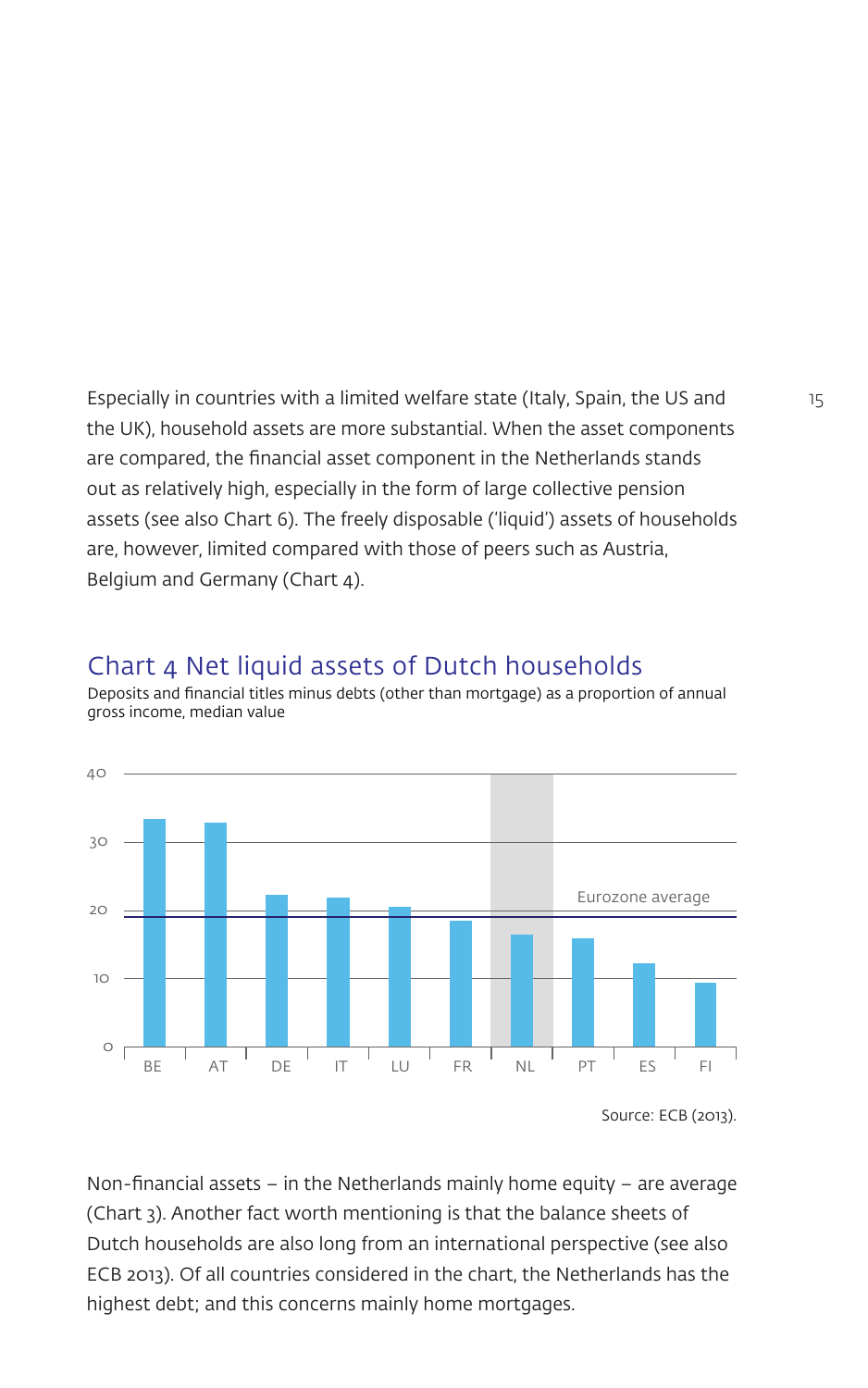### 16 3.2 The pension system

As in most other countries, Dutch households are entitled to a universal pension financed through a pay-as-you-go system (the so-called 'First Pillar')<sup>5</sup> (Chart 5). Moreover, Dutch households have built up substantial savings in the funded Second and Third Pillars (see also Chart 6).

## Chart 5 Scope of First, Second and Third Pension Pillars



Proportion of pillars in pensions paid; 2007

<sup>5</sup> In a purely pay-as-you-go pension system, those who are currently working pay for the full pension benefits of all current retirees. In the Netherlands, the state pension is partly funded from the state budget.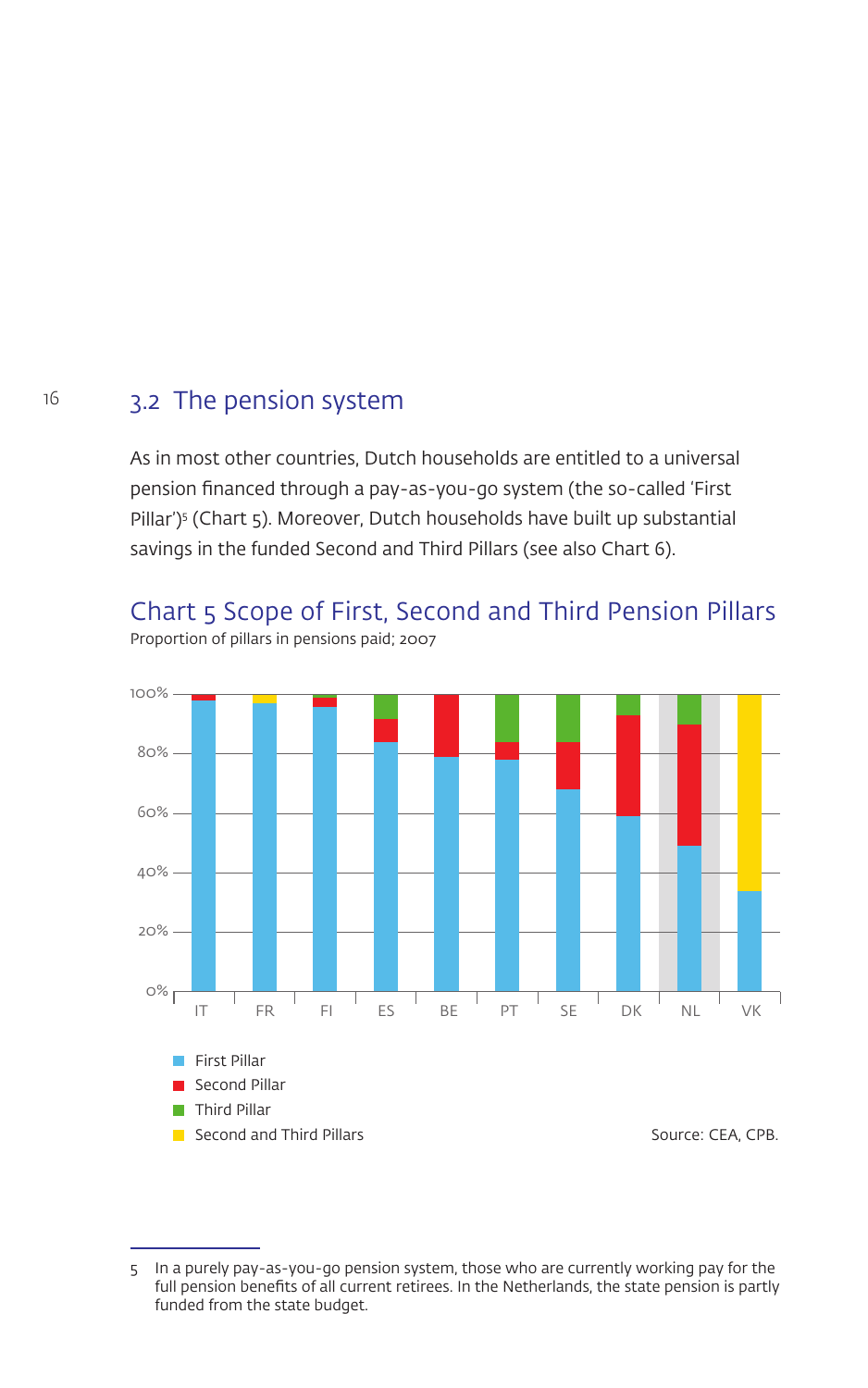## Chart 6 Wealth accumulated in pension funds and life insurance

In percentage of GDP; 2012



More than 90% of employees participate in a pension scheme of their employer or their occupational group (Second Pillar). The Third Pillar consists of voluntary pension savings of employees and of pension schemes entrepreneurs have taken out for themselves.

Government policy has played an important role in the creation of this pension mix. The government has made participation in the Second Pillar semi-compulsory for employees.<sup>6</sup> In addition, pension contributions

<sup>6</sup> Employers do not have an obligation to offer a pension scheme to their employees. However, any pension scheme offered has to include all employees. In addition, employee membership of industry-wide pension funds is mandatory.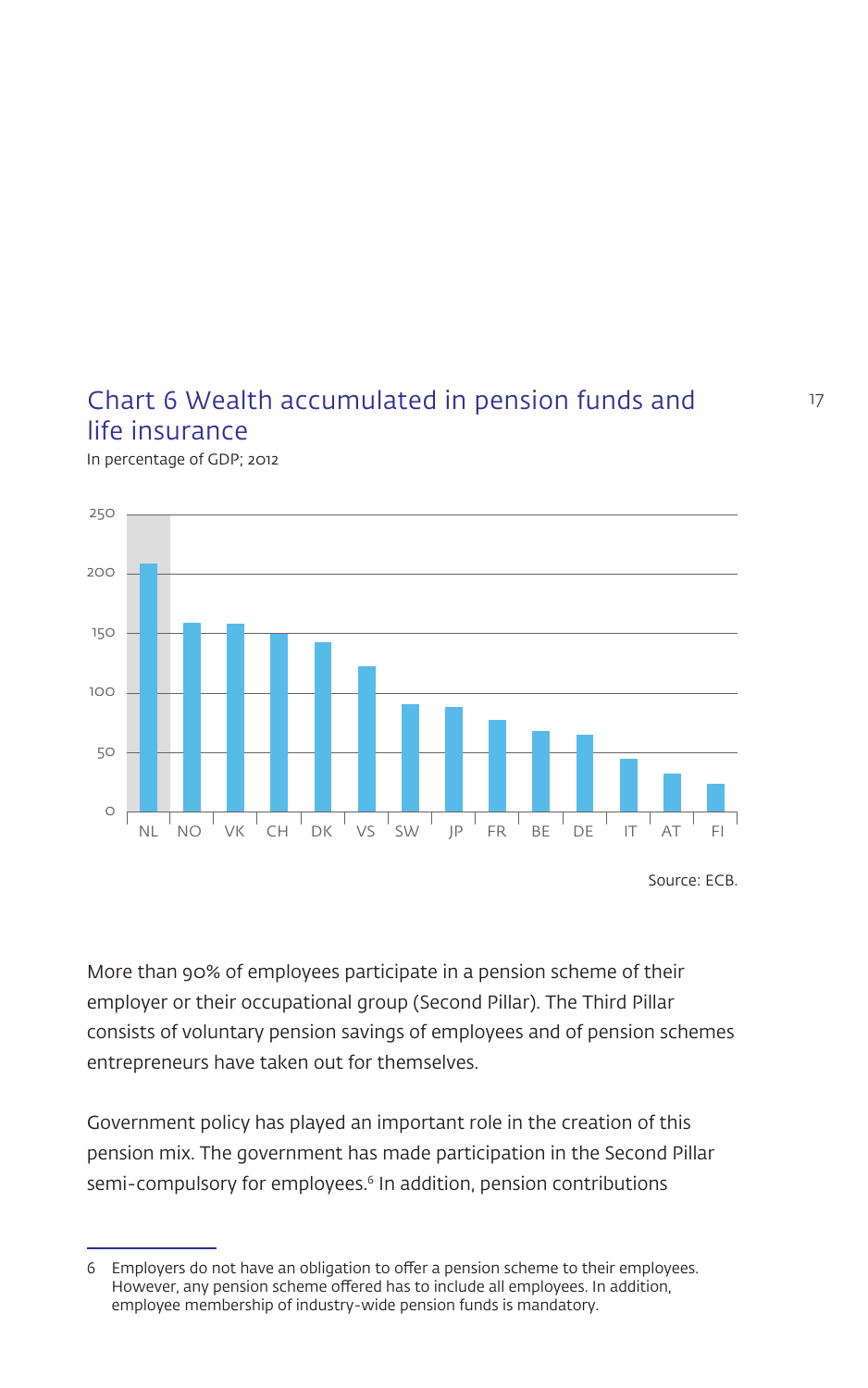18 in the Second and Third Pillars are promoted through tax incentives. The government facilitates pension savings through a provision whereby the premiums paid in and accrued capital are exempted from taxation during the working life, whereas the pension benefits are taxed.<sup>7</sup> Pension contributions qualifying for tax relief are capped by law (under the 'Witteveenkader'). Currently, the maximum annual contributions amount to a replacement ratio of 75% of the average earned wages, given a 40-year career.8 Recently, the government set an upper limit of EUR 100,000 on tax-friendly accumulation in the combined Second and Third Pillars.9

## 3.3 Home assets and mortgage debts

Over the last decades, Dutch households have also accumulated substantial home assets. First, this is because more households bought homes: the proportion of owner-occupied homes as part of the total housing stock rose from 43% in 1986 to 59% in 2012 (Ministry of the Interior and Kingdom Relations, 2013).<sup>10</sup> In addition, house prices rose sharply.

<sup>7</sup> This is a reversed regime compared with the tax treatment of other savings, where households save from income after taxes and in addition pay wealth tax on (the notional returns on) their accumulated savings in 'Tax Box 3'.

<sup>8</sup> Until recently, the maximum tax-friendly accumulation percentage was 2.25%. However, in view of the increase in the retirement age from 65 to 67 – resulting in longer careers – the maximum tax-friendly accumulation percentage was lowered, first to 2.15% and more recently to 1.875%.

<sup>9</sup> 'In 2011, 145,000 employees earned salaries of EUR 100,000 or more (including perks). That is 2 percent of the total labour force (excluding workers under 20 years).

<sup>10</sup> Households also bought homes at an increasingly early age. Whereas home owners remained a minority in the cohort born in the late 1920s, the majority of the cohort born in 1975 already owned their own homes before they turned thirty (Kullberg and Iedema 2010).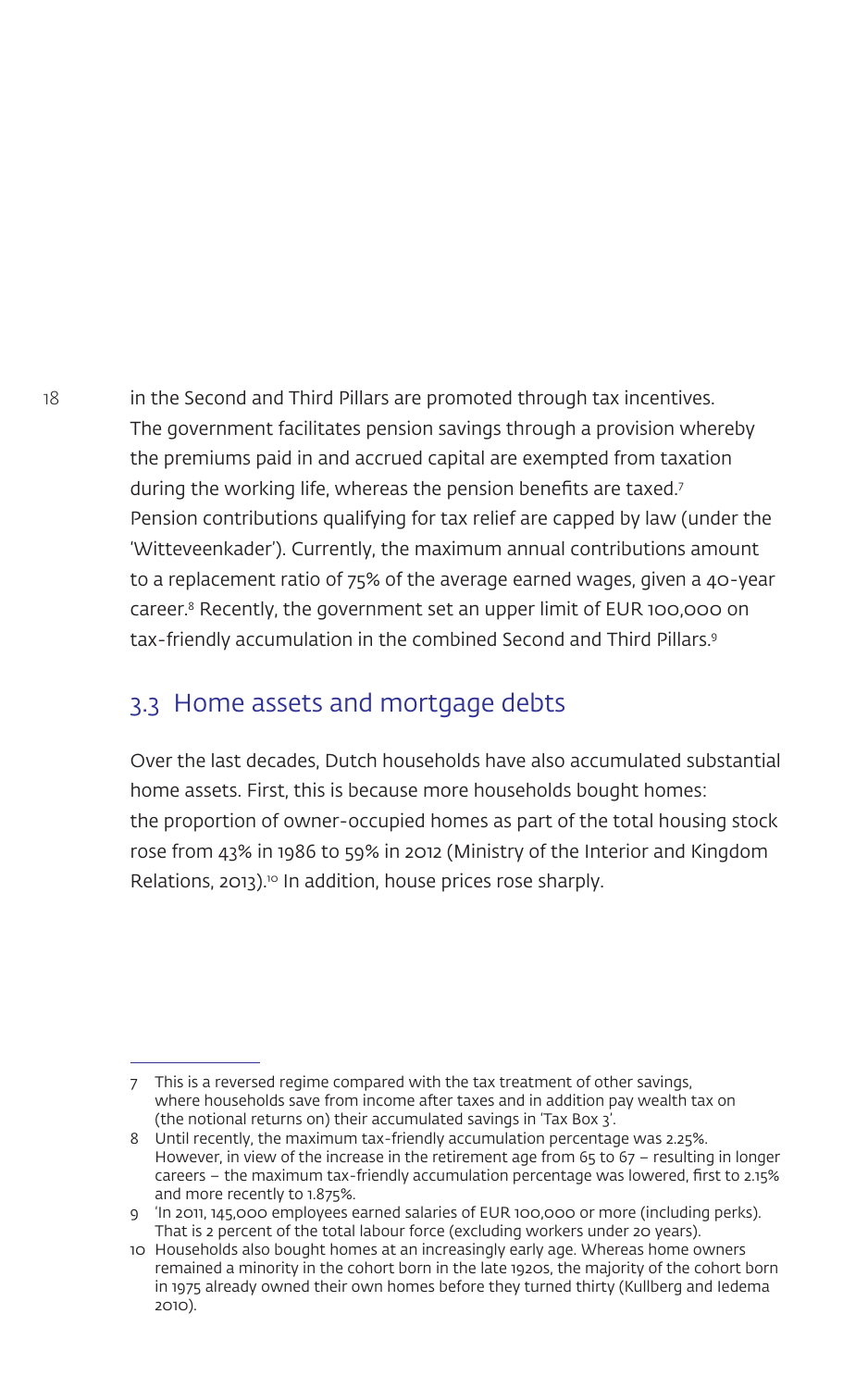Together with the increase of housing wealth, household indebtedness 19 strongly rose.<sup>11</sup> Various factors contributed to this. First, the government encouraged households through various tax incentives to purchase their own homes with debt. Until recently, almost any amount of mortgage interest payments on a household's first home was deductible from income tax. In addition, tax on housing wealth is lower than tax on other personal assets.12 The government intended to encourage home ownership through these measures, but did so at a high price (Glaeser and Shapiro 2002). Because the housing supply in the Netherlands is rather inelastic to increased demand due to restricted new development opportunities, the tax incentives mainly drove up house prices. All in all, Dutch house prices rose by 150% in real terms during the 1990-2008 period.

Through financial innovations such as investment mortgages, savingslinked mortgages and interest-only mortgages, financial institutions have enabled households to take full advantage of the mortgage interest tax relief. As a result of this, and because the amount of the mortgage with respect to the home value (loan-to-value – LTV) was not maximised by the government until 2013, Dutch LTVs are high from an international perspective (Chart 7). Laxer credit conditions also pushed up banks' mortgage portfolios and house prices (Francke et al. 2014). For instance, banks began, in response to the increased labour participation among women, to include second salaries in their income assessment.

<sup>11</sup> In conjunction with the growing mortgage debts, households have also built up capital in saving products linked to the mortgage. These figures have not been included in all statistics, and have for example not been deducted from the mortgage debt in Charts 2 and 3. As the estimated amount is around EUR 32-37 billion – or around 5% of the total mortgage indebtedness – the distortion is limited.

<sup>12</sup> 'Normal' assets are taxed at a rate of 1.2% (30% of a notional return of 4%). Housing wealth, however, is taxed on the basis of a relatively low imputed rent ('eigenwoningforfait', which comes down to 0.364% in the case of the highest income tax bracket). If the value of the home exceeds EUR 1 million, this percentage increases further, but remains below 1.2%.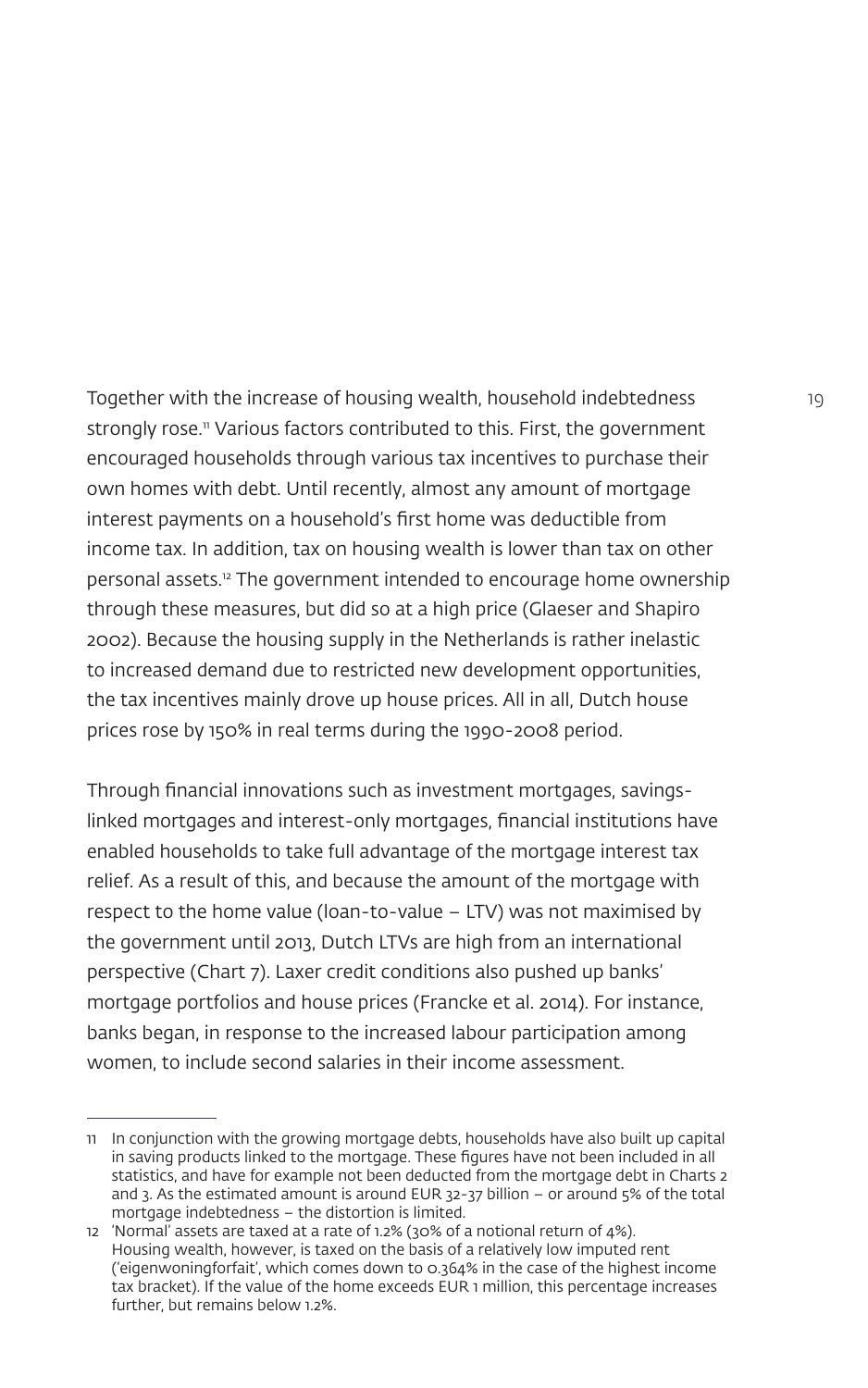### Chart 7 LTV ratios in an international context



Most common LTV on purchase of first home; 2007

Source: ECB (2009).

In addition to the tax incentives for owner-occupied homes, the regulation of the rental sector has also boosted home ownership and mortgage debts. For income-political reasons, the Dutch rental market is almost entirely regulated (Chart 8). The rental rates on this large, regulated rental market are low, but the waiting lists are long.<sup>13</sup>

The liberalised rental sector is very small and rental rates are considerably higher. As a result, there is little incentive to move from public-sector

<sup>13</sup> The lower rental price is estimated to represent an implicit subsidy of approximately EUR 8 billion. This is the difference between the actual rental price and the marketconforming rental price which could be asked based on the value under the Valuation of Immovable Property Act (for details, see Ministry of Finance 2010). Because an income test is only carried out on inflow, an estimated 25% of lessees currently have an income that exceeds the threshold.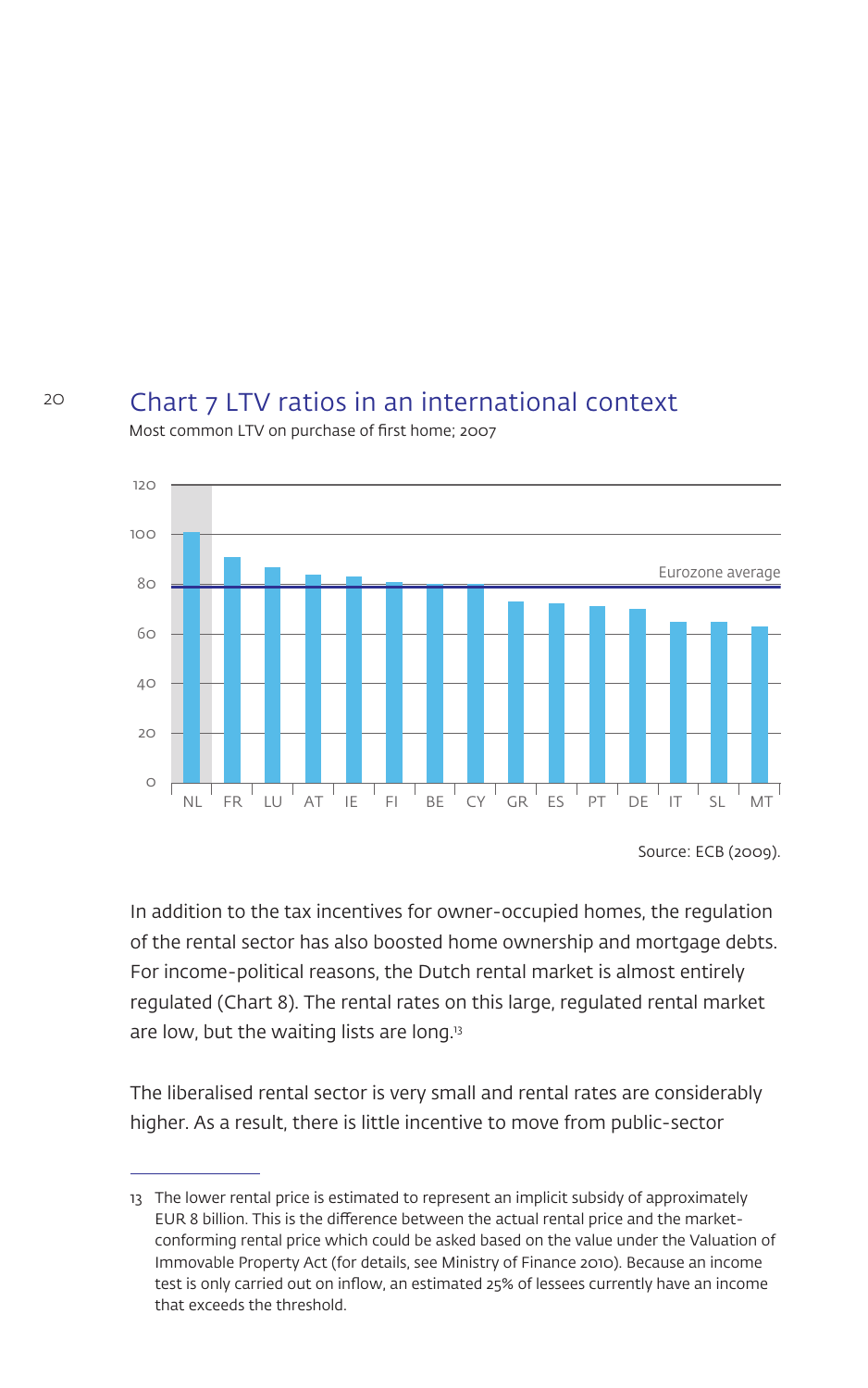#### Chart 8 Buying versus renting in a number of OECD countries Proportion in total; 2009

 $\Omega$ 20 40 60 80 100 CH JP DE DK SE FR NL AT FI BE CA VS VK IT PT IE ES GR **Other** Cooperative rental  $\blacksquare$  Regulated rental Liberalised rental **Owner-occupied** Source: OECD, Housing Market questionnaire.

rented accommodation to the much more expensive private sector rented accommodation. At the same time, access to the owner-occupied market offers substantial tax advantages. Those who want to move but do not qualify for the regulated sector, will therefore often opt to buy a home.

In addition, note that from a macroeconomic perspective, the high household indebtedness cannot be seen separate from households' high pension savings (see Chart 9). After all, partly because households are already obliged to (collectively) save for retirement, they have both less need to accumulate wealth in their own homes and lower financial means to do so (see also Shirono 2014; IMF 2015).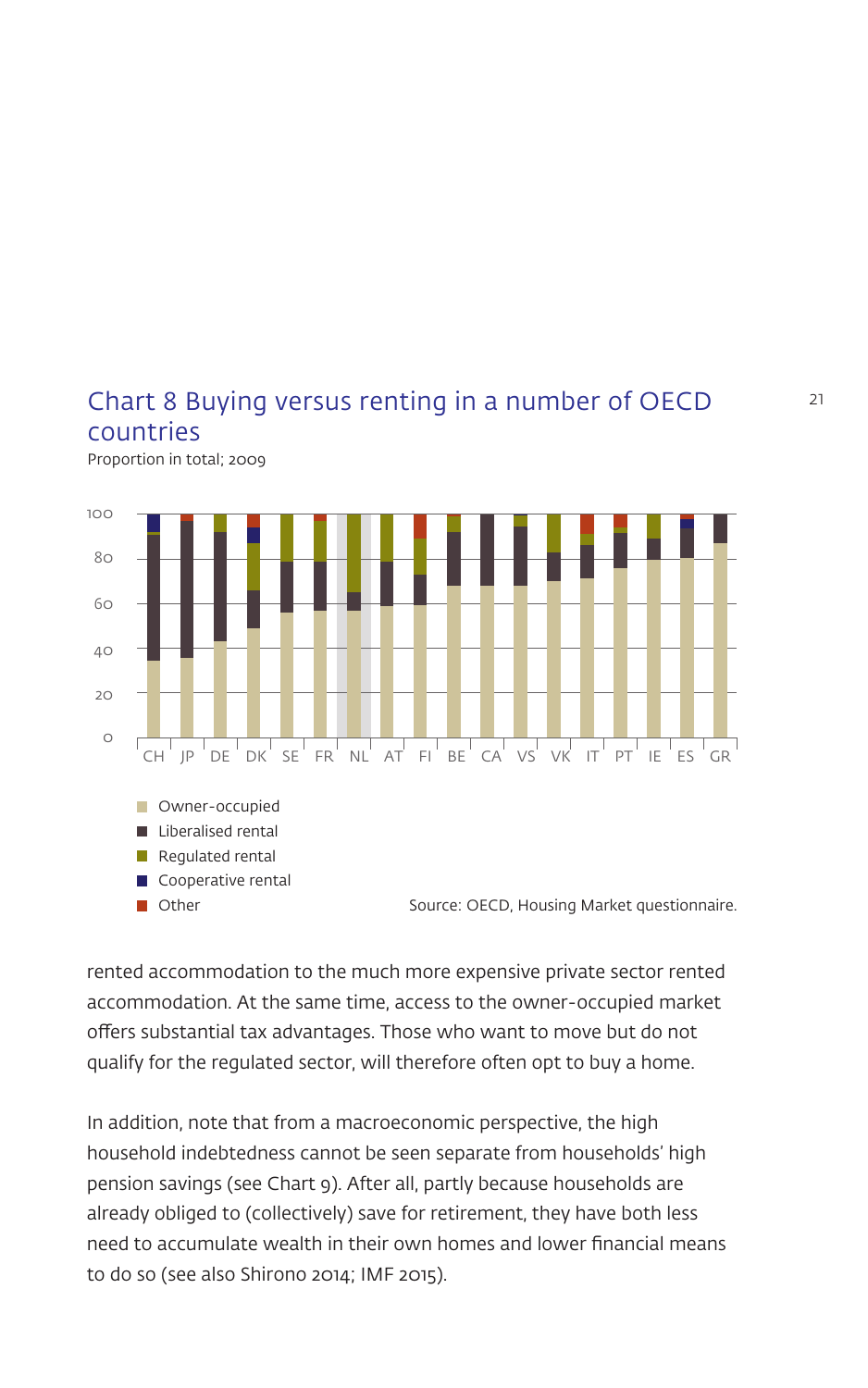#### Chart 9 Pension assets and household debts In percentage of GDP; 2012



Source: ECB, IMF, OECD, national statistics bureaus and central banks.

An important conclusion, finally, is that home assets and mortgage debt are distributed unevenly across households. Although in 2012 the total housing wealth (over 200% GDP) was much higher than the mortgage debt (109% GDP), at an individual level, some households have considerable net wealth in their homes while others face considerable residual debt (Chart 10).<sup>14</sup> Age of course plays an important role in this, but there are also highly specific cohort effects. Especially households that entered the housing market before and during the 1990s have benefited considerably from tax subsidies for home owners and the increase in house prices at the time (Van der Schors et al. 2007). Households that entered after 2000 paid a high price for their homes, but many of them saw the value of their homes drop recently to a value below or far below the mortgage value. Now that the mortgage interest tax relief is being rationalised, the current young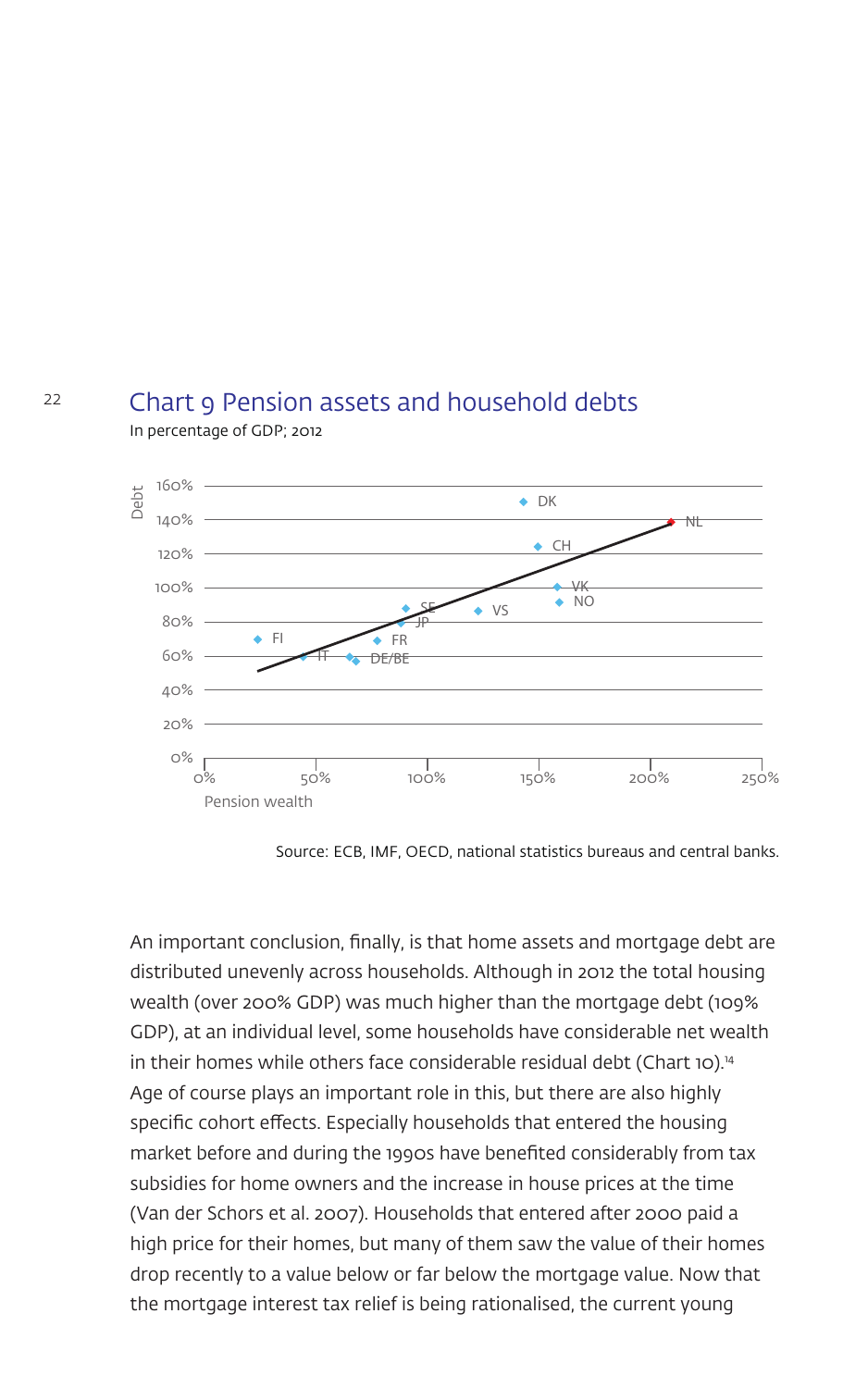households will probably not benefit to the same extent from increases in 23 house prices such as those occurring in the decades before the crisis.

The government recently implemented a number of measures to reduce the current level of mortgage debt. For example, the maximum allowed LTV will be reduced in steps to 100% in 2018, which is still high from an international perspective. For new mortgages, interest tax relief is

### Chart 10 Residual debt and net housing wealth broken down by age



Proportion in percentages; 2013

<sup>14</sup> These figures have been adjusted for capital built up in saving products pledged as collateral for mortgages.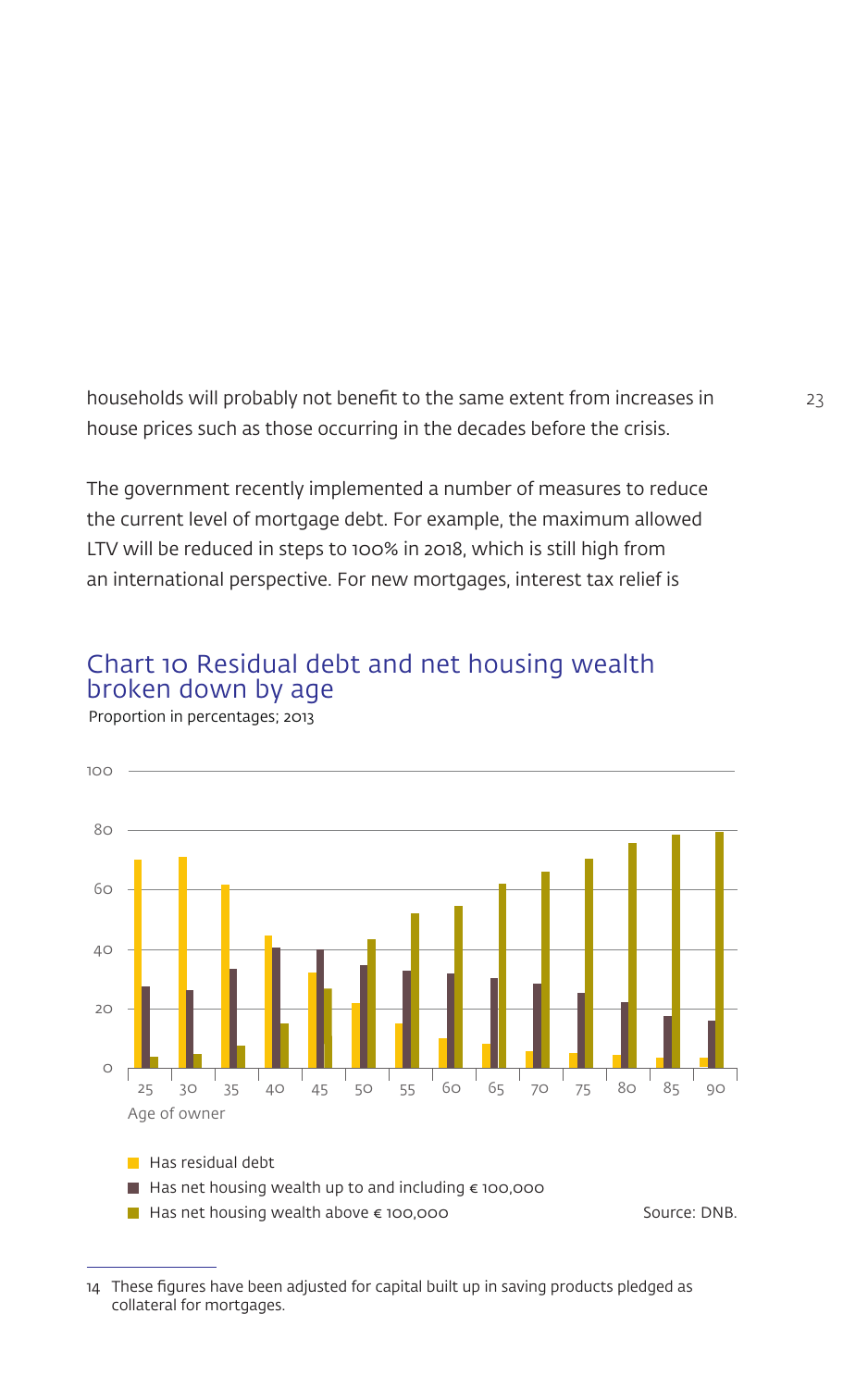24 only granted for mortgages with full amortisation. That is a break in the trend, because until recently, few young households paid back their entire mortgage. In addition, the maximum mortgage interest tax relief is slowly being reduced, although a large tax incentive still remains for purchasing a home.15 In addition, in 2014 the possibility for parents to make a tax-exempt donation to their children for the purchase or repayment of a home was relaxed: the maximum tax-exempt amount was almost doubled to EUR 100,000 (in January 2015, this amount was reduced again, to EUR 50,000).

> Measures are also taken on the rental market. For example, incomedependent rent increases are being introduced in the regulated sector, which could encourage outflows to the non-regulated sector. The accompanying upward price pressure can in turn make the liberalised rental market more interesting for private investors. And the decision not to index the maximum rental rate for the non-regulated sector over the coming years also offers space for the development of this market.

## 3.4 Social security and health care

The Netherlands has an extensive welfare state that protects households against various risks. All residents have compulsory insurance for retirement (AOW state pension) and healthcare. Via their employers, employees participate in collective unemployment and disability insurance.

As a result of collective insurance against uncertain, high costs, households do not have to maintain a large precautionary buffer which they might

<sup>15</sup> A tax-neutral treatment of owner-occupied housing would mean reducing the mortgage interest tax relief to 30% (the rate at which return on assets is taxed in Tax Box 3) with the home assets taxed like any other assets in Tax Box 3.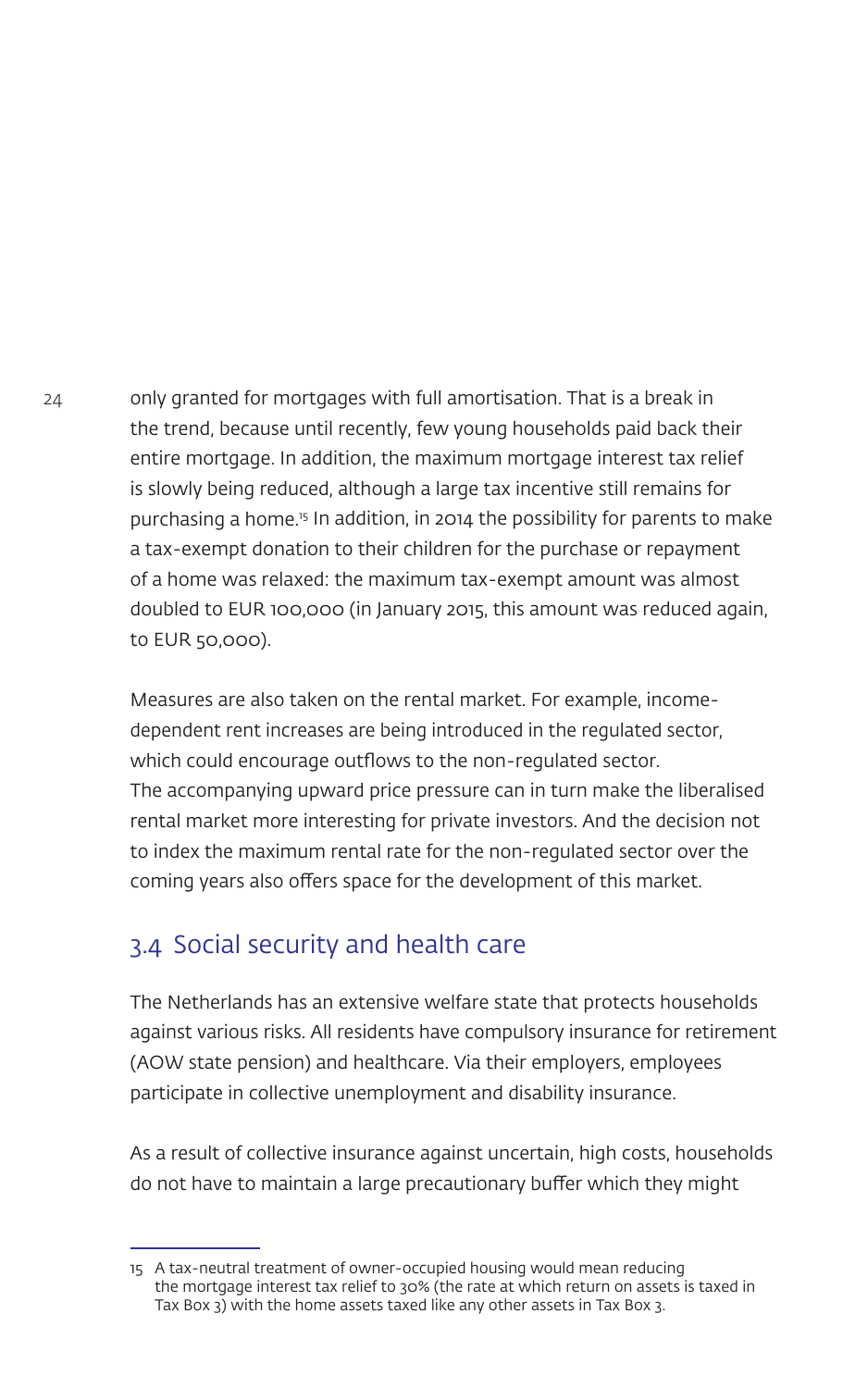never need to use. This is, for example, relevant for health care, where the 25 costs are distributed very unequally (Wong et al. 2008; Knoef et al. 2014c). In hospital health care, for example, during an average year, 2% of the patients claim two thirds of all health care costs. Measured over a longer period, the skewedness decreases somewhat, but 2% of the patients still claim a third of the costs. In terms of care for the elderly, twenty percent of the patients take up eighty percent of long-term health costs (De Bijl et al. 2013). This means that both in terms of curative and long-term care not everyone stands to face high costs. Therefore insurance is more efficient than individual saving (Amand 2012; De Bijl et al. 2013).

Collective insurance, however, comes at a price. In the Netherlands, some households incur health care costs worth a third of their gross wages. As a result, the scope for voluntary savings decreases. In collective insurance schemes, individual participants often don't have an incentive to moderate their claims, putting the scheme under pressure. Insurance under the former Disability Act was a major example of collective insurance that became unsustainable. As a result of inappropriate use of the scheme, among other things for early retirement, the number of 'disabled' people almost passed the limit of 1 million in 2003 (of a labour force of just over 7 million people). Over the past years, several amendments were made to the Disability Act to restrict invocation of the scheme.

Currently, the costs of curative care and long-term care insurance are threatening to spiral ever higher. Total health care costs rose from approximately 11% of GDP in 2000 to 16% of GDP in 2013. This is both the result of higher health care prices and of a larger amount of care provided because of, among other things, a higher proportion of seniors and an increase in prosperity. Over the coming years, the health care costs are likely to increase further. The proportion of older people will strongly increase over the coming decades (Chart 11). And the other trends – higher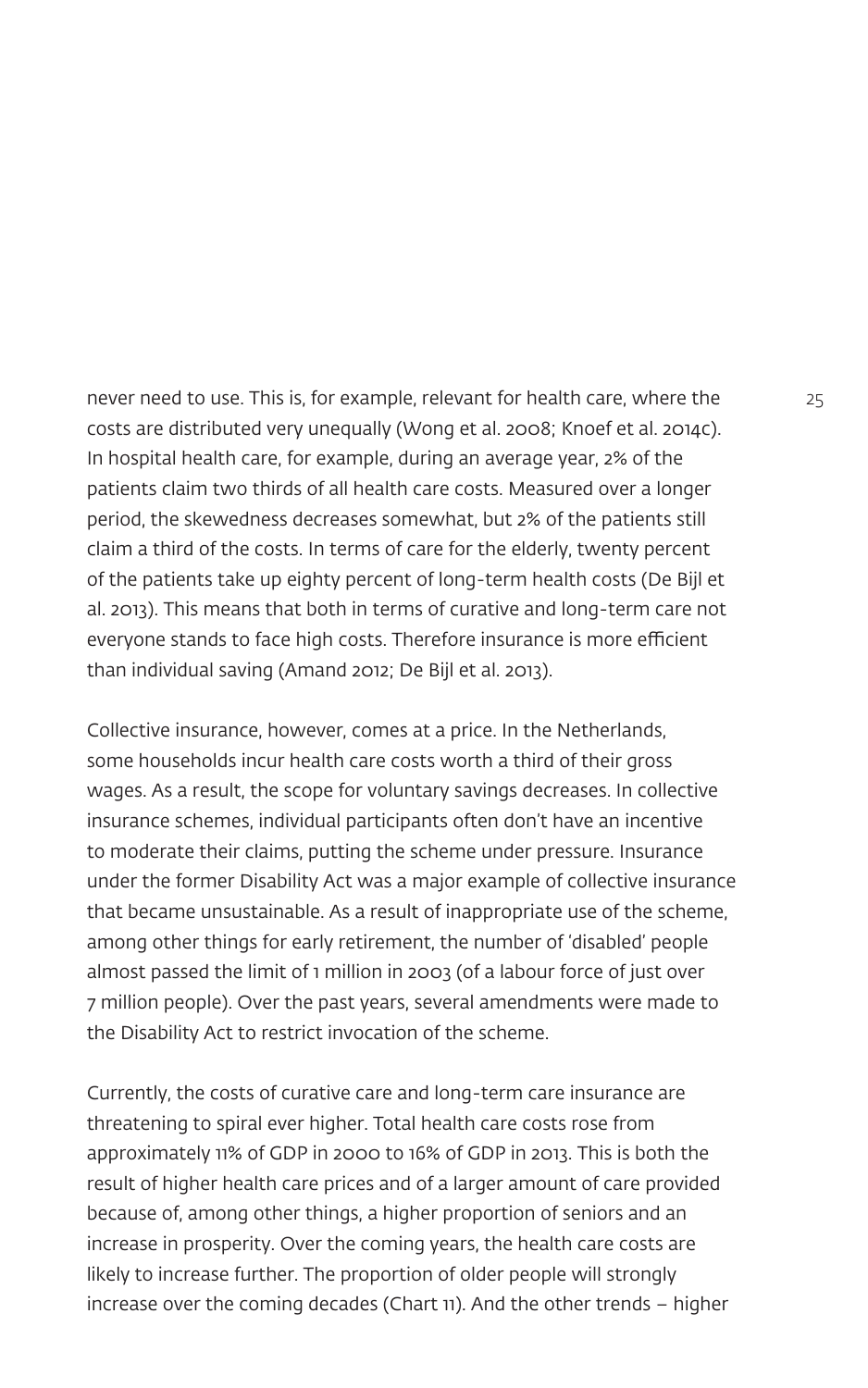#### Chart 11 Population ageing – international perspective Proportion of 65+ in % of total population; 2010 and 2050



health care prices, more prosperity – are also expected to continue. Various uncertainties make it difficult to predict the exact rise in health care costs. The CPB's scenarios for health care expenses in 2040 vary from 20% of GDP to 30% of GDP (Van der Horst et al. 2011).

The exact increase in health care costs will also depend on how collective insurance is organised. Chart 12 shows that from an international perspective, the proportion of health care costs that are collectively financed is exceptionally high in the Netherlands. Households have compulsory insurance for curative care, with a basic package that covers 80% of the costs. In addition, everyone has compulsory insurance for long-term care. Dutch households, however, pay an exceptionally low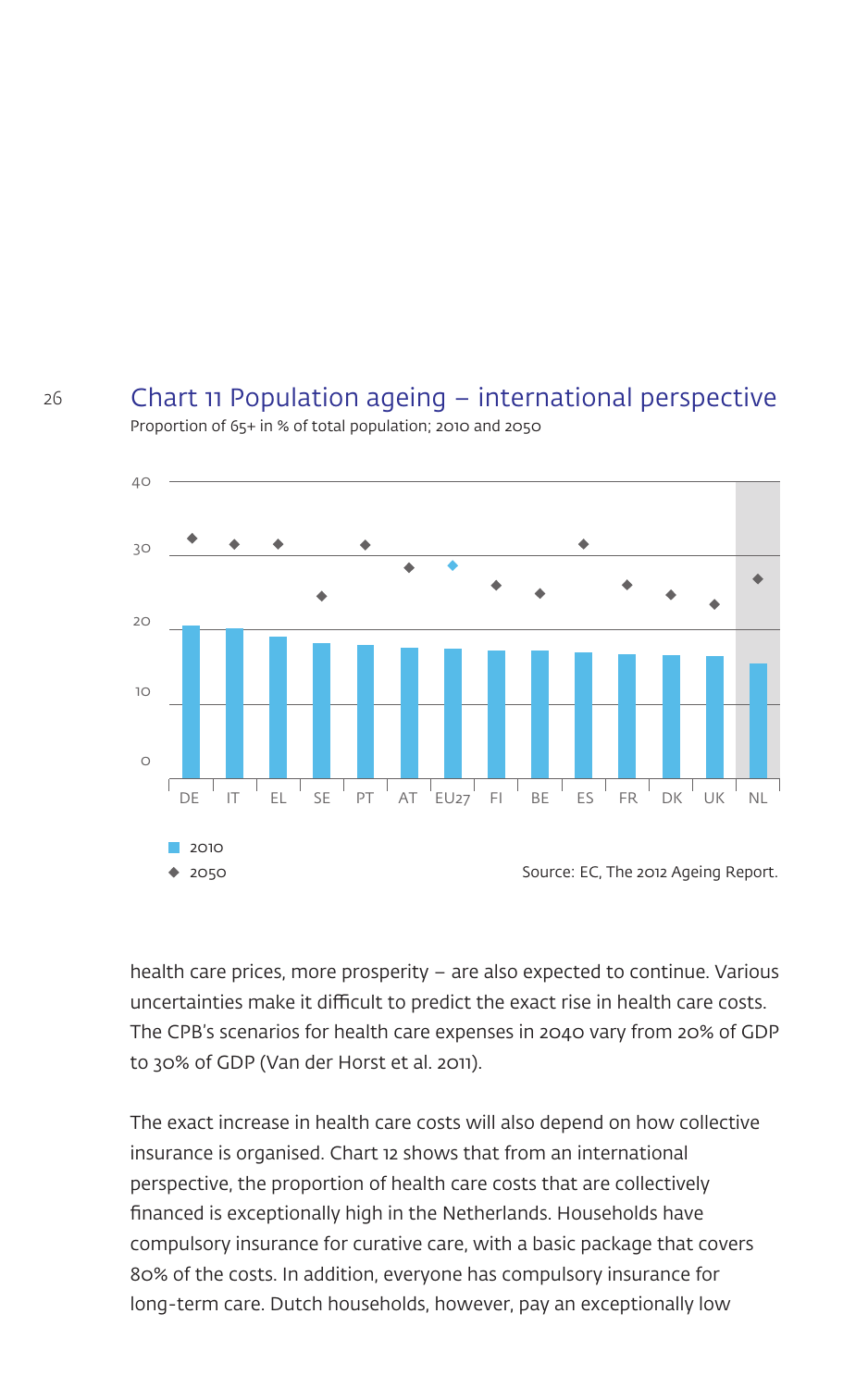contribution from their own pockets. But indirectly they contribute of 27 course through the employers' levies for health care insurance and longterm care. An average Dutch household currently spends 23.5% of the gross family income on health care through their own health care insurance and social security premiums; in 2040, without government intervention, this would amount to 36%<sup>16</sup> (Van der Horst et al. 2011; De Jong and Van der Horst 2013).



Chart 12 Public/private expenditure ratio in health care In percentage of GDP; 2011

<sup>16</sup> This reflects a scenario with a trend growth of health care expenses. In a scenario with better care, this could come to 47%. If health care costs rise less rapidly, it could be lower.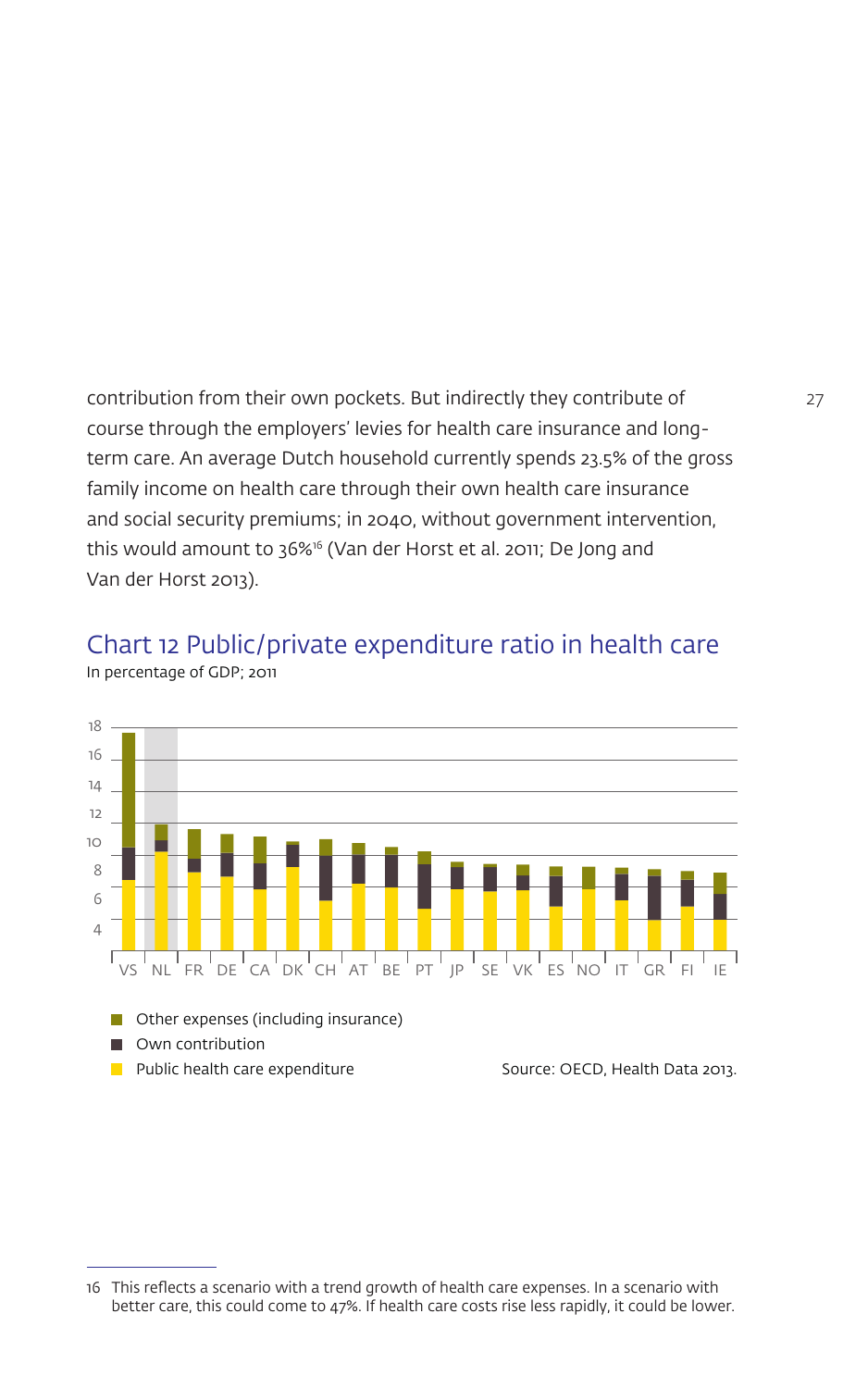28 The disadvantage of this predominantly collective funding structure is that it can encourage excessive supply and consumption of care (*moral hazard*). Because the effective price of many treatments is often zero for users, there is no incentive for consumers and providers to use the system appropriately.17 Empirical studies have also found various indications of excessive care production, particularly since the changes in the system in 2001 which abandoned strict budgets in the health care sector (Van de Vijsel et al. 2011; Douven et al. 2012; Van Dijk et al. 2013). This calls for better incentives to ensure that both users and providers use health care appropriately.

<sup>17</sup> 'Appropriate use' means health care that is necessary, effective and efficient. See the ESB file on appropriate use of health care (Volume 97, edition 4644s) for an overview.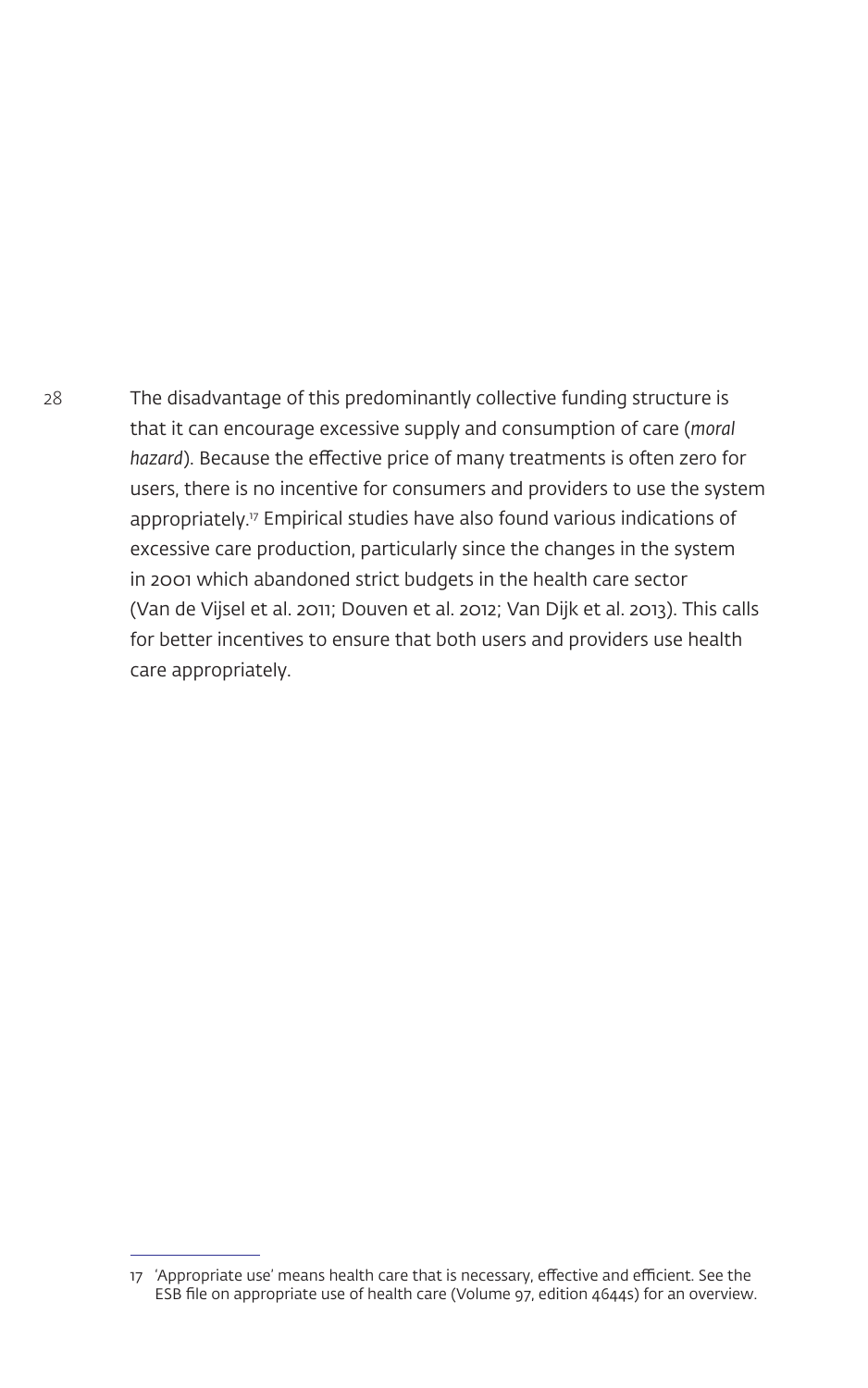## 4. Bottlenecks in Dutch households' balance sheets

This chapter confronts the actual wealth formation by 29 households against the optimum picture and as such identifies some bottlenecks in the level and timing of savings (Chapter 4.1) and portfolio choice (Chapter 4.2). Chapter 4.3 discusses some unintended negative consequences of government intervention on the macroeconomy and financial stability.

## 4.1 The scope and timing of savings

Government interventions have greatly facilitated households in smoothing their consumption over their working and retirement lives. All residents receive a state pension and most of the employees can count on a pension from the Second Pillar. International comparisons show that the Dutch pension system gives employees relatively high pension benefits in proportion to wages earned ('replacement rate') (OECD 2013; Mercer 2014; Knoef et al. 2014b). This applies in particular to average and high incomes; in no other OECD country is the replacement ratio as high as in the Netherlands. Mainly because of the First Pillar, the Netherlands has a relatively low level of poverty among retired people (Chart 13). In 2001, poverty among the over 65 in the Netherlands, at 8%, was the lowest of all countries considered. In addition, it is remarkable that poverty among seniors was also lower than poverty among the entire population. In 2012, poverty among seniors dropped to 5.5% – compared to 10.1% among the total population. In many other countries, poverty among seniors is higher than average (see also IBO 2013).

The government's paternalistic intervention in pension provisions, however, also has some limitations. First of all, there is a lot of heterogeneity in the scope of pension provisions. For example, there is a considerable group of households that will not obtain a replacement ratio of 70%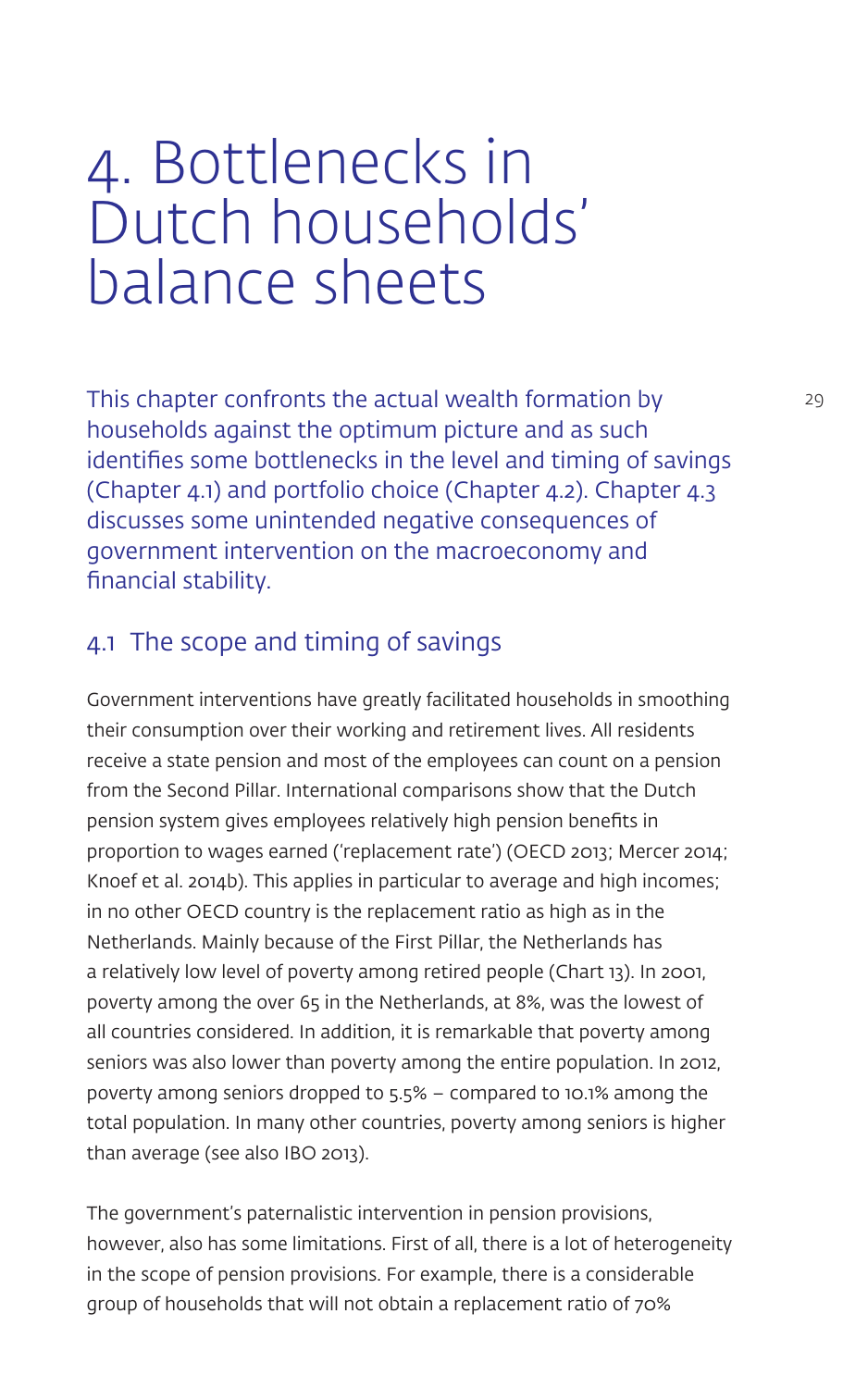#### Chart 13 Relative poverty, entire population and seniors Number of people below the poverty line in percentages of age group



Note: based on 60% median standardised income including social security benefits.

– a widely used yardstick for a sufficient pension. This is mainly the case for some self-employed people, also when home equity (if any) is taken into account in the analysis (Knoef et al. 2014a; Mastrogiacomo and Alessie 2015). Those renting are also vulnerable. After all, where owner-occupiers can, if necessary, use their own home for additional income (in kind and/ or through a mortgage), rent expenses continue to be due during retirement.

At the same time, there are indications that some households save unnecessarily high amounts. In addition to their supplementary pensions, many retired people often have home equity at their disposal. If this were to be used for the purchase of an annuity, some households would, in net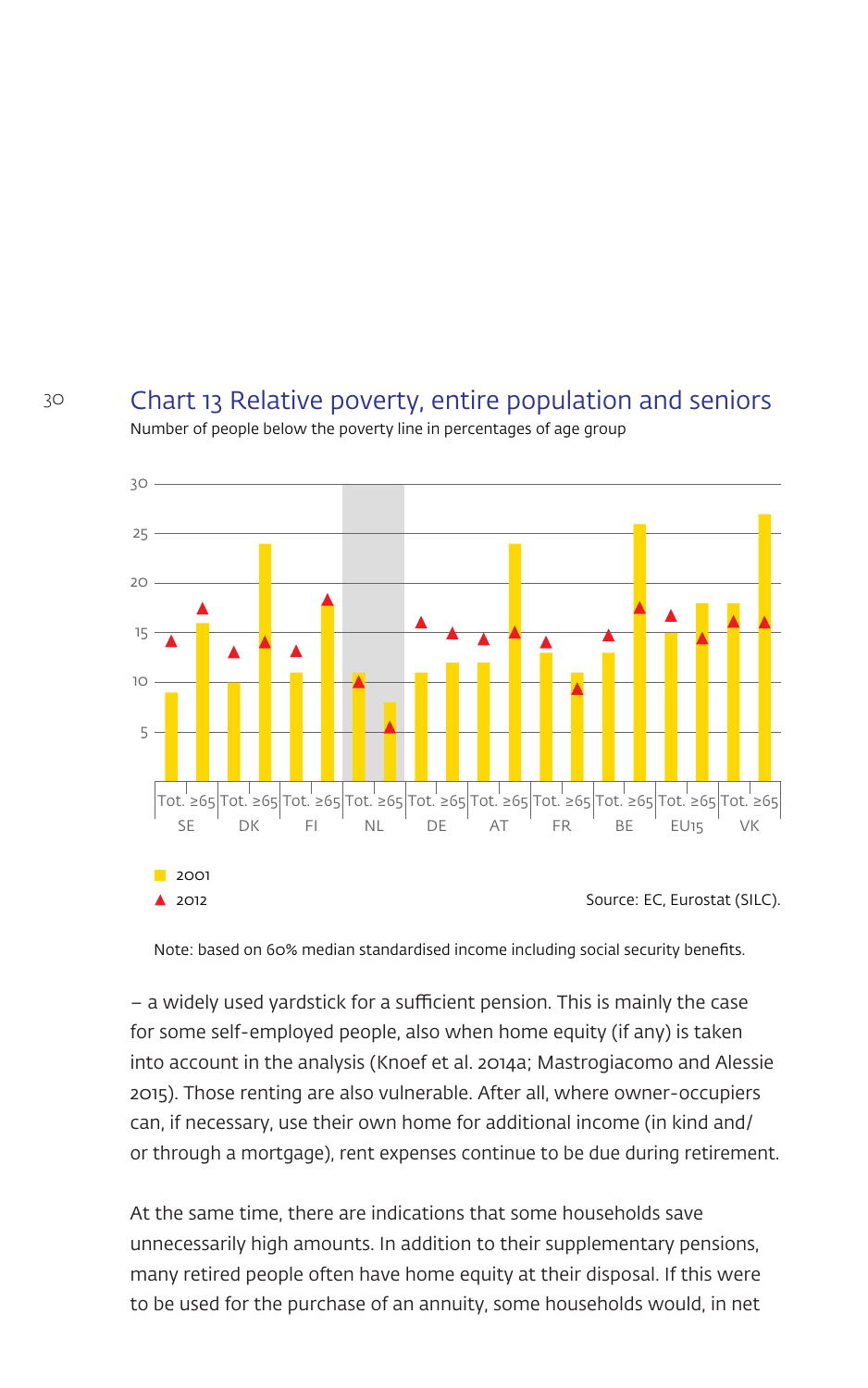terms, even have a replacement ratio of well above 100% (Knoef et al. 2014a). 31 In practice, however, many such seniors will draw on this capital only to a limited extent. Some even continue to save after their retirement (Van Ooijen et al. 2014).

The high net wealth of many of the people currently retired partly concerns a cohort effect of the group of home owners who saw their housing wealth rise sharply and the employees who were able to leave the labour market with generous retirement schemes where benefits were based on final pay (instead of average pay). However, there are several indications that many of those currently working are also encouraged to have high savings at old age. First, the coverage of the Second Pillar pension strongly improved over the past decades, especially among younger generations of women, and households can therefore count on pensions that are better than many of those of the currently retired (Goudzwaard Committee 2010; CBS 2014). Because households will continue to work for longer, they also will be able to attain a relatively high ambition level at the lowered accrual percentages (CPB 2013). And finally, many of those currently working are also building up substantial assets in their own homes. This applies particularly to the current generation of first-time home buyers, who are encouraged to pay off their home entirely.

In addition, the timing of savings does not always match well with the life cycle of households. First, households are forced to pay a fixed pension contribution, also in times when their expenditure is high (for example in the child-rearing phase). In the Second Pillar, contributions are determined on the basis of a uniform price ('doorsneepremie'), which means that participants pay a uniform contribution for the same pension right at old age, irrespective of their age (see Box 1). As a result, young people pay more than is fair from an actuarial point of view, because their premiums can perform for a longer period, so that a lower contribution should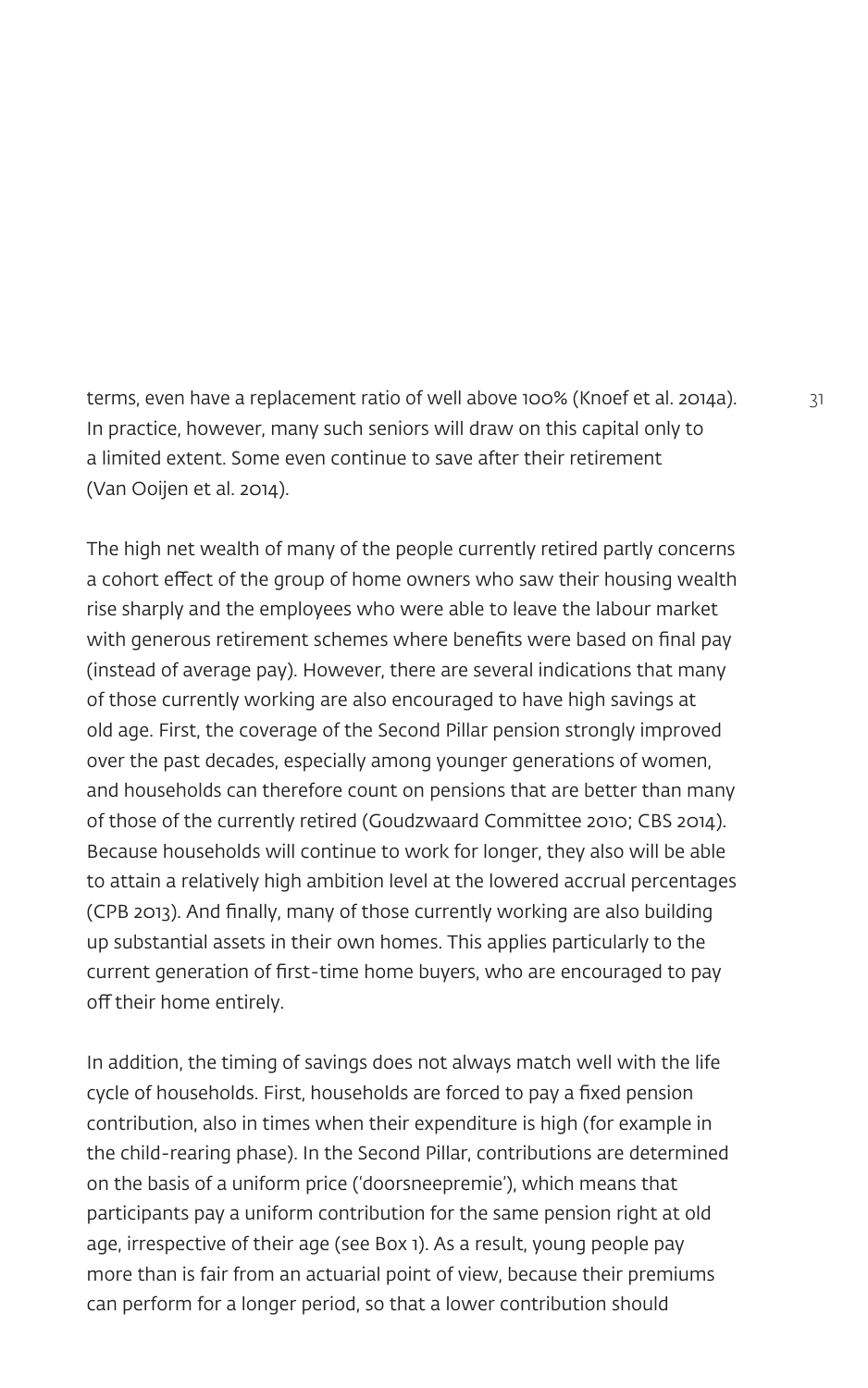### Box 1 How does the uniform pricing system work?

The uniform pricing system was introduced in the post-war years to allow the older generations to build up a solid pension in a relatively short period. Under the uniform pricing system, older people accrue more pension rights than the contributions can fund. An appeal is made to younger generations to finance the difference between the accrued pension rights and the uniform pricing contributions. Contributions made by younger members are notably higher than the rights they build up. Table 1 illustrates this for a fictitious member. As the member gets older, the difference between the entitlement and the contribution paid decreases, and at a certain moment, the participant pays less than is fair from an actuarial point of view. However, if the member decides to emigrate or become self-employed, he will never receive this compensation.

|            | Annual premium |                 | Cumulative** |                 |
|------------|----------------|-----------------|--------------|-----------------|
| <u>Age</u> | Actuarial      | Uniform pricing | Actuarial    | Uniform pricing |
| 25         | 1,376          | 2,907           | 1,376        | 2,907           |
| 35         | 2,774          | 4,361           | 25,239       | 45,653          |
| 45         | 4,802          | 5,617           | 78,105       | 120,276         |
| 55         | 7,402          | 6.444           | 174.640      | 230,937         |
| 66         | -              |                 | 363,926      | 408,785         |

#### Table 1 Uniform pricing versus actuarial premium in euros\* Table 1 Uniform pricing versus actuarial premium in euros $\ast$

 $*$  With respect to the originally published version, the table in Box 1 has been slightly adjusted. This change has no material consequences and the text itself has remained unchanged. This change has no material consequences and the text itself has no material consequences

 $**$  Including investments returns

Assumptions: the pension participant starts to work at the age of 25 and is expected to retire at 67. The starting salary is € 30,000. He receives 2.5% real annual salary increases until he is 40, after that 1%. The actuarial rate is 3%, inflation is 0%. Annual deduction from contribution base:  $\bm{\epsilon}$  13,192. Calculations assume a non-indexed right.

deduction from contribution base:  $\mathbb{E} \left[ \mathcal{A} \right]$  assume a non-indexed right. The non-indexed right.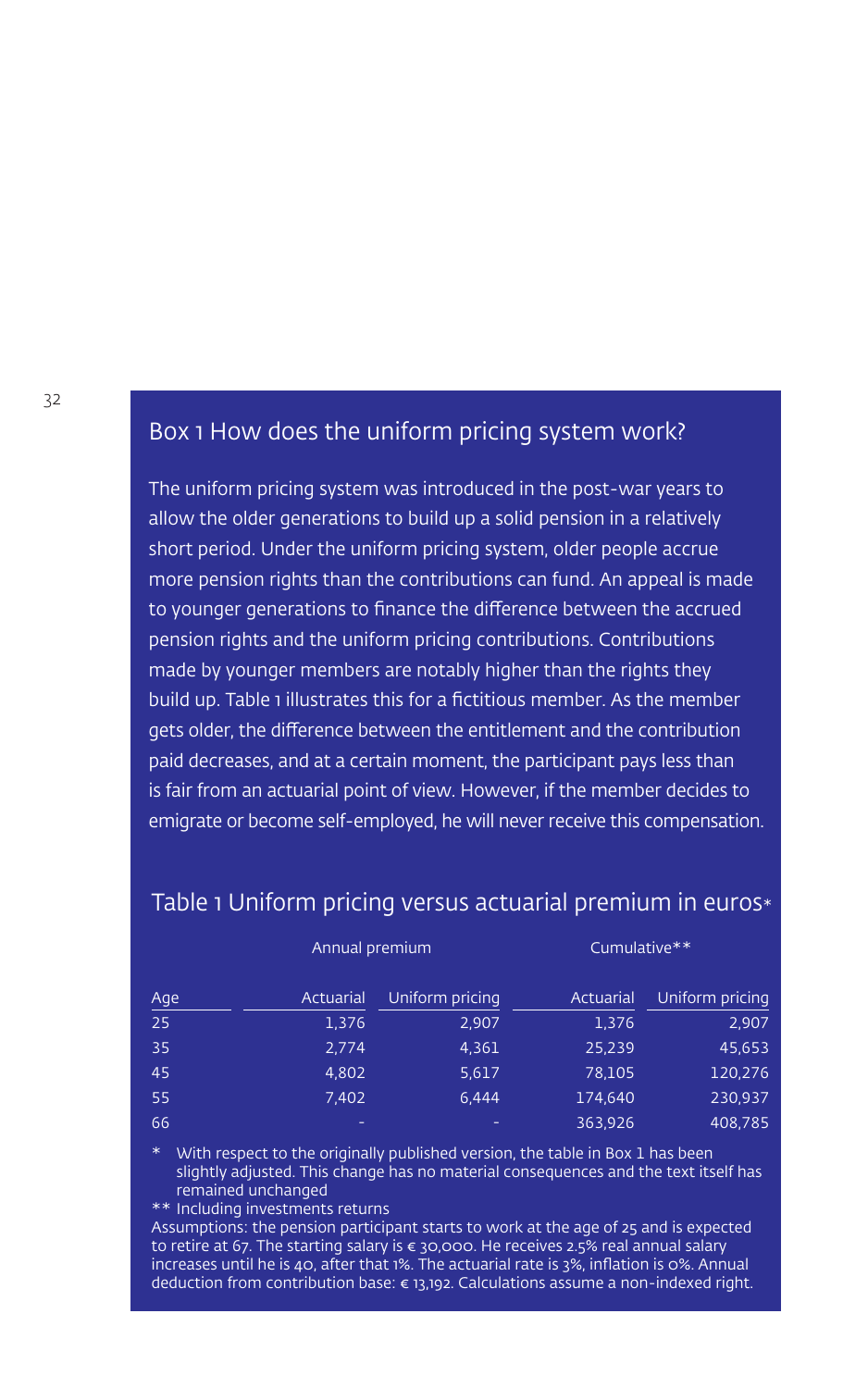suffice. In addition, households have been buying their own homes at an 33 increasingly early age (see also footnote 10), a choice which probably not all of them would have made without tax subsidies.

Are households perhaps deliberately saving that much for retirement in order to leave money to their heirs? There are various indications that for many households this does not hold true. First of all, households often state in surveys that they do not intend to leave a bequest to their heirs (Wildeboer Schut 2010; Van der Schors et al. 2007). Secondly, households without children also hold many assets for retirement. Thirdly, households possibly overestimate how much money they will need after their retirement. Spending for most retired people is in practice much lower than for working people, as spending on matters such as transport, leisure and housing costs – in the event of a paid off mortgage – drop sharply (Soede 2012; Knoef et al. 2014c). Finally, many households, as we saw, have accumulated assets unexpectedly, particularly in their own homes. As a result, the inheritance they leave, if any, will not always be a planned one, but rather the corollary of unexpectedly high returns amid lower than expected expenditure (Van der Schors et al. 2007; Graaf and Rouwendal 2013).

## 4.2 Portfolio choice

In their portfolio choice, it is important for households to have proper insurance against longevity risk, to diversify, to optimise returns and to have a freely disposable buffer. Pension funds and insurers play an important role in the realisation of the first three targets. The pension system helps households to diversify risks, both between the pillars and within the pension fund. Between the pillars, demographic, investment and inflation risks are diversified. The First Pillar is sensitive to an ageing population where an increasingly smaller group of working people has to pay the state pensions of an increasingly larger group of retirees. Because households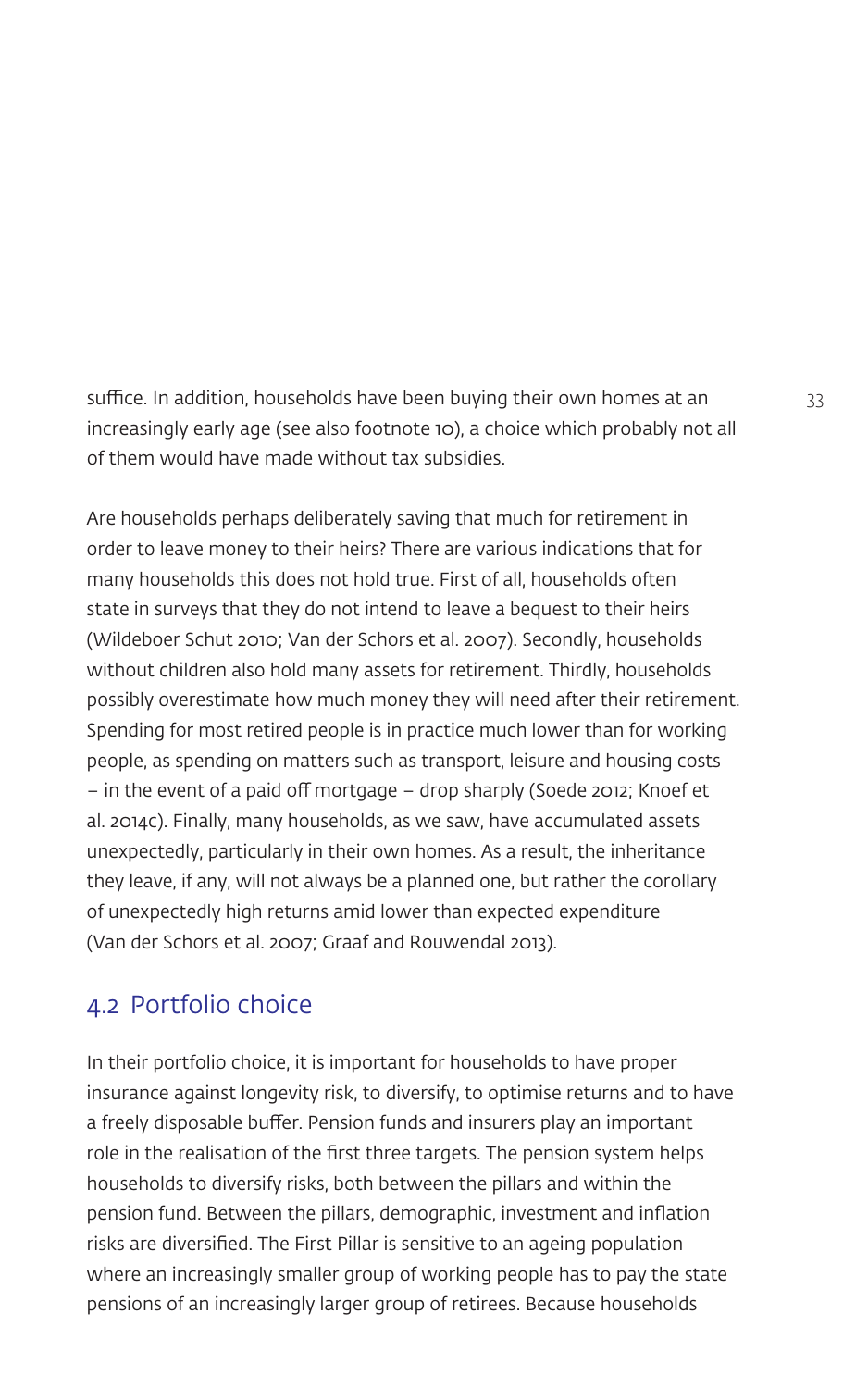34 save for their own pension in the capital-funded Second and Third Pillars, an ageing population is less of a problem here. But as is the case with the state pensions, with an overall increase in life expectancy, households have to make do with a lower benefit or work longer. Unlike the state pension, the Second and Third Pillars are vulnerable to inflation and investment risks. Membership of group pension funds enables households, in addition, to diversify investment risks in an efficient manner, and to increase returns, so that they can make a wide range of investments at low cost.

> In other respects, the composition of household assets matches the optimum portfolio less well. This applies especially to the concentration of assets in real estate and high mortgages, which makes households vulnerable to fluctuations in house prices. House prices in real terms dropped by almost a third between 2008 and 2013. Because Dutch households primarily finance their houses with borrowed capital, many households (about a million) have negative equity.

> Chart 14 shows, by age, the proportion of home-owners with negative equity, plus the amount of residual debt and the extent of their freely disposable financial assets (financial assets excluding second and Third Pillar pensions). Home-owners in the 30-40 age group are clearly facing the most residual debt on their home. And particularly these young households have small financial buffers and find it hard to free up capital to repay their debt. Moving house is problematic for such households.

> In some other countries, households have the possibility to shorten their balance sheets by, for example, using pension money for their own homes (see Box 2). In the Dutch situation, this is not really possible because of the uniform pricing system: younger members cannot withdraw their paid contributions without endangering the fund's funding ratio. However, withdrawal of just the accrued rights is unattractive for younger households (see also Box 1).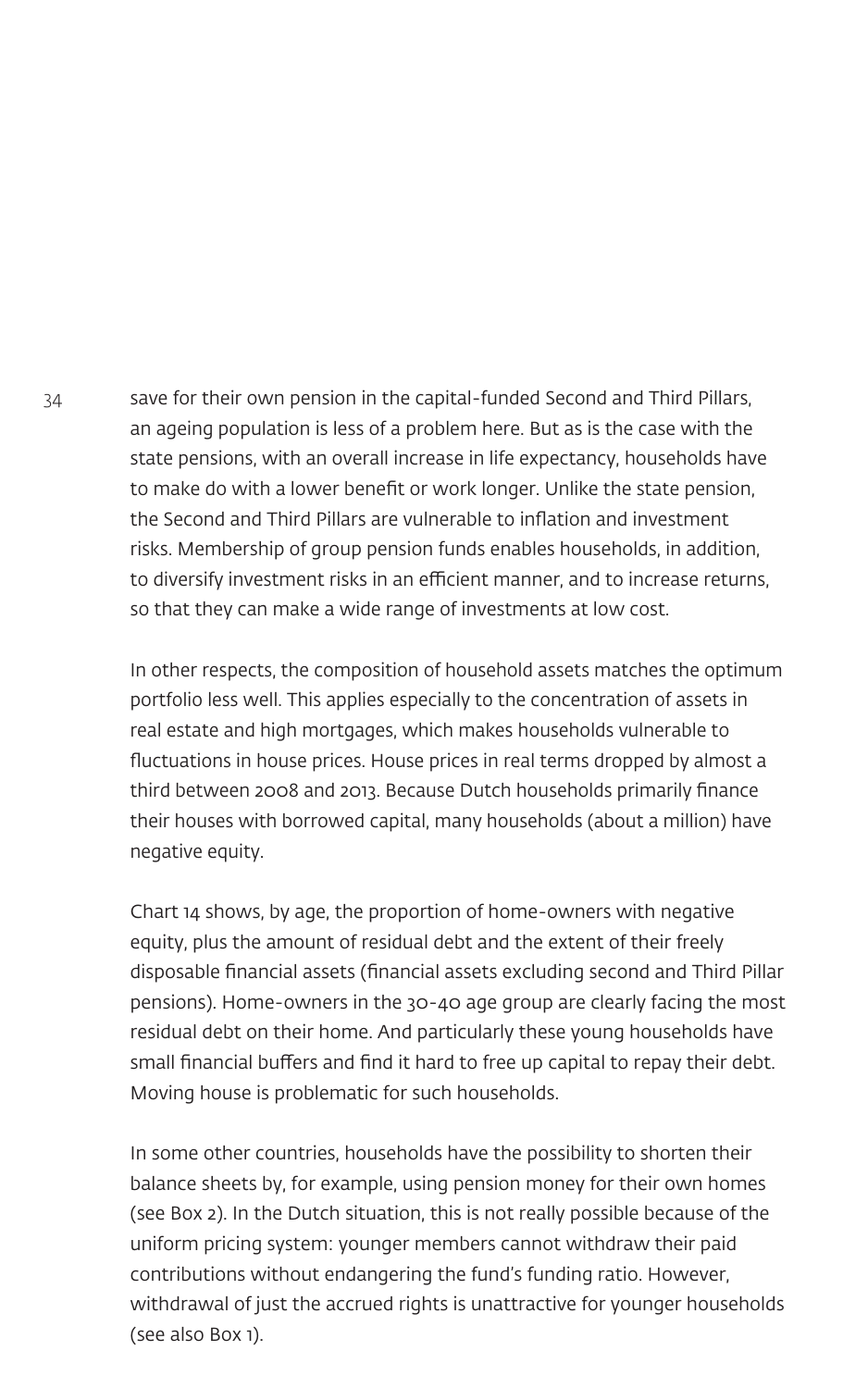## Chart  $14$  Negative equity problems and financial buffer,  $35$ according to age

Proportion of home-owners by age group facing negative home equity (left axis) and the amount of negative equity and the financial buffer of median households with negative equity (right axis)



- $\blacksquare$  Freely disposable financial assets \*\*
- \* Source: DNB, LLD 2013Q1, edited by Mauro Mastrogiacomo
- \*\* Source: CBS, Income panel survey, 2010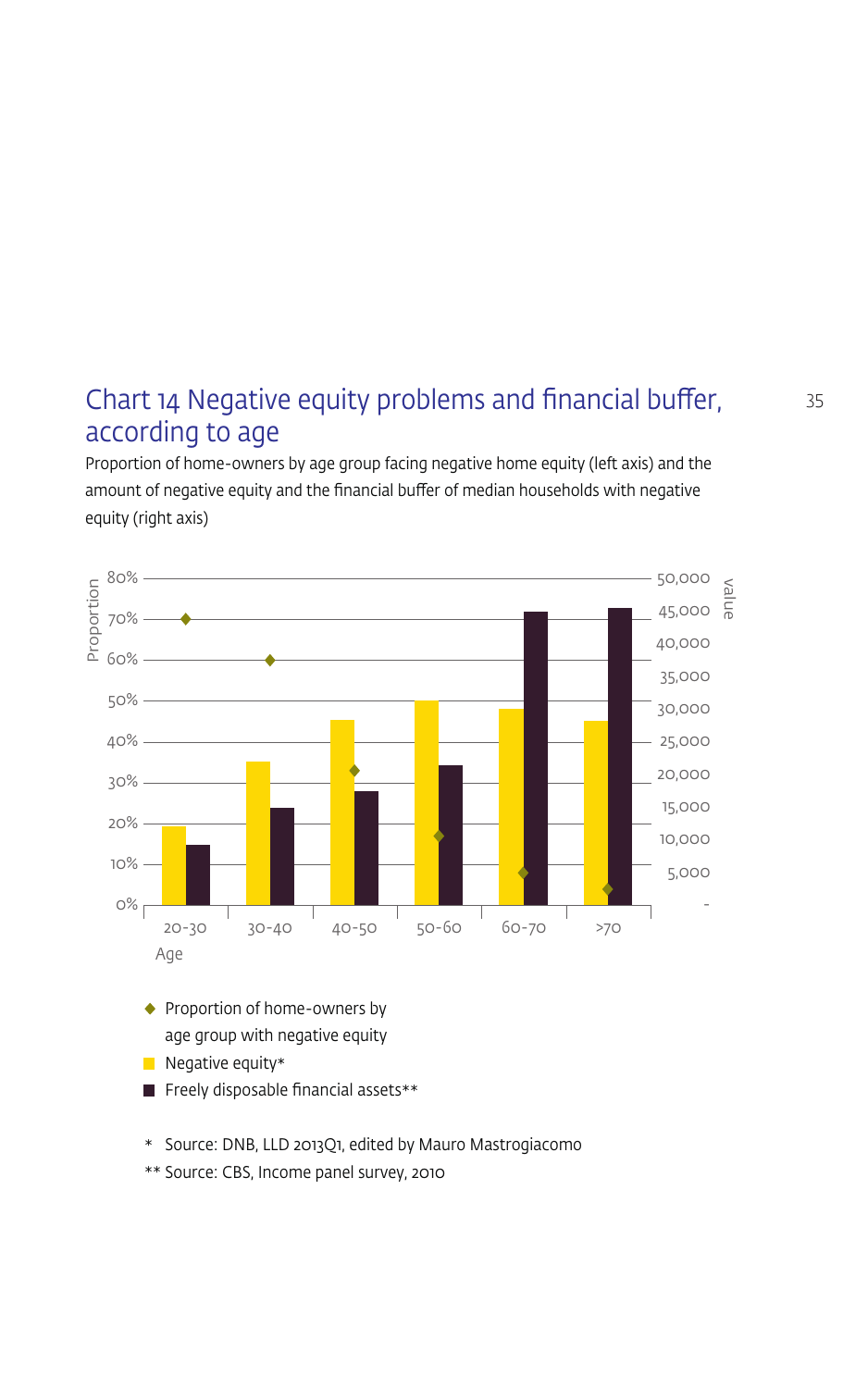## Box 2 Flexible deployment of assets

Recent policy discussions about the assets of households often point to policy initiatives in other countries to allow shifts between different wealth components. This box highlights some examples.

In Iceland, where pension property rights are directly linked to the contributions paid, home owners are allowed to use half of their pension contributions for three years (three times 6% of the gross wages) for repaying the mortgage debt on their homes. The consequence is, however, that the final replacement ratio is 2% points lower. Switzerland has long allowed people to use pension assets (worth  $\epsilon$  16,000 or more) to repay debt. The uniform pricing system makes it difficult to implement these alternatives in the Netherlands.

Some countries have experience with various financial products to release the net wealth in the owner-occupied home. The most popular product by far is the reverse mortgage. This is a loan which converts the repaid part of the assets in the owner-occupied home into a cash flow. Until the owner dies, an amount is transferred every month, or a lump sum payment is made. When the owner dies, the loan is repaid from the proceeds of the sale. Such reverse mortgages are, for example, available in Ireland, Norway, France, Australia, the UK and the US. In the Netherlands, too, there was an (albeit underdeveloped) market for reverse mortgages before the crisis. Since the crisis, the market almost completely came to a standstill (Taskforce Verzilveren 2013). Several factors complicate the market forces for reverse mortgages. First, there is the risk of adverse selection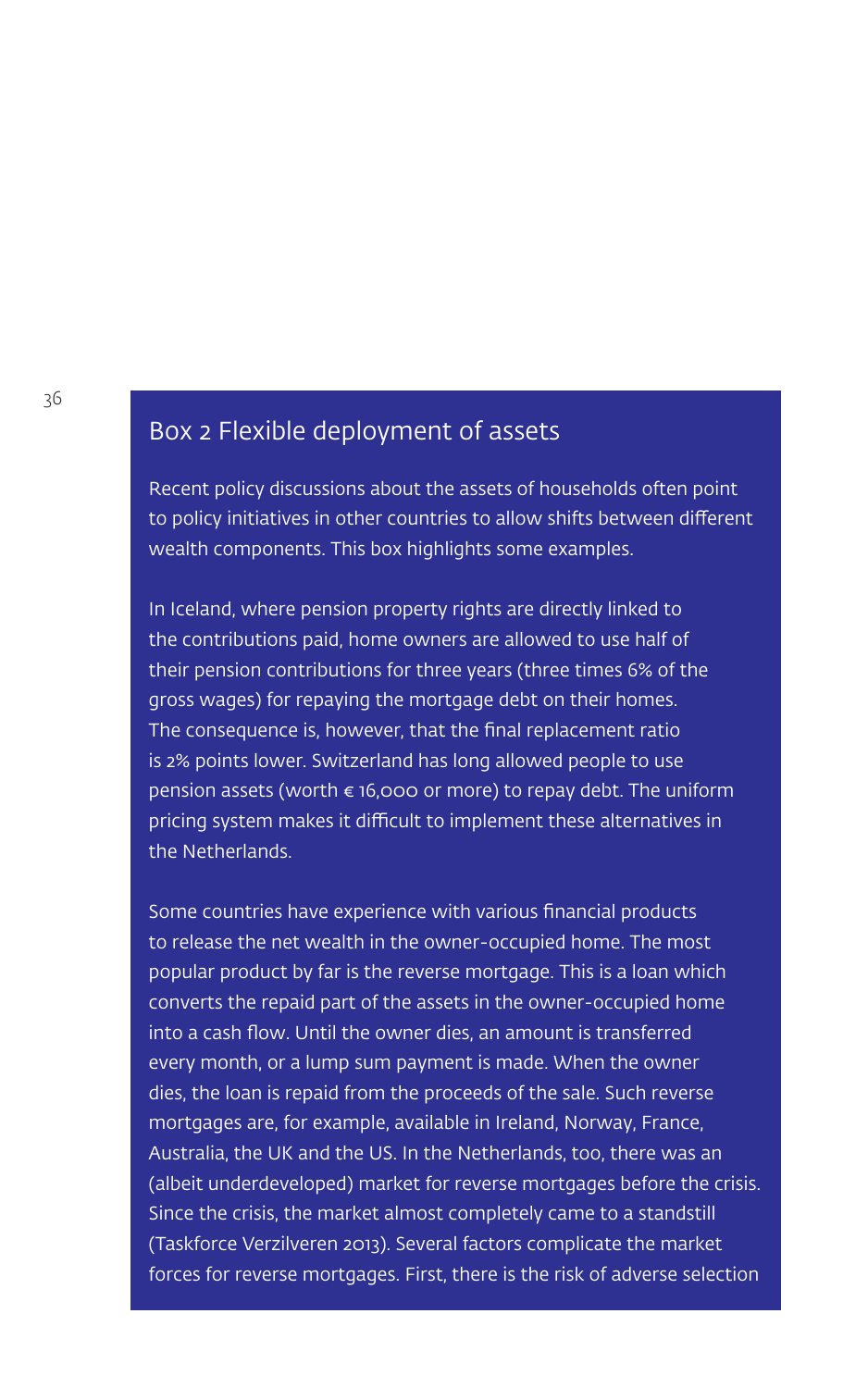– households that live longer and skimp on maintenance will be more likely to apply for a policy (Graaf and Rouwendal 2013). For this contingency, agreements will have to be made on how residual debts are dealt with in the event of a longevity risk. The absence of such a clause limits the equity that homeowners can cash without the risk of leaving a residual debt when they die. This is particularly important in the Dutch economy with its high mortgage debt. Finally, currently the large difference between investors' profitability requirements and the currently low risk-free interest rate puts pressure on the proceeds of cashing in on surplus value (Conijn et al. 2014).

In Ireland, home equity is taxed in order to pay for hospital care. The government, in the form of the Health Service Executive, provides a loan that finances the amount, after which this loan is paid back through a tax levy of 15% of home equity.

More in general, the freely disposable savings of some – mainly young – households may be too low. Even before the crisis, young households already indicated that they wished to hold larger financial buffers (NIBUD 2008). A financial buffer can help households to absorb shocks, and for small amounts, it can be more efficient than insurance because of lower transaction costs. This also applies to health care contributions, where more own-risk payments could also help counteract excessive use of health care (see Chapter 5).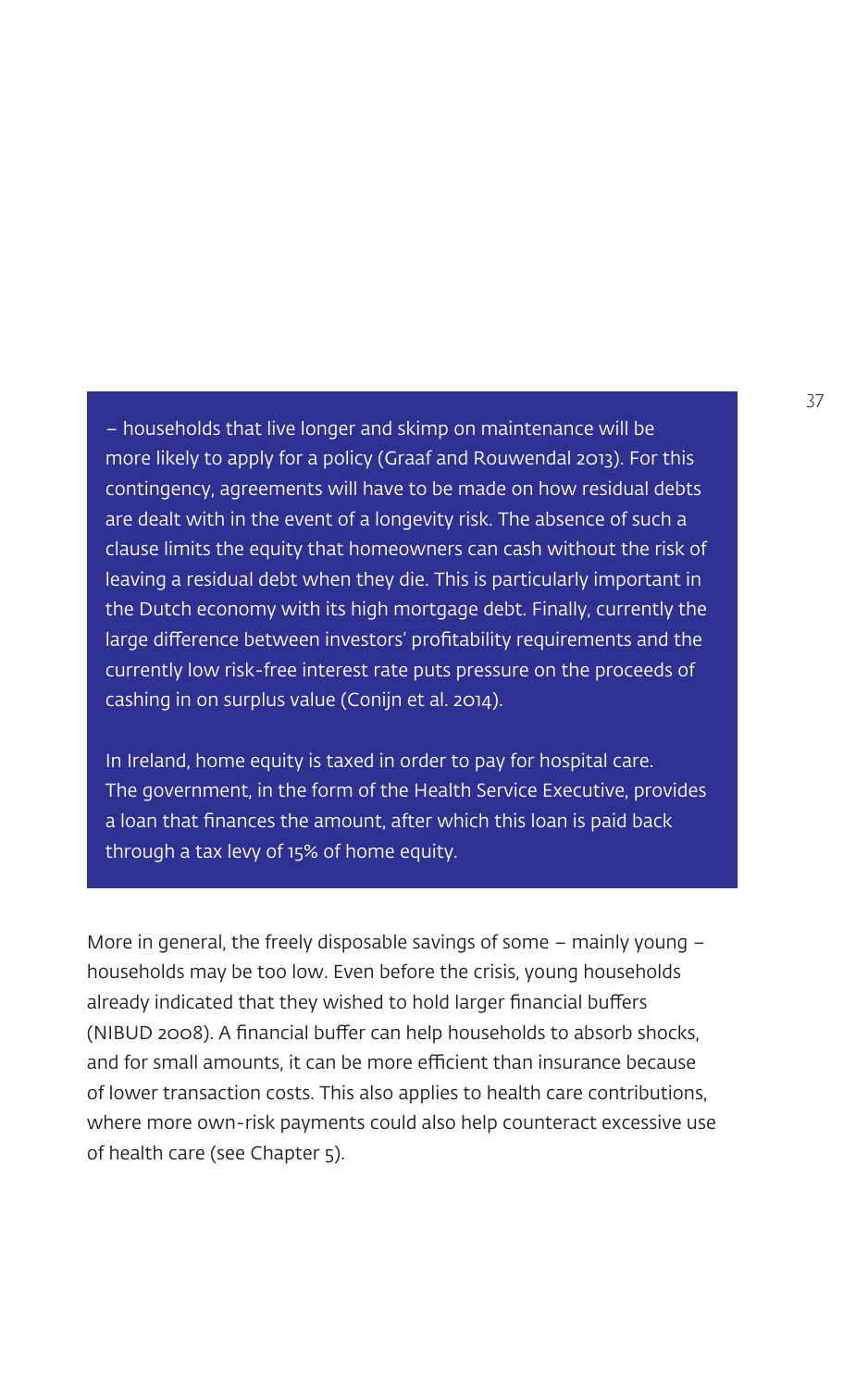## 38 4.3 Macroeconomic and financial and economic imbalances

The asset accumulation of households also affects the macroeconomy. With the rise in home ownership and house prices, the scope of the mortgage portfolios kept by the banks has increased considerably, without the deposits held by the banks keeping pace. This is partly because households have invested most of their savings in pension funds. This created a gap between the loans granted and the deposits with which these were traditionally financed (the 'deposit funding gap').<sup>18</sup> The banks depend on the capital markets to close that gap. Since the financial crisis, those markets started to look much more critically at the Dutch mortgage market (Jansen et al. 2013), as a result of which the financing conditions of Dutch banks came under pressure.

In addition, households' long balance sheets have reinforced fluctuations in the economy. Although in theory, households can spread the impact of an asset shock, such as a drop in house prices, over the rest of their lives, in practice such a shock often engenders considerable macroeconomic effects (Van Es and Kranendonk 2014). In the current context, the negative equity problems in particular give rise to additional savings for deleveraging, which put pressure on consumption and with that, amplify the economic downturn.19 Negative equity problems also impede housing market mobility and possibly also the mobility of the labour market as a knock-on effect (Sterk 2010; Høj 2011).

<sup>18</sup> The total deposit funding gap in 2008 at its peak amounted to EUR 500 billion, and has since decreased to EUR 391 billion by mid-2014.

<sup>19</sup> In the first three quarters of 2013, in total almost EUR 7 billion was repaid on mortgages voluntarily. However, only a quarter of that amount consisted of repayments by households with negative equity. See DNB (2014). Van Beers et al. (2015) think that households with a negative equity mortgage respond relatively strongly to shocks in house prices.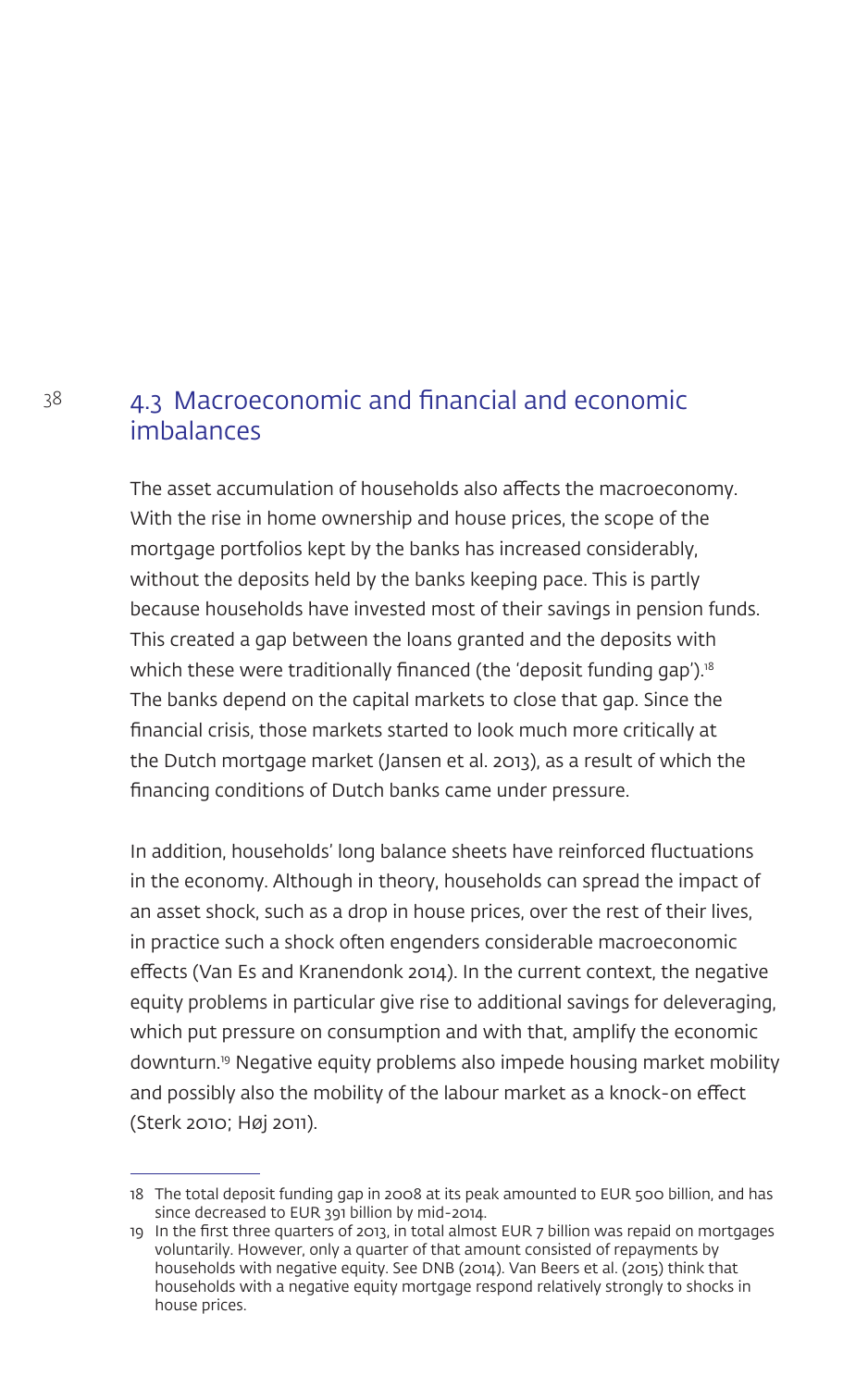The design of the Dutch pension system also tends to reinforce fluctuations 39 in the economy. With the ageing population, disappointing asset returns and the low interest rate it turned out that pensions were less well funded than had been assumed before the crisis. Many pension funds have therefore increased the contributions over the past years, albeit less significantly than around 2000 (Chart 15). This was at the expense of households' available income, and has increased the labour costs for employers. In addition, from the point of view of many households increasing savings precisely when returns are low is not an attractive proposal.



Chart 15 Pension contributions and funding ratio

In percentage of gross wages (left axis) and funding ratio (right axis)

Note: the shaded area indicates a boom period.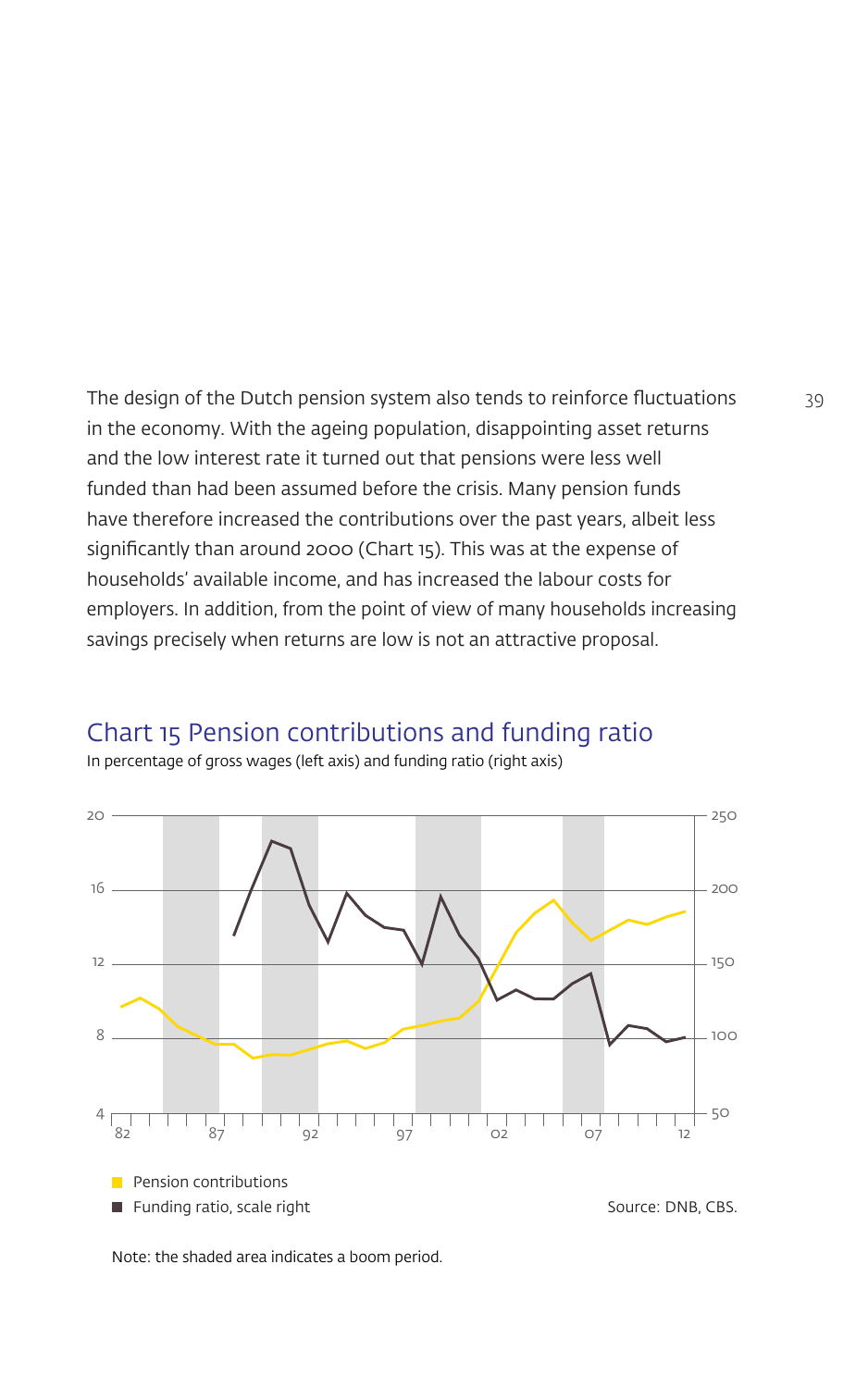## 5. Guidelines for comprehensive government policy

40 This chapter outlines some basic guidelines for government policies formulated from a comprehensive perspective on the wealth formation of Dutch households. These policy directions can bring the wealth position of households more in line with the choices they would make if there were no distortionary incentives, while at the same time benefiting financial stability and the economy at large. To the extent that undesirable distribution effects occur, the government could mitigate these with compensating policies.

#### Neutrality between buying and renting

The government is currently reducing the maximum rate at which mortgage interest can be deducted in annual steps of half a percentage point to 38% in 2041. The government continues to encourage households with this deduction – and with the lower tax rate on assets in bricks and mortar – to hold high mortgage debts and a strong concentration of assets in real estate. Various analyses conclude that, from a macroeconomic perspective, the disadvantages of debt financing outweigh the advantages of home ownership (Glaeser and Shapiro 2002; CSED 2010; SER 2013). The most effective way to reduce mortgage debts in the long term, and to limit the risks for both banks and households, is to make home ownership entirely tax neutral. This makes it less attractive to purchase a home with borrowed capital.

A permanent lowering of the mortgage debt also requires a more smoothly operating rental market. At the moment, the liberalised segment offers insufficient alternatives to owner-occupied homes. A transition requires, among other things, an effective approach to the problem of high-income occupants in low-rent housing, in order to generate higher supply in the liberalised segment through higher demand. On the supply side of the liberalised segment it is also important that the urban planning policy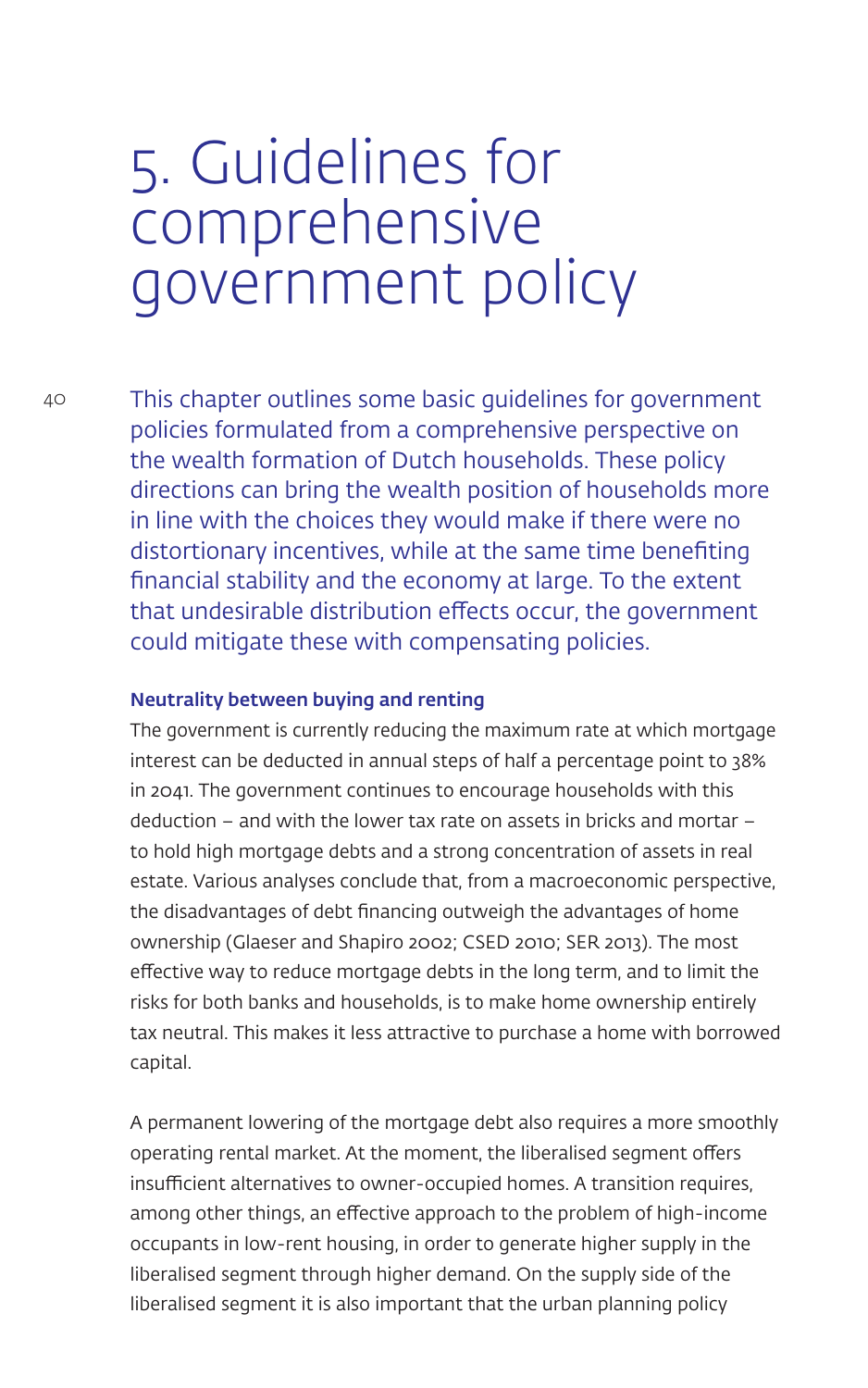offers sufficient room for new developments and redevelopments. Both the 41 reduction of mortgage debt-related tax incentives and the liberalisation of the rental market are long-term processes, because long transition periods are key to preventing severe income shocks. The government can, of course, also use the planned review of the tax system, and particularly the lowering of the marginal rates on labour, to soften these blows.

#### Reconsidering paternalism

In view of the limited financial planning capacity of households, the government rightly ensures that households save for their retirement through the universal state pensions and income-related supplementary pensions. Government intervention could, however, be designed in a more carefully-considered manner. This applies all the more if, in addition to interventions in the pension system, interventions in the mortgage system are also included.

Currently, as we have seen, some households – including certain groups of self-employed people – may not be accumulating enough pension savings. Government intervention in households that currently save too little is justifiable. This can be done through imposing obligations, but also through providing a more enticing offer or imposing a system where households automatically join a pension scheme unless they opt out explicitly (Bosch et al. 2014; Van Rooij and Teppa 2014). Proper information provision is also important, as some groups have too rosy a picture of the pension they will receive.

On the other hand, some households are currently encouraged to hold high savings. This applies in particular to households that, in addition to a Second Pillar pension, have also purchased their own homes or intend to do so. For such households, the incentives for high savings could be reduced. There are various options for achieving this. The first option is to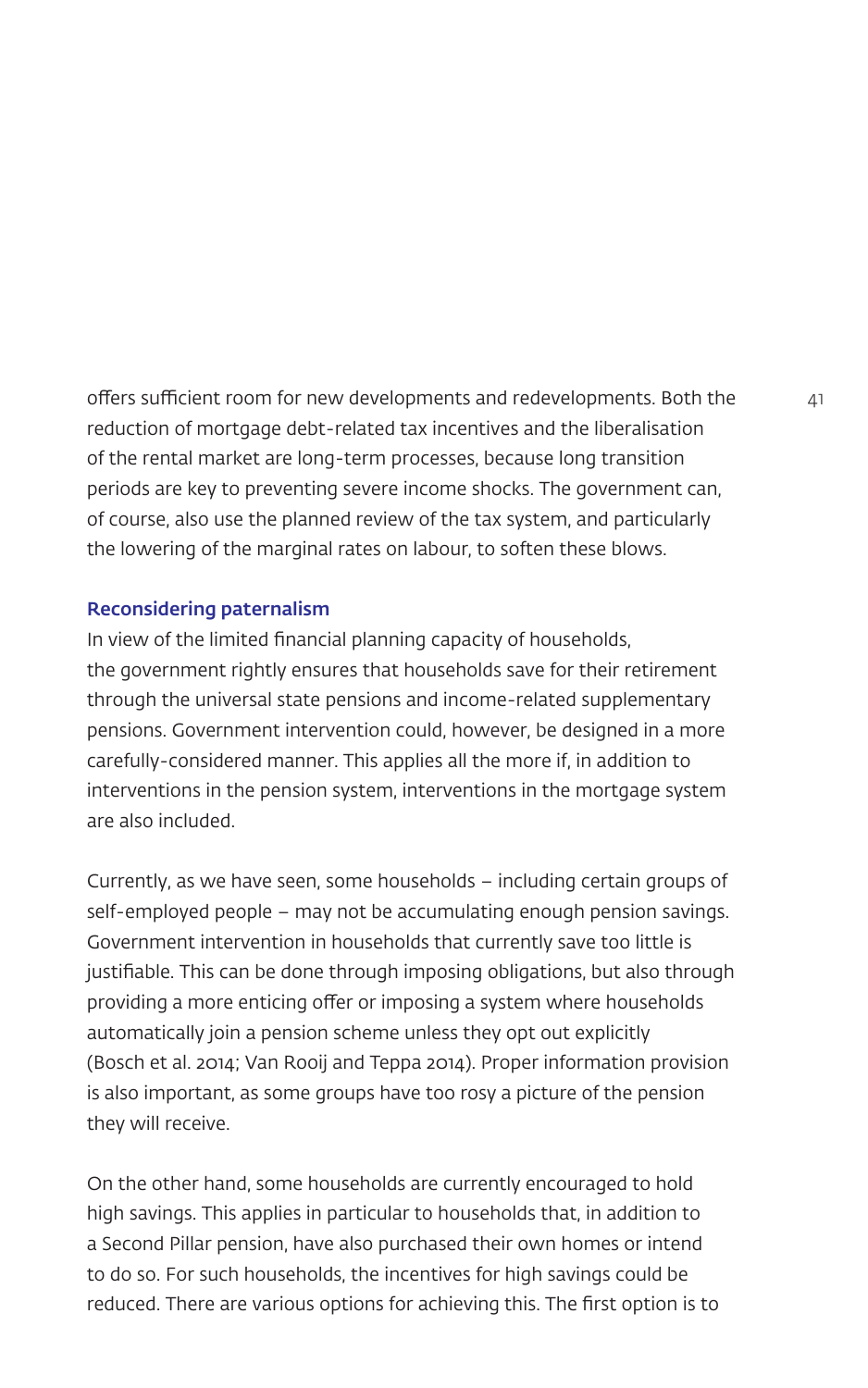42 reduce tax incentives for home ownership. Households that are currently entering the housing market are, as set out above, encouraged to fully repay their mortgage, whereas many of them are also saving through their pension funds. For macroprudential reasons, it is justifiable if the government imposes limits on the maximum LTV of a mortgage. Full repayment of the mortgage is not necessary, however, neither from the perspective of households nor that of banks. It would therefore be better if the condition of full repayment is relaxed as long as the government continues to provide tax incentives. In the long term, as argued above, the tax incentives for home ownership could be reduced further, and with it the need to impose a tax obligation to make annuitybased repayments.

> In addition to softening the requirement of full amortisation of home mortgages there is also scope to reduce compulsory pension savings. In practice, saving through a pension scheme offers several advantages over saving through housing wealth. Pension assets, for example, are much more diversified, and it is easier to enforce compulsory saving through pensions than through home ownership. However, especially for higher-income households compulsory savings in the Second Pillar can be lowered. Higher-income households are generally better at making their own financial planning, making paternalistic intervention less necessary. In addition, a lower pension ambition – as a proportion of wages earned – is less problematic for higher incomes compared with lower incomes. Moreover, for households with higher incomes, and often more wealth, an investment in real estate also entails less concentration risks. Against this background, such households could benefit from lower compulsory pension accrual. The space this creates could be used by them for higher consumption or the purchase of an own home. This can be achieved by introducing an income-dependent pension contribution, where the tax-friendly contribution percentage decreases with income.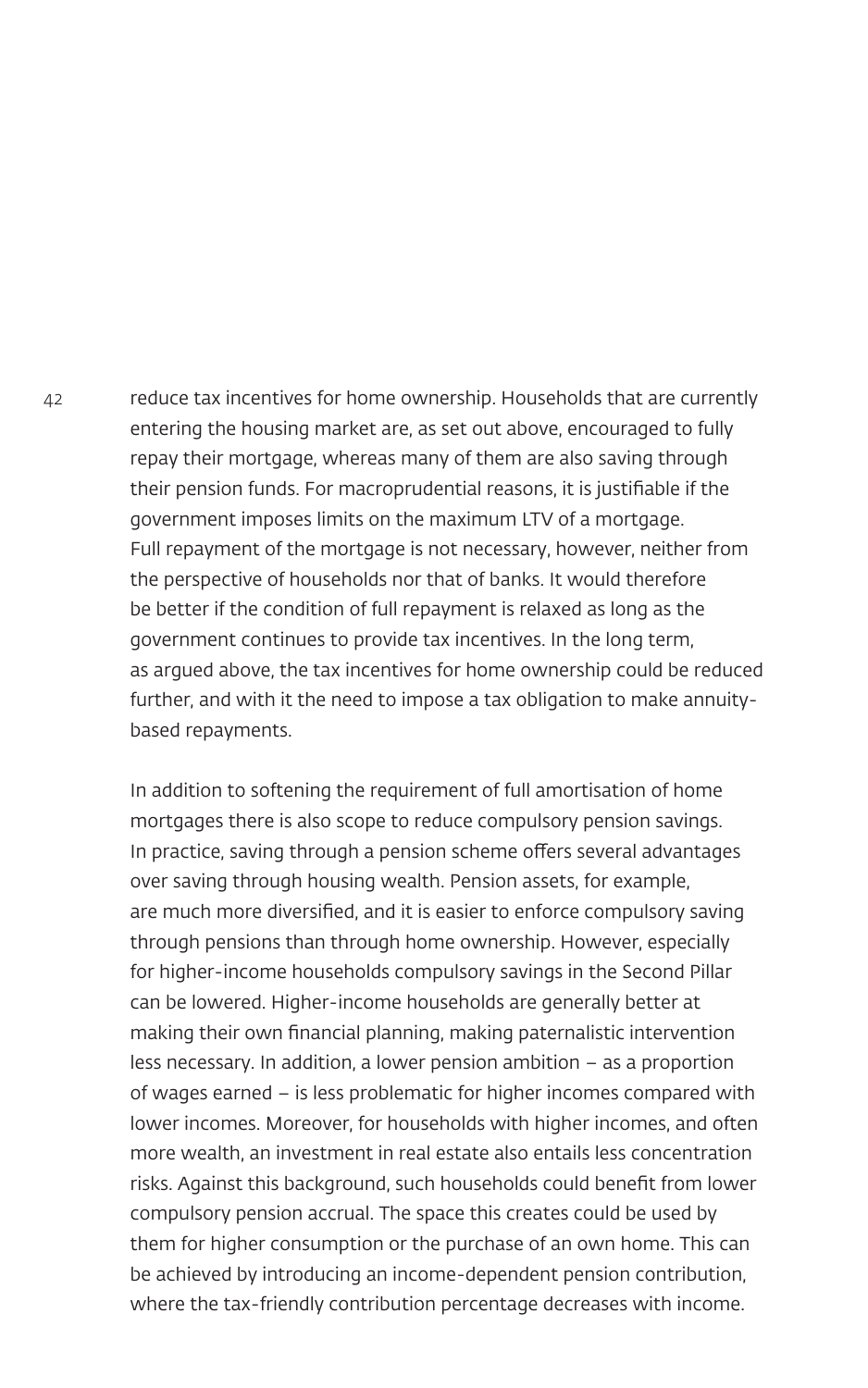#### More customised pensions and the contract of the customised pensions and the contract of the contract of the contract of the contract of the contract of the contract of the contract of the contract of the contract of the c

The current pension system can be experienced as too strict by some households. In part, this is unavoidable. Because many households would not save enough without intervention, saving for employees is compulsory. As discussed above, the compulsory pension ambition is perhaps unnecessarily high for some households, especially in combination with current tax rules to fully repay the mortgage. Also in other areas, greater customisation is possible.

First of all, this applies to contribution levels. The current uniform pricing system can disrupt career decisions and has unintended redistribution effects (see also Box 1). In addition, the system makes it difficult to use pension money to, for example, make a down payment on an own home. Phasing out the uniform pricing system could therefore offer households more flexibility. There are several options to work towards a system based on actuarial principles. The advantage of a system with progressive contributions – where young participants have to contribute less for the same rights at pension age – is that the lower contributions early on in their career fit in well with the scope for savings across their working life. A disadvantage is that it could become less attractive for employers to hire older people.20 In a system with degressive accrual, where the contributions remain stable and the accrued right decreases, this is not an issue. However, the costs of changing to a new system are high, and a careful and long-term transition regime will be required.

Greater customisation may also be achieved in the choice of portfolio. For households with higher incomes, the purchase of an own home is more likely to be the optimal choice than for households with lower

<sup>20</sup> This can be counteracted by having the employee pay for the largest part of the increase in contributions, and to have the employer's part increase less.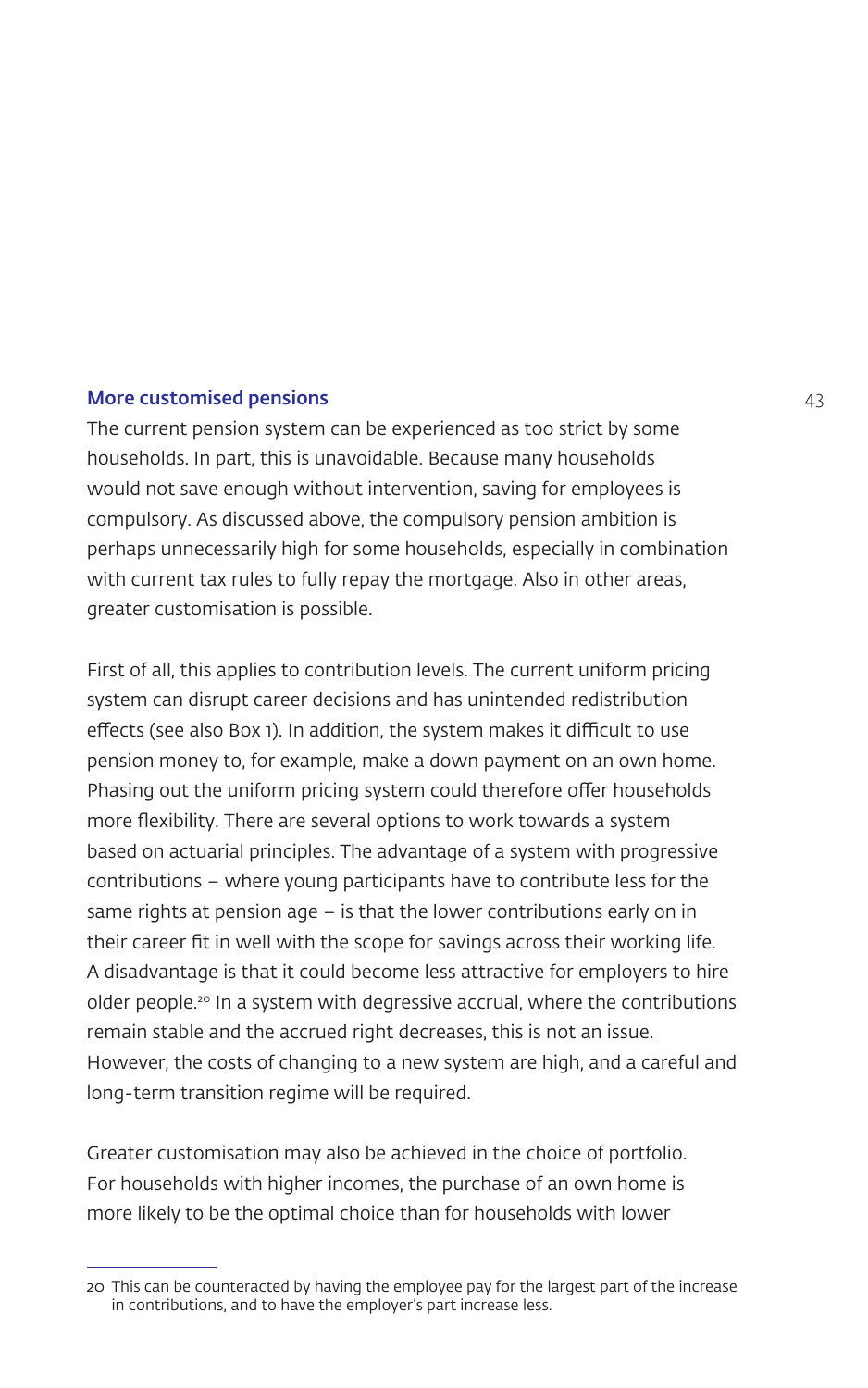44 incomes and assets. The investments by pension funds could also be better matched with the individual situations (age, home ownership or not, earning capacity) and preferences of participants (risk appetite) (Van Ewijk et al. 2014). This could also mean that households pay a more stable contribution, and in the case of disappointing returns, prefer consumption over a guaranteed pension. A more stable contribution also contributes to macroeconomic stability.

#### Social insurance schemes that are efficient and sustainable

Social insurance schemes for unemployment, disability, illness and health care protect households against costs that they would find difficult to pay themselves. The extensive protection Dutch households enjoy against a wide range of risks reduces the necessity of maintaining high buffers that may not have to be used at all as a precautionary measure. In this way, high welfare gains can be generated.

But these arrangements have to be sustainable, of course. Over the past few years, health care expenses in particular rose sharply. Part of this increase is unavoidable, and in view of the uneven spread of health care costs, collective insurance remains the most efficient option. There are, however, indications that some health care expenses are not necessary, cost-effective and efficient as a result of the current collective financing set-up. Stronger incentives are required here to ensure that heath care use is appropriate. An own contribution to treatments that are sensitive to overutilisation could reduce expenditure. The government could also put more emphasis on cost effectiveness in determining the package covered by the group insurance. If the basic package is restricted, supplementary insurance policies could play a role in financing extra health care.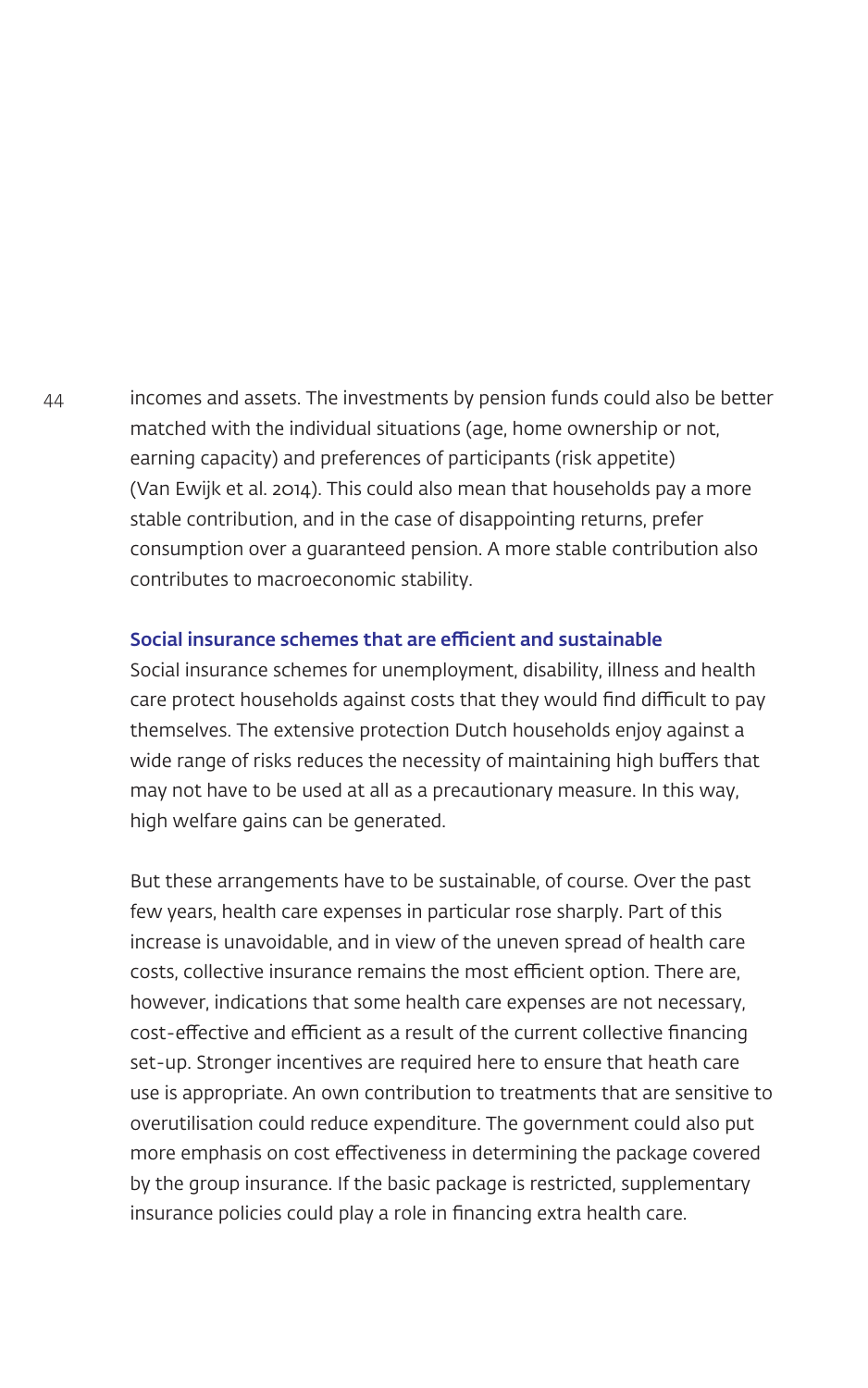#### **Efficient taxation** 45

To finance the collective provisions discussed above, taxes are required. The Dutch tax system puts considerable emphasis on taxation of labour income. From an international perspective, the marginal tax on labour is high, and discourages some groups from participating in the labour process (in terms of persons and hours). In order to lower the tax burden on labour, the deployment of other tax income is increasingly considered (Study Committee Tax System 2010). The choice of tax mix is in the end a political one. However, from the point of view of household wealth formation, various considerations are important.

First, the several asset items – pension, owner-occupied houses and other assets in Tax Box  $3$  – are currently treated very differently from a tax perspective. Such differentiated treatment is accompanied by various distortions. For example, it is attractive to keep assets in bricks and mortar, even if households would perhaps prefer to continue to rent. A more equal treatment of various asset components could therefore generate sufficient wealth benefits for households, and also broaden the base for wealth taxation.

This also plays a role in the tax subsidies on Second Pillar savings (reverse rule),<sup>21</sup> as the government already ensures, through making these savings compulsory, that households build up a supplementary pension. As the average tax rate after retirement is usually much lower than during the working life, the government is on balance missing out on tax income through the reverse rule. However, there are also advantages. The reverse

<sup>21</sup> Because pension benefits are charged at a lower rate than wages during working lives, the government misses out on tax income as a result of the reverse rule (see footnote 7). This subsidy is paid from higher marginal tax rates. See also DNB 2007.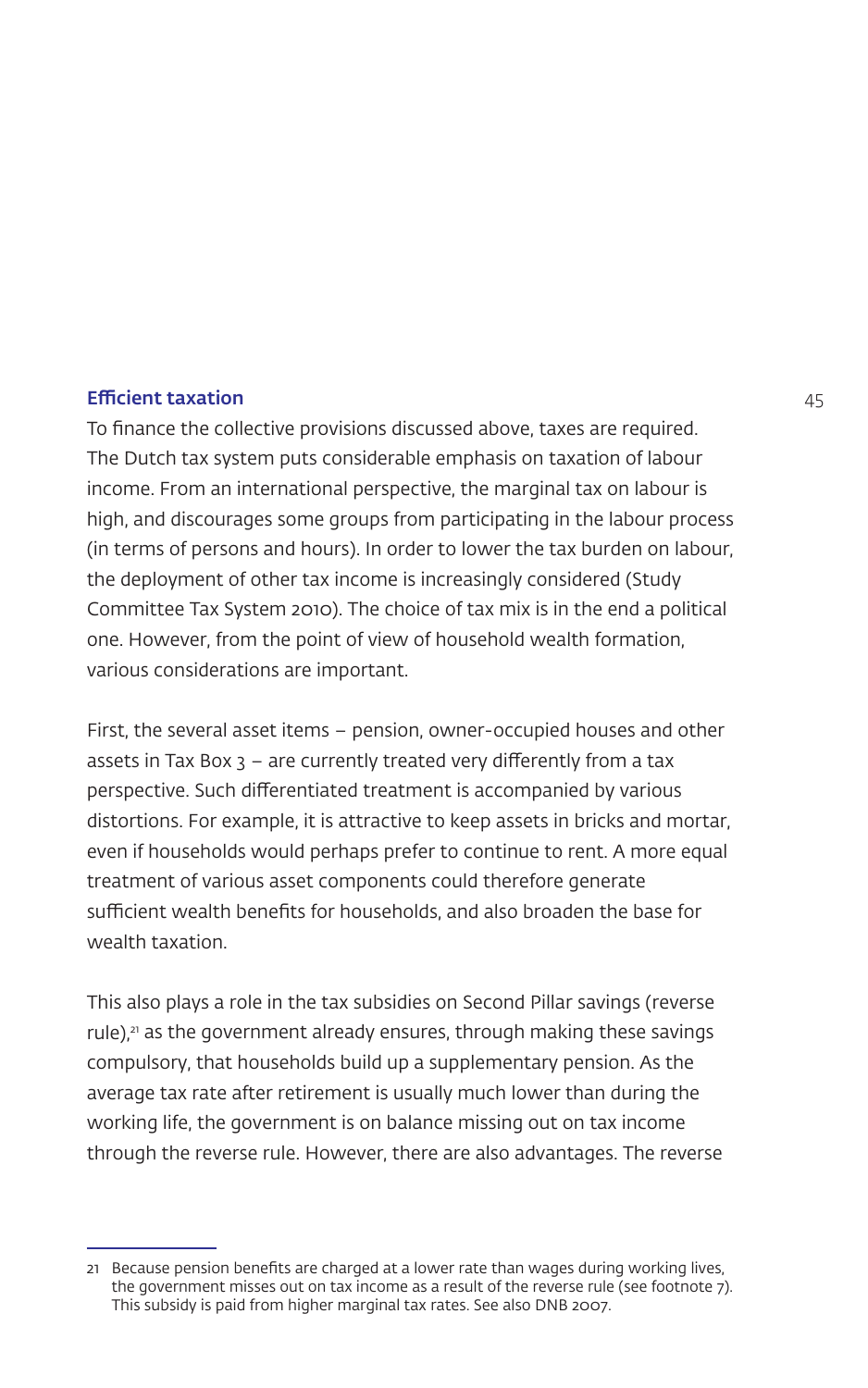46 rule defers part of tax income, thereby decreasing the budgetary pressure of population ageing. The reverse rule also encourages self-employed people and others who are excluded from compulsory participation, to make pension savings. Finally, the reverse rule creates support for the mandatory nature: saving is mandatory, but cheap. These advantages will have to be weighed against a substantial budgetary burden. Secondly, there is scope to better spread taxes throughout life and therefore better enable households to spread their consumption across their lives (Budget Memorandum 2015).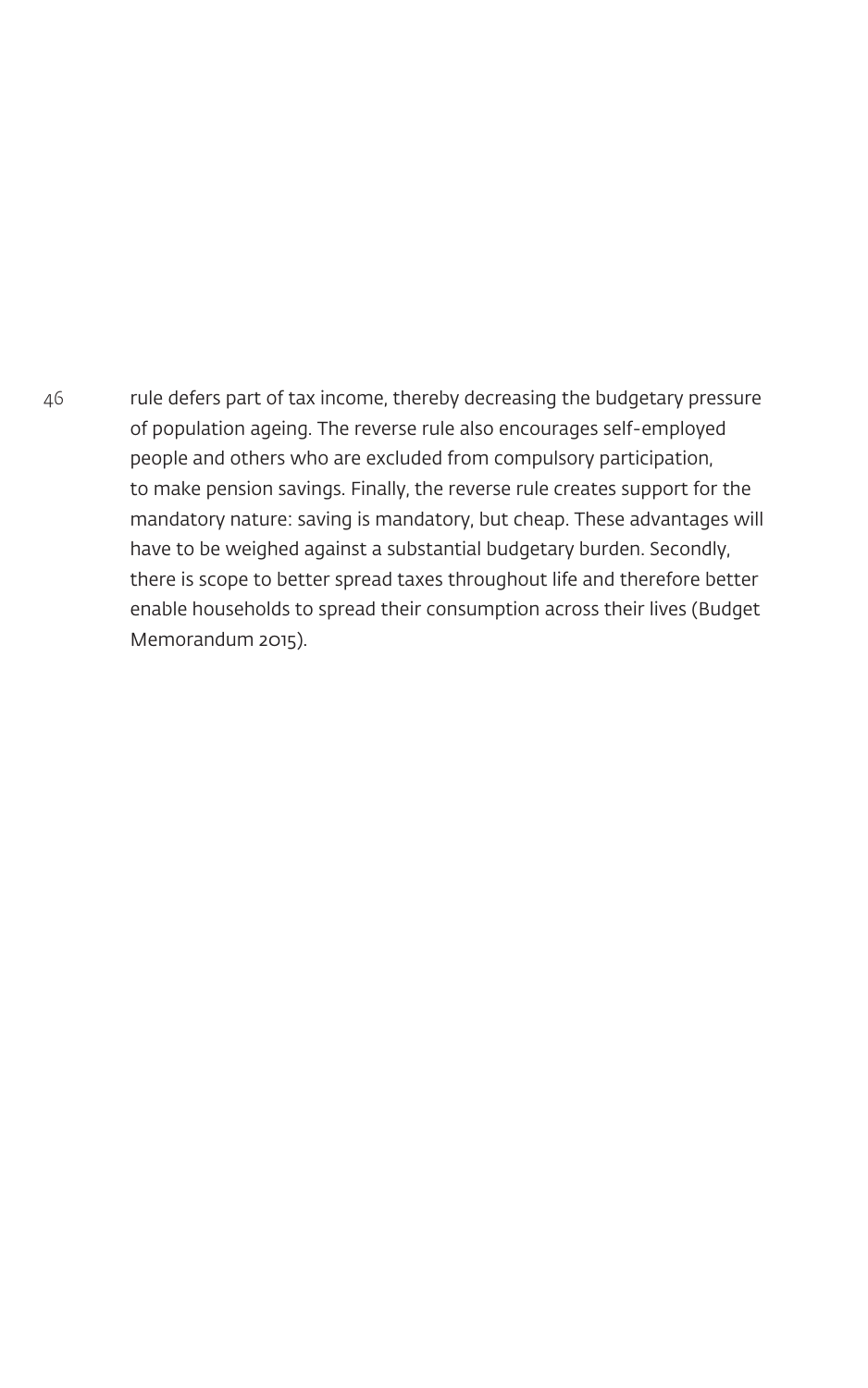# References

Dutch terms and their English meaning

| Term                      | Abbreviation | English meaning/explanation      |
|---------------------------|--------------|----------------------------------|
| Algemene Ouderdomswet AOW |              | AOW state pension                |
| Centraal Bureau voor de   | CBS          | Statistics Netherlands           |
| Statistiek                |              |                                  |
| Centraal Planbureau       | <b>CPB</b>   | Dutch Bureau for Economic        |
|                           |              | Policy Analysis                  |
| Commissie Goudzwaard      | Cie          | Committee on the sustainability  |
| (Commissie toekomst-      | Goudzwaard   | of Dutch collective pension      |
| bestendigheid aanvullende |              | schemes                          |
| pensioenen)               |              |                                  |
| De Nederlandsche Bank     | <b>DNB</b>   | De Nederlandsche Bank            |
| Netspar                   |              | Network for Studies on Pensions. |
|                           |              | Ageing and Retirement            |
| Wetenschappelijke Raad    | WRR          | Scientific Council for           |
| voor het Regeringsbeleid  |              | Government Policy                |

Alessie, R. and F. Teppa (2010) 'Saving and Habit Formation: evidence from Dutch panel data', *Empirical Economics*, Vol. 38, No. 2.

Amand, M. (2012) 'Enkele macro-economische bedenkingen omtrent wonen, zorg en pensioen', in: W. Asbeek Brusse and C.J. van Montfort (eds.), *Wonen, zorg en pensioen, Hervormen en verbinden*, Wetenschappelijke Raad voor het Regeringsbeleid.

Amand, M. (2012) 'Enkele macro-economische bedenkingen omtrent wonen, zorg en pensioen', in: W. Asbeek Brusse and C.J. van Montfort (eds.), *Wonen, zorg en pensioen, Hervormen en verbinden*, Wetenschappelijke Raad voor het Regeringsbeleid.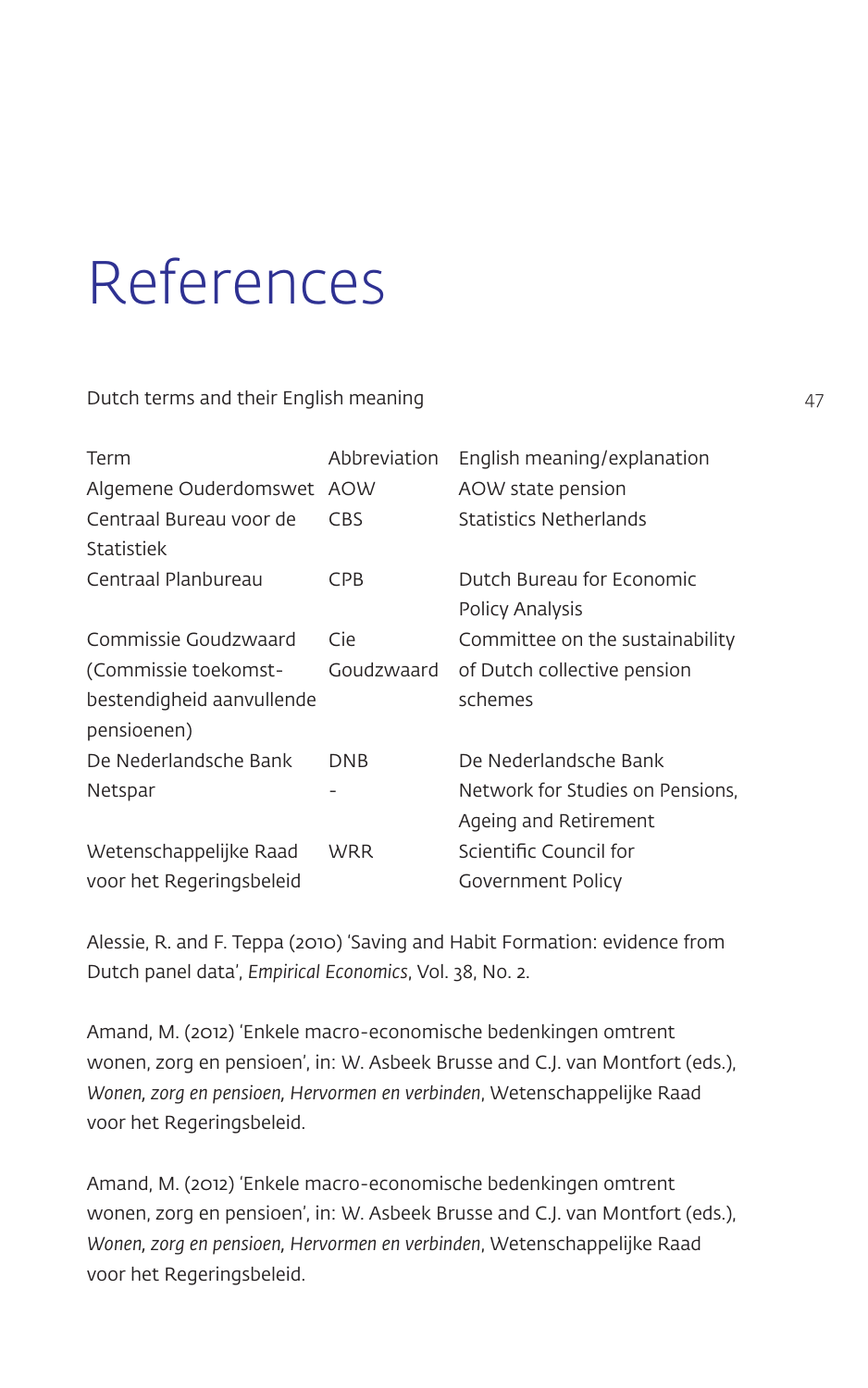48 Barber, B.M. and T. Odean (2013) 'The behavior of Individual Investors', Chapter 22 in G. M. Constantinides, M. Harris and R. M. Stulz (eds.) Handbook of the Economics of Finance, Volume 2, Part B. *Handbook of the Economics of Finance*, Volume 2, Part B.

> Beers, van N., M. Bijlsma and R. Mocking (2015) 'House Price Shocks and Household Savings: Evidence from Dutch administrative data', *CPB Discussion Paper 299*.

Berk, J. and P. Demarzo (2013) 'Corporate Finance', Prentice Hall, third edition.

Bijl, P. de, J. Boone and C. van Ewijk (2013) 'Verzekeren', Chapter 10 in Ewijk, C. van, A. van der Horst and P. Besseling (red.) *Toekomst voor de zorg*, Centraal Planbureau.

Bijl, P. de, J. Boone and C. van Ewijk (2013) 'Verzekeren', Chapter 7 in Ewijk, C. van, A. van der Horst and P. Besseling (red.) *Toekomst voor de zorg*, Centraal Planbureau.

Bosch, N. M. de Graaf-Zijl and D. van Vuuren (2014) 'Discussiebijdrage t.b.v. 'IBO Zelfstandigen zonder personeel'', Centraal Planbureau, The Hague.

Boer, H.J. de, M.A.C. de Jong, and G. van der Vlucht (2012) 'Wonen, zorg en pensioen: naar een integrale benadering?' in: W. Asbeek Brusse and C.J. van Montfort (eds.), *Wonen, zorg en pensioen, Hervormen en verbinden*, Wetenschappelijke Raad voor het Regeringsbeleid.

Brown, J.R., J.R. Kling, S. Mullainathan and M.V. Wrobel (2008) 'Why Don't People Insure Late-Life Consumption?' A Framing Explanation of the Under-Annuitization Puzzle', *American Economic Review*, Vol. 98(2), pp. 304-09.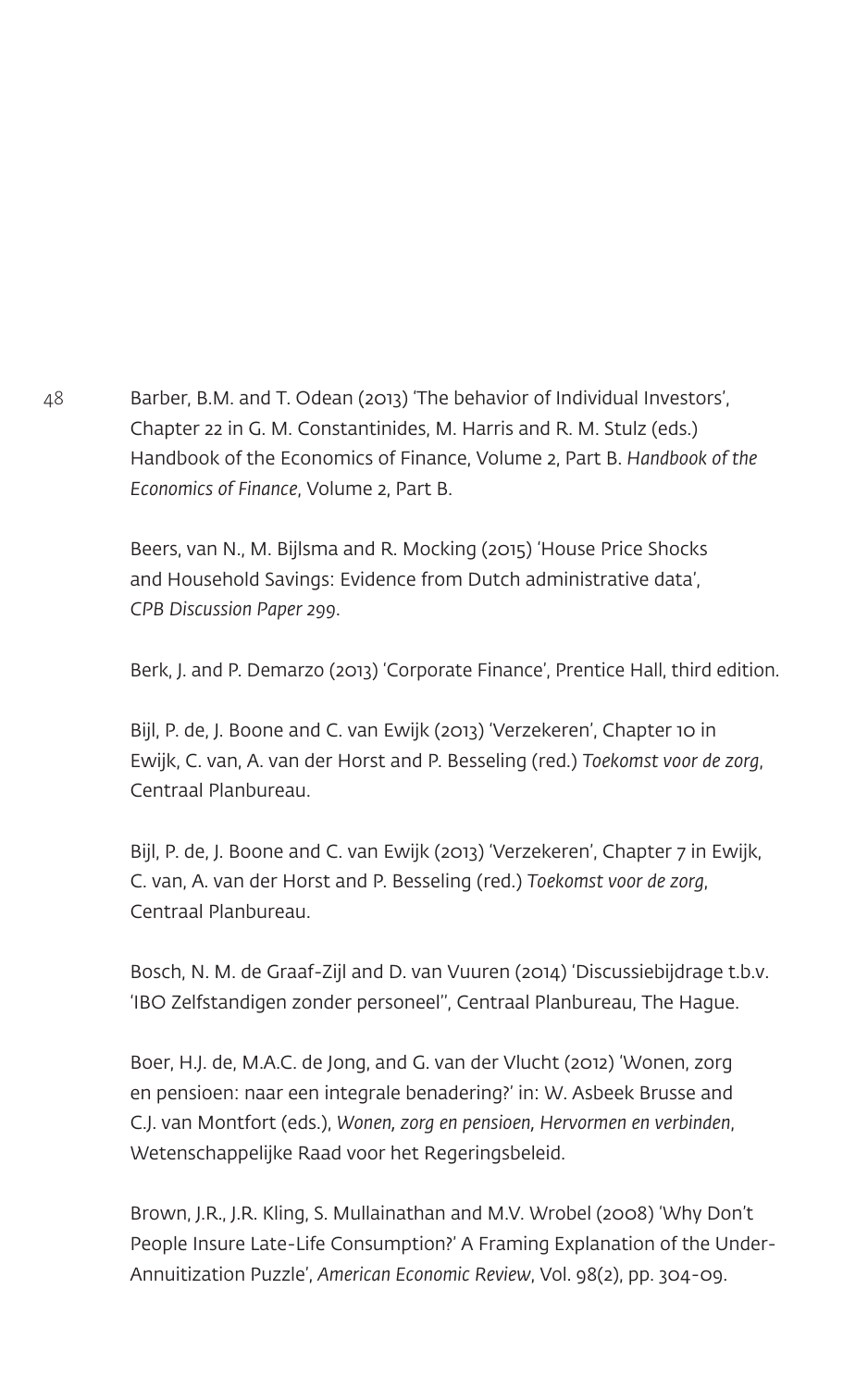CBS (2014) 'Pensioenkloof tussen mannen en vrouwen nog steeds groot', 49 *CBS Webmagazine*, 28 May 2014.

Commissie Goudzwaard (2010) *Een sterke tweede pijler, Naar een toekomstbestendig stelsel van aanvullende pensioen*, 1 October 2010.

Conijn, J. B. Kramer, J. Rouwendal and F. Schilder (2014) 'Verzilveren en overwaarde. De mogelijkheden van het Woningbezit in de Bekostiging van Wonen, Zorg en Pensioen', Netspar discussion paper.

CPB (2013) 'Generatie-effecten versobering pensioenopbouw', memorandum to the Ministry of Finance, 1 February 2013.

CSED (2010) 'Rapport Naar een integrale hervorming van de woningmarkt'.

Dijk, C.E. van, Berg, B. van den, Verheij, R.A., Spreeuwenberg, P., Groenewegen, P.P., and Bakker, D.H. de (2013) 'Moral hazard and supplierinduced demand: empirical evidence in general practice', *Health Economics*, Vol. 22, No. 3. 3.

DNB (2007) 'De omkeerregel voor pensioenopbouw en de inkomensverdeling', DNB Quarterly Bulletin September 2007.

DNB (2014) *Overzicht Financiële Stabiliteit*, spring 2014.

Douven, R., R. Mocking and I. Mosca (2012) 'The effect of physician fees and density differences on regional variation in hospital treatments', iBMG Working paper W2012.01, Erasmus University, Institute of Health Policy and Management.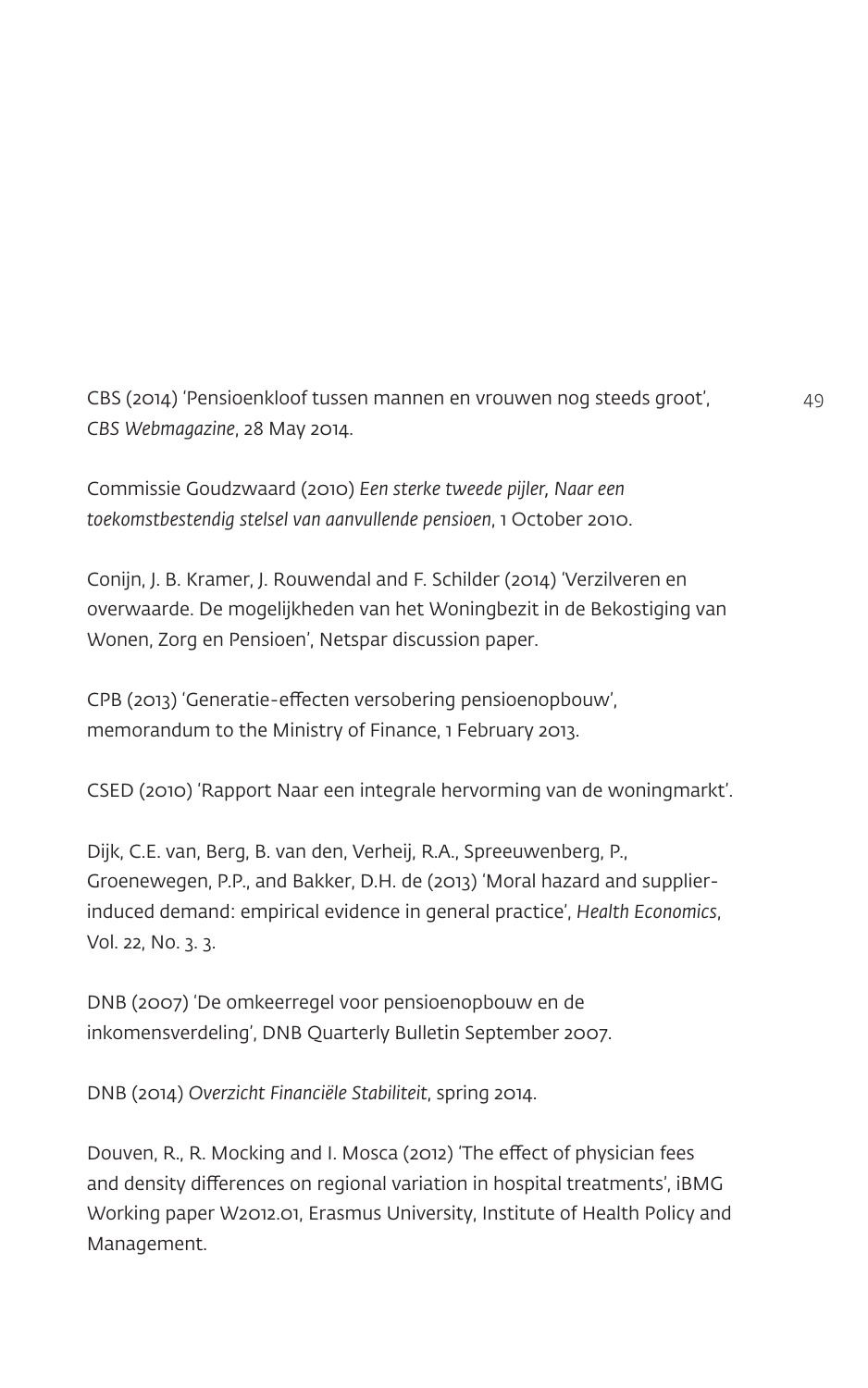50 ECB (2009) 'Housing finance in the euro area', ECB Occasional Paper Series  $N<sub>0</sub>$  101.

> ECB (2013) 'The Eurosystem Household Finance and Consumption Survey: Results from the First Wave', *Statistics Paper Series* No. 2 / April 2013.

> Eggelte, J., R. Hillebrand, T. Kooiman and G. Schotten (2014) 'Het nationale spaaroverschot ontleed', *DNB Occasional Studies*, Vol. 12, No. 6.

Els, P.J.A. van, M.C.J. van Rooij and M.E.J. Schuit (2006) 'Nut en noodzaak van verplicht pensioensparen', in: S.G. van der Lecq and O.W. Steenbeek (eds.), *Kosten en baten van collectieve pensioensystemen*, Kluwer.

Es, F. van and H. Kranendonk (2014) 'Vermogensschokken en consumptie in Nederland', CPB Background Paper.

Ewijk, C. van, M. Lever, J. Bonenkamp and R. Mehlkopf (2014) 'Pensioen in Discussie', CPB Policy Brief 2014/06.

Frank, R.H. (2009) 'Microeconomics and behaviour', McGraw-Hill/Irwin, eighth edition.

Francke, M., A. van de Minne and J. Verbruggen (2014) 'The effect of credit conditions on the Dutch housing market', *DNB Working Paper 447*, De Nederlandsche Bank.

Glaeser, E. and J. Shapiro (2002) 'The Benefits of the Home Mortgage Interest Deduction', *NBER Working Paper No. 9284*.

Graaf, M. de and J. Rouwendal (2013) 'Mijn pensioen staat als een huis', Netspar NEA Paper 51.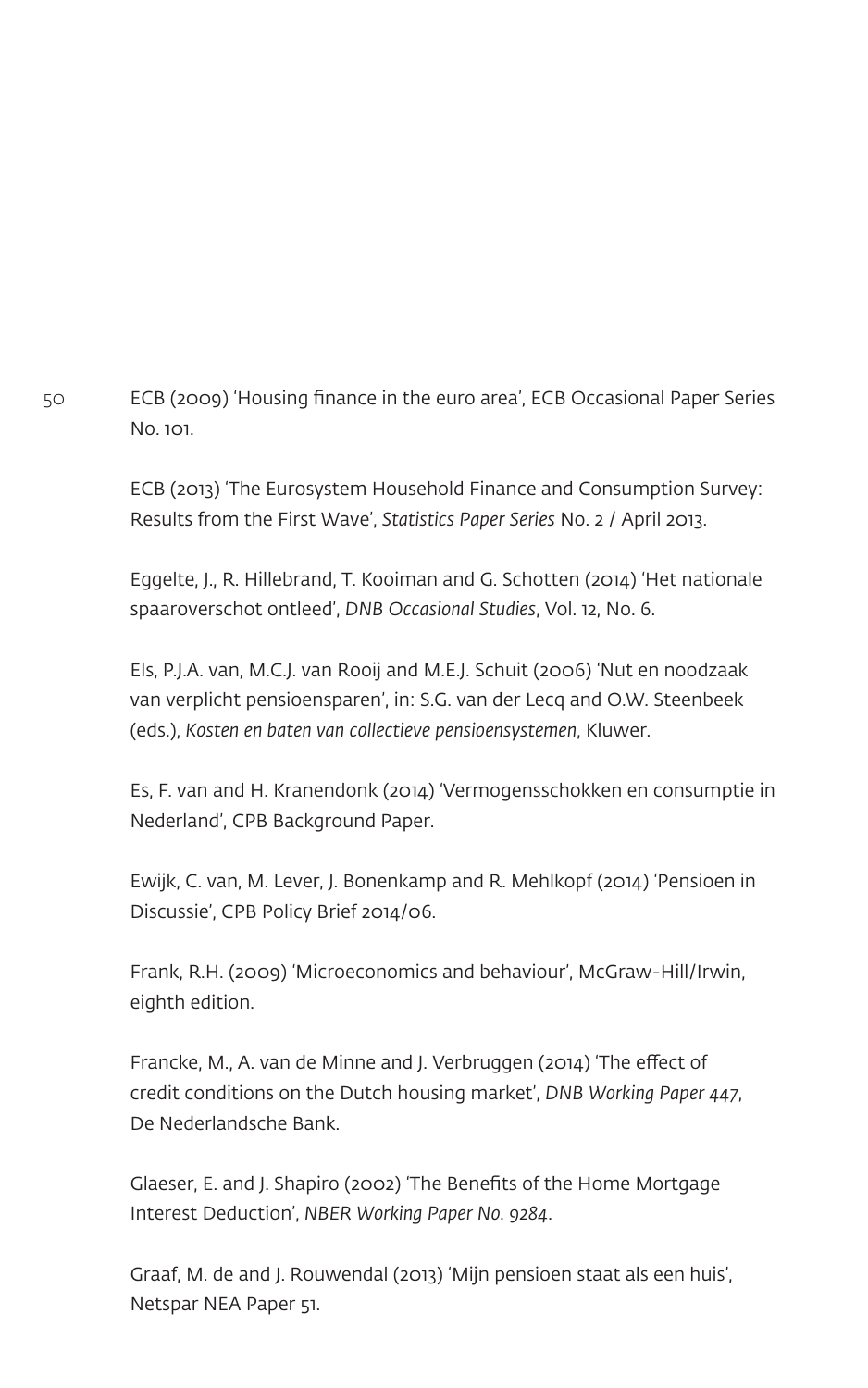```
Guiso, L. and P. Sodini (2013) 'Household finance: An Emerging Field', 51
Chapter 21 in G. M. Constantinides, M. Harris and R. M. Stulz (eds.) 
Handbook of the Economics of Finance, Volume 2, Part B.
```
Horst, A. van der, F. van Erp and J.F.M. de Jong (2011) 'Omgevingsscenario's voor gezondheid en zorg', *CPB achtergronddocument*.

Høj, J. (2011) 'Improving the Flexibility of the Dutch Housing Market to Enhance Labour Mobility', *OECD Economics Department Working Papers 833*.

IMF (2015) 'Housing recoveries: cluster report on Denmark, Ireland, Kingdom of the Netherlands-the Netherlands, and Spain', *IMF Multi-country Report No 15/1*.

Jansen, J., M. Bijlsma, M. Kruidhof and C. Pattipeilohy (2013) 'Financieringsproblemen in de hypotheekmarkt', *DNB Occasional Studies*, Vol. 11, No. 1.

Jong, J. and A. van der Horst (2013) 'Grenzen aan de groei van de zorg', Chapter 2 in C. van Ewijk, A. van der Horst and P. Besseling (red.) *Toekomst voor de zorg*, Centraal Planbureau.

Knoef, M., J. Been, R. Alessie, K. Caminada, K. Goudswaard and A. Kalwij (2014a), 'Measuring retirement savings adequacy: developing a multi-pillar approach in the Netherlands', Journal of Pension Economics and Finance, pp. 1-35.

Knoef, M., K. Goudswaard, J. Been and Koen Caminada (2014b) 'Pensioenopbouw in internationaal perspectief', paper for Netspar pension day, 28 November 2014.

Knoef, M., A. Hussem, A. Soede and J. de Bresser (2014c) 'Pensioen,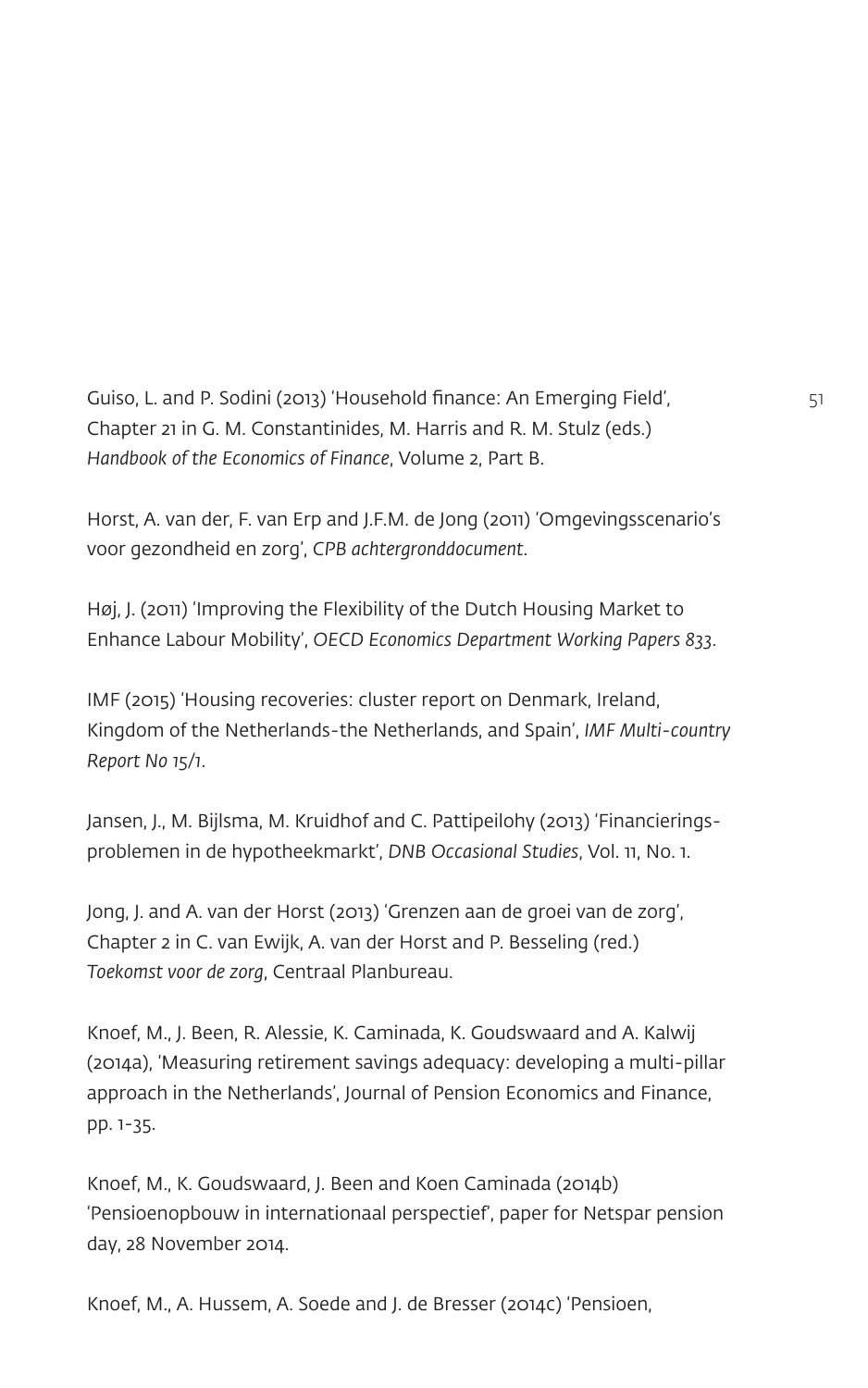52 consumptiebehoeften en ouderenzorg', *Netspar design paper no. 31*.

Kullberg, J. and J. Iedema (2010) 'Generaties op de woningmarkt', in SCP, *Sociaal Cultureel Rapport 2010*.

Mastrogiacomo, M. and R. Alessie (2013), 'The precautionary savings motive and household savings', *Oxford Economic Papers*, online publication dated 4 September 2013.

Mastrogiacomo, M. and R. van Ooijen (2014) 'Policy uncertainty and precautionary savings: Does a possible reduction of the mortgage interest deduction increase savings in the Netherlands?', paper for Netspar International Pension workshop.

Mastrogiacomo, M. and R. Alessie (2015) 'Where are the Retirement Savings of Self-Employed? An Analysis of 'Unconventional' Retirement Accounts', *DNB Working Paper No 454*, De Nederlandsche Bank Mercer (2014) Global Pension Index, Mercer/Australian Center for Financial Studies.

MinBZK (2013) 'Wonen in ongewone tijden. De resultaten van het Woononderzoek Nederland 2012', The Hague. MinFin (2010) Werkgroep4. Wonen. Rapport brede heroverwegingen. The Hague.

Ministry of Social Affairs and Employment (MinSZW) (2013) 'Onderzoek pensioen van zelfstandigen', The Hague.

NIBUD (2008) 'Achter de hand. Zoeken naar richtlijnen voor een financiële buffer', Nationaal Instituut voor Budgetvoorlichting.

OECD (2013) *Pensions at a glance*, Paris.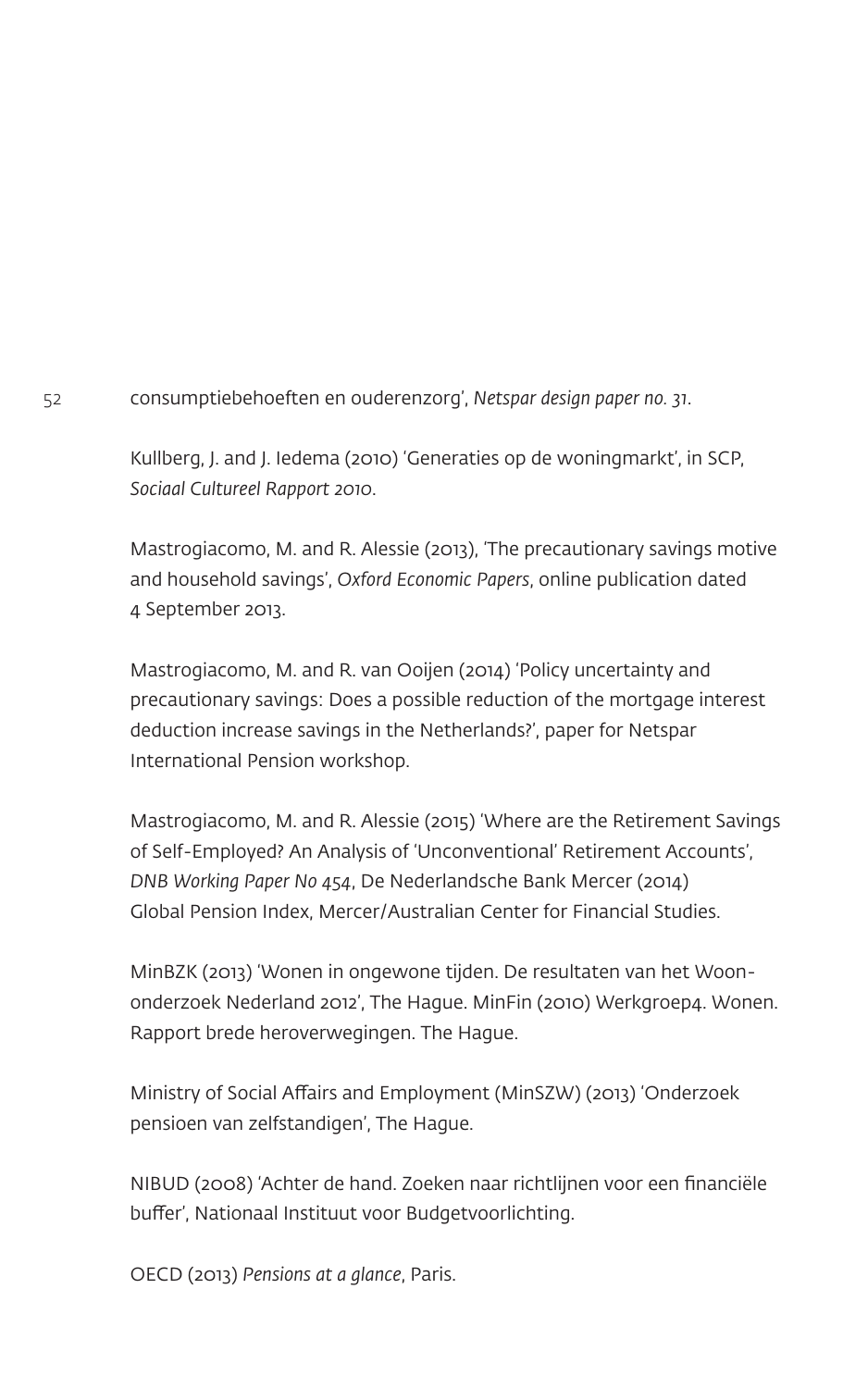Ooijen, R. van, R. Alessie and A. Kalwij (2014) 'Saving behavior and portfolio 53 choice after retirement'. Netspar Panel Paper, No. 42.

Rooij, M.C.J. van, Kool C.J.M., Prast H.M. (2007) 'Risk-return preferences in the pension domain: Are people able to choose?', *Journal of Public Economics* 91, pp. 701-722.

Rooij, Maarten van and F. Teppa (2014) 'Personal traits and individual choices: Taking action in economic and non-economic decisions', *Journal of Economic Behavior and Organization*, volume 100, April 2014, pp. 33-43.

Schors, A. van der, Alessie R.J.M., Mastrogiacomo M. (2007) 'Home and Mortgage Ownership of the Dutch Elderly: Explaining Cohort, Time and age effects', *The Economist*, 155, 1, pp. 99-121.

SER (2013) 'Nederlandse economie in stabieler vaarwater: Een macroeconomische verkenning', Sociaal-Economische Raad. Schors, A. van der and M. Warnaar (2013) 'Nibud-competenties voor financiële zelfredzaamheid op de lange termijn', NIBUD.

Shirono, K. (2014) 'Household Debt in Denmark', IMF Country Report No. 14/332.

Soede, A.J. (2012) *Tevreden met pensioen. Veranderende inkomens en behoeften bij ouderen*, The Hague: Sociaal en Cultureel Planbureau (PhD thesis).

Sterk, V. (2010) 'Home Equity, Mobility and Macroeconomic Fluctuations', *DNB Working Paper 265/2010*, De Nederlandsche Bank.

Study Committee on the Tax System (2010) 'Continuïteit en vernieuwing. Een visie op het belastingstelsel', April 2010.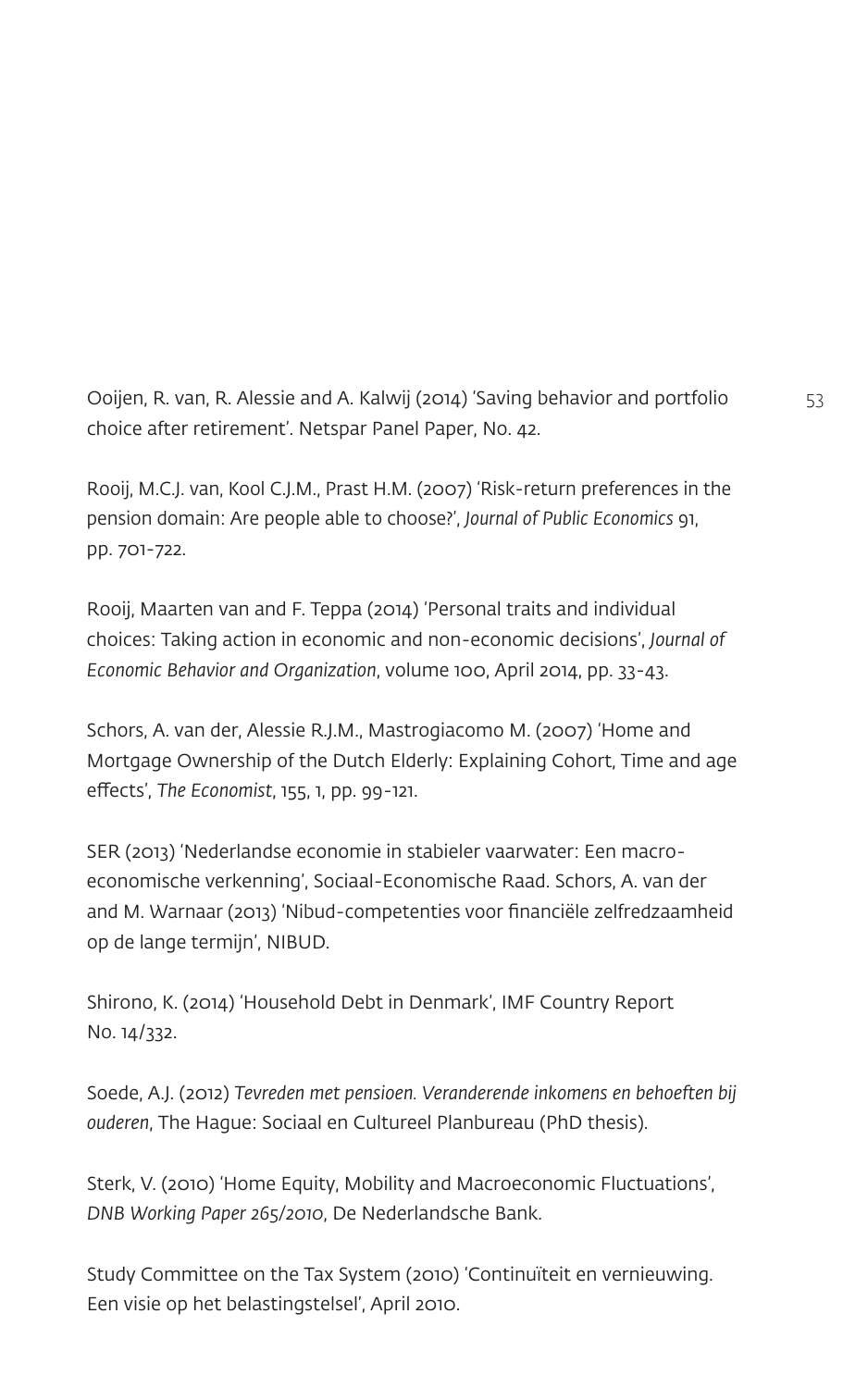54 Taskforce Verzilveren (2013) 'Eigen haard is zilver waard'.

Teppa, F. and P. Lafourcade (2013) 'Can longevity risk alleviate the annuitization puzzle? Empirical evidence from survey data', DNB Working Paper 188.

Vijsel, A. van de, P. M. Engelfriet and G. P. Westert (2010) 'Rendering hospital budgets volume based and open ended to reduce waiting lists: 1'.

Warnaar, M. and C. van Gaalen (2012) 'Een referentiebuffer voor huishoudens. Onderzoek naar het vermogens en het spaargedrag van Nederlandse huishoudens', NIBUD.

Wildeboer Schut, J.M. (2010) 'Nalatenschappen', hoofdstuk 11 in SCP (2010) *Sociaal Cultureel Rapport*, Sociaal Cultureel Planbureau.

Wong, A., G.J. Kommer and J.J. Polder (2008) 'Levensloop en zorgkosten. Solidariteit en de zorgkosten van vergrijzing', RIVM Report 270082001.